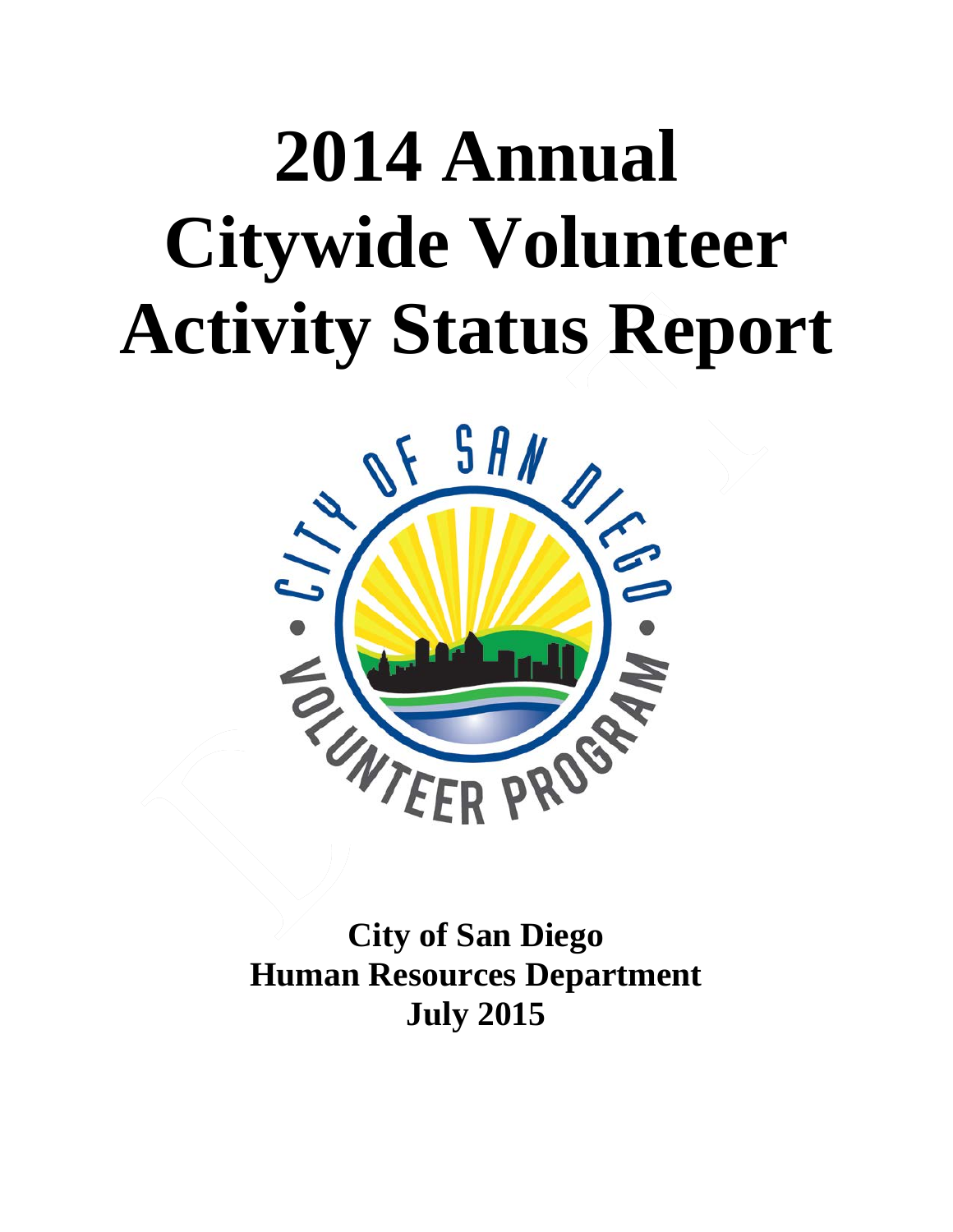## **EXECUTIVE SUMMARY**

The City of San Diego's population is approximately 1.3 million, making it the eighth largest city in the United States and the second largest city in California. Volunteers assist the City's workforce in enhancing services to the public by performing tasks beyond the capacity and scope of current City employees. Consistent with City Council Policy 300-01, a Volunteer is defined as one who offers their time and efforts to support a city service or undertaking without paid compensation by the City.

Volunteers represent the City's diversity and include seniors, minorities, students, professionals, families, active and non-active military, and faith-based community groups, to name a few. For example volunteers serve as visitor center docents, seasonal sport coaches, and literacy tutors who support the day to day success of environmental projects, recreation, youth and adult programs.

According to the Independent Sector, a national nonpartisan coalition of nonprofits, the estimated dollar value of a California volunteer is  $$26.341$  $$26.341$  per hour<sup>1</sup>. The total number of volunteer hours including youth development activity received by the City for calendar year 2014 was 639,023, an estimated value of \$16.8 million citywide. The number of volunteers reported in 2014 was approximately 31,702.

For this report, City departments were asked to provide information for their current volunteer and youth development activities for Calendar Year 2014. The following departments reported volunteer and youth development activities that supported programs and services further discussed in this report:

Citizens Review Board of Police Practices Office of Homeland Security Office of the City Attorney Human Relations Commission Office of the City Clerk Human Resources Commission on Gang Prevention Library Office of the City Comptroller Park and Recreation Development Services Police Environmental Services and Allen and Public Utilities Family Justice Center Public Works Fire-Rescue Transportation and Storm Water

<span id="page-1-0"></span> <sup>1</sup> "State Values of Volunteer Time." *State Values of Volunteer Time*. Independent Sector, n.d. Web. 8 July 2015.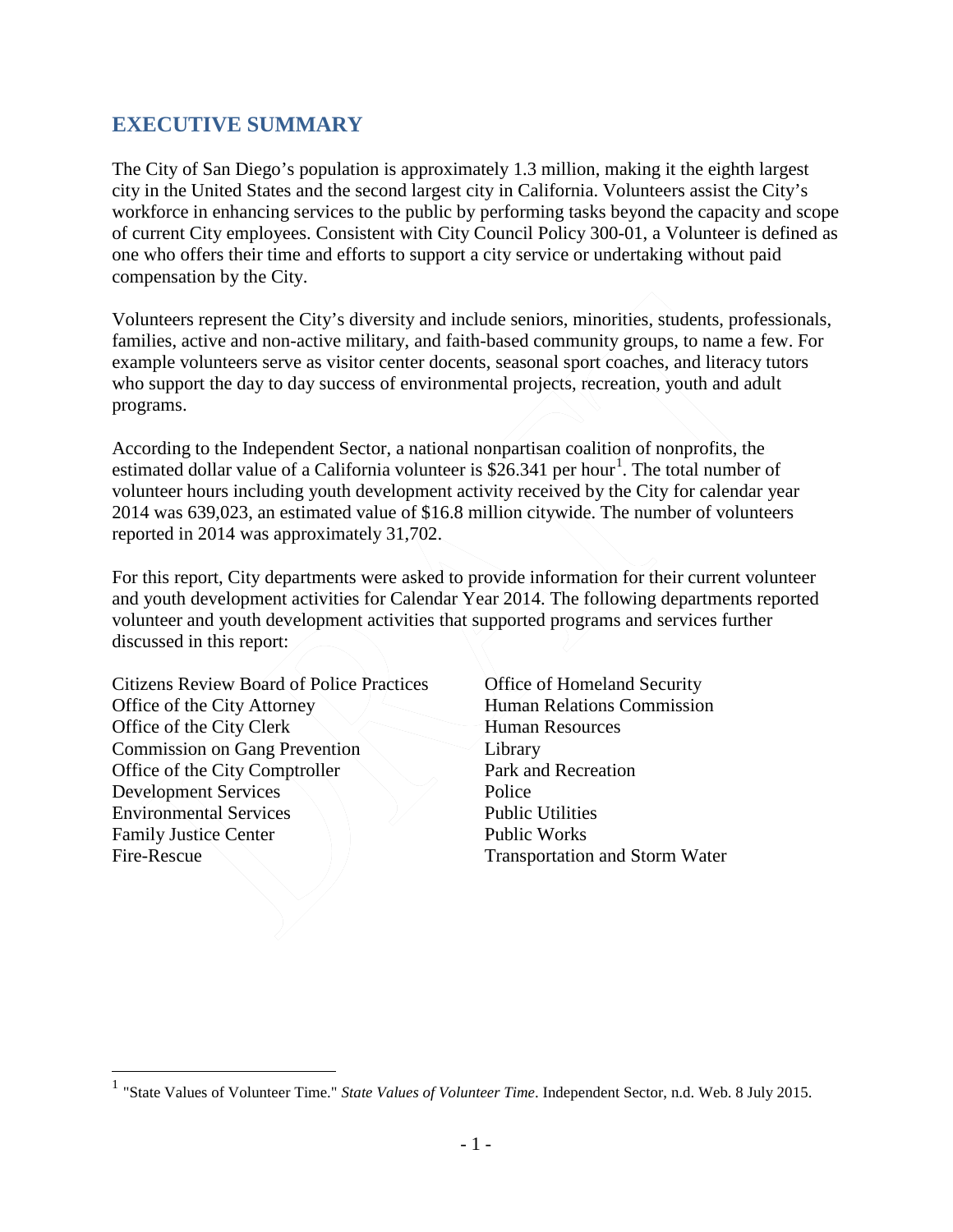#### **Use of Volunteers**

The Memorandum of Understanding (MOU) for each recognized employee organization includes language regarding the use of volunteers. The City recognizes that volunteers are not intended to neither reduce nor displace the work performed by bargaining unit employees, nor supplant current vacant positions, nor take on current position responsibilities to produce savings.

#### **Volunteer Management**

The Citywide Volunteer Coordinator positioned within the Human Resources Department reviews and approves all proposed volunteer programs and volunteer opportunities. This action ensures labor considerations, risk management issues, and legal concerns are met. The Citywide Coordinator also develops increased outreach efforts, connects potential individual and group volunteers to available opportunities citywide, and leads an annual volunteer recognition program.

The Citywide Volunteer Office serves as the liaison to several departments to support large volunteer group participation in environmental and beautification projects. Some of the ongoing partners include, and are not limited to: I Love a Clean San Diego, local US Military installations such as the U.S.S. Ronald Reagan and San Diego City College.

In 2014, the Citywide Volunteer Program extended its reach by using Twitter account (@SDVolunteers) to extend the reach of the Volunteer Program. The Citywide Volunteer Program successfully promotes volunteer opportunities, connects with community members and partners, and recognizes outstanding volunteers and groups. In 2014 the number of Twitter followers increased over 400%.

In calendar year 2014, the Citywide Volunteer Office responded to over 1,400 online and phone requests for volunteer opportunities. Most requests were for opportunities to provide office assistance. A combined, thirty-three percent (33%) of volunteer inquiries expressed interest in Library Services, Park and Recreation, and internship opportunities. Seventy-six percent (76%) of respondents were individuals; eighteen percent (18%) were groups and non-profit agencies. The difference among those seeking long term vs. short term volunteer opportunities was marginal. Seventeen percent (17%) of those requesting volunteer opportunities identified themselves as minors.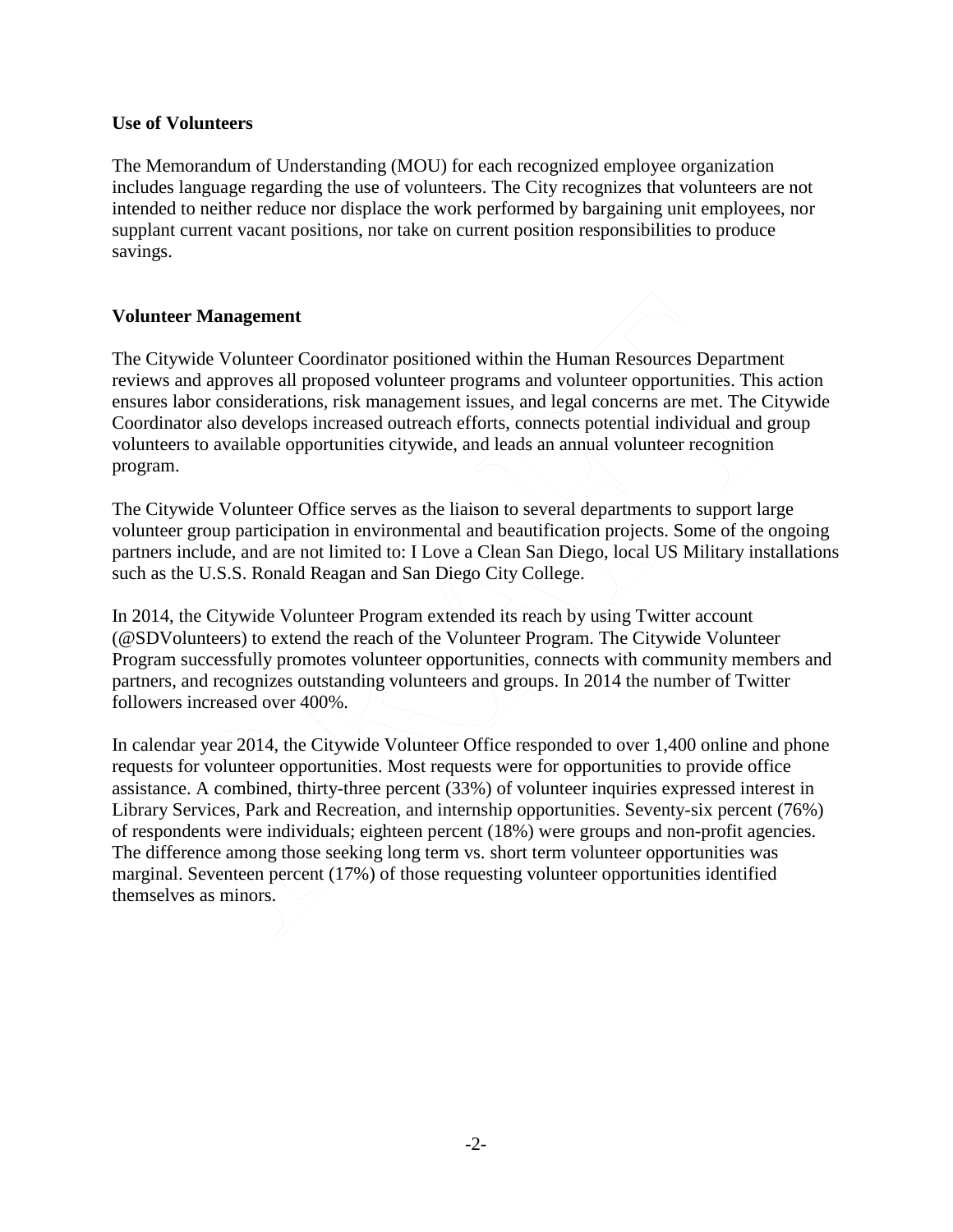| <b>Requests Sorted by Term Length</b>    |                                                  |                                      |  |
|------------------------------------------|--------------------------------------------------|--------------------------------------|--|
| <b>Term</b>                              | # of Volunteers<br><b>Interested</b>             | % of Volunteers<br><b>Interested</b> |  |
| Short-Term                               | 775                                              | 54%                                  |  |
| Long-Term                                | 651                                              | 46%                                  |  |
|                                          | <b>Requests Sorted by Volunteer Type</b>         |                                      |  |
| <b>Volunteer Type</b>                    | # of Volunteers                                  | % of Volunteers                      |  |
| Individual                               | 1096                                             | 76%                                  |  |
| Community groups and Non-Profit Agencies | 247                                              | 18%                                  |  |
| Other (families, married couples)        | 83                                               | 6%                                   |  |
|                                          | <b>Minors Requesting Volunteer Opportunities</b> |                                      |  |
| <b>Volunteer is/is not a Minor</b>       | # of Volunteers                                  | % of Volunteers                      |  |
| Volunteer is a Minor                     | 245                                              | 17%                                  |  |
| Volunteer is not a Minor                 | 1181                                             | 83%                                  |  |
|                                          |                                                  |                                      |  |

| <b>Opportunity Request Form Reponses</b>                                                                    |                                      |                                      |  |
|-------------------------------------------------------------------------------------------------------------|--------------------------------------|--------------------------------------|--|
| <b>Volunteer Opportunity Interest Area</b>                                                                  | # of Volunteers<br><b>Interested</b> | % of Volunteers<br><b>Interested</b> |  |
| <b>Office Assistance</b>                                                                                    | 342                                  | 13%                                  |  |
| Student Internship                                                                                          | 308                                  | 12%                                  |  |
| <b>Community Support: Library Services</b>                                                                  | 291                                  | 11%                                  |  |
| <b>Community Support: Park and Recreation</b>                                                               | 274                                  | 10%                                  |  |
| <b>Community Beautification</b>                                                                             | 214                                  | 8%                                   |  |
| Police Support                                                                                              | 214                                  | 8%                                   |  |
| <b>Habitat Restoration</b>                                                                                  | 183                                  | 7%                                   |  |
| <b>Senior Citizen Services</b>                                                                              | 180                                  | 7%                                   |  |
| Other-Individual                                                                                            | 116                                  | 4%                                   |  |
| Litter Clean Up                                                                                             | 113                                  | 4%                                   |  |
| <b>Youth Sports Coach</b>                                                                                   | 113                                  | 4%                                   |  |
| Fire-Rescue                                                                                                 | 104                                  | 4%                                   |  |
| <b>Court Referred Community Service</b>                                                                     | 83                                   | 3%                                   |  |
| Other-Group                                                                                                 | 63                                   | 2%                                   |  |
| <b>Lifeguard Support</b>                                                                                    | 28                                   | 1%                                   |  |
| The Citywide Volunteer Office received 1,426 volunteer requests submitted through the web-based Opportunity |                                      |                                      |  |

Request Form in 2014. The individual expressed interest in more than one volunteer opportunity 54% of the time.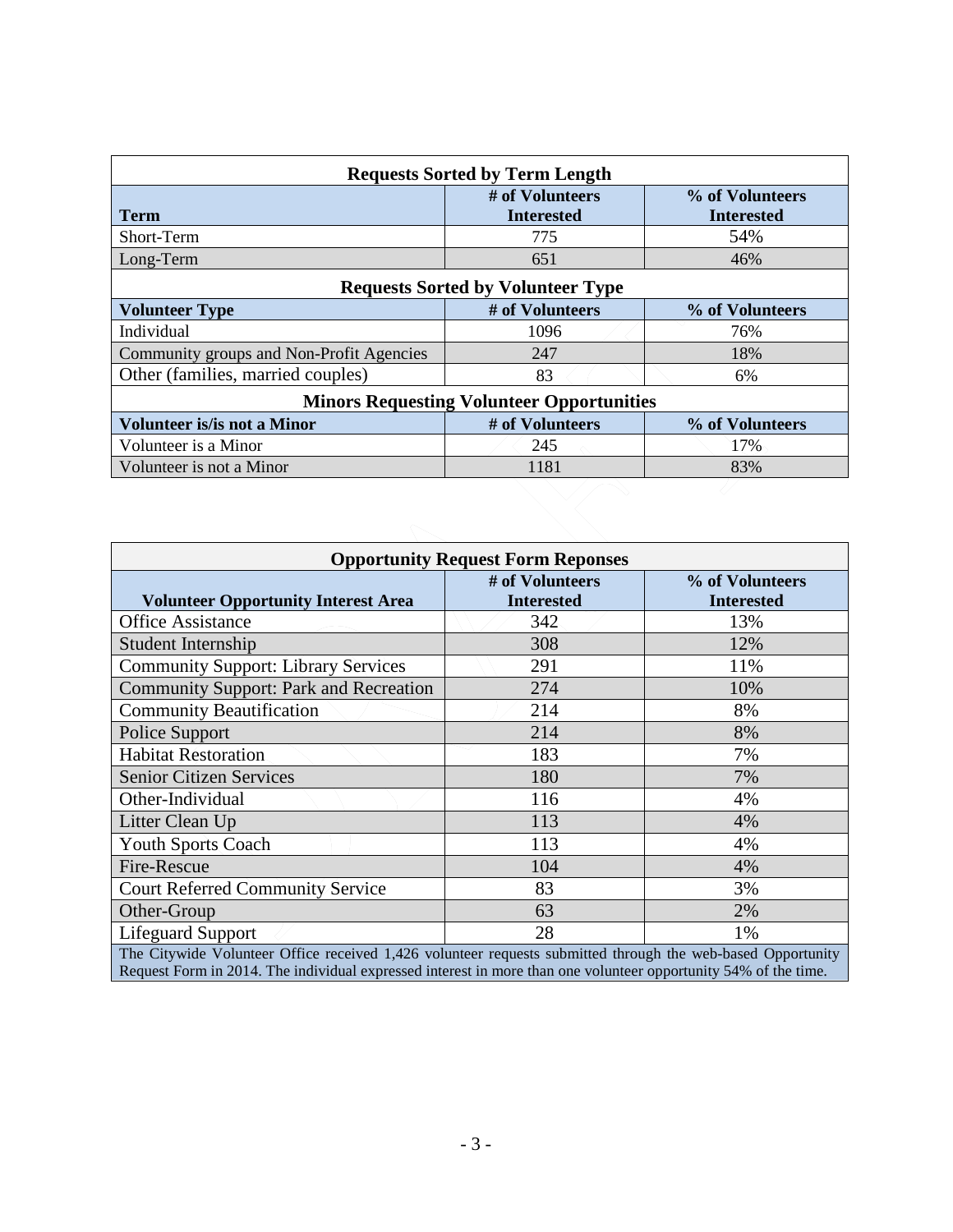## **Volunteer Recognition**

Each year in April, the Citywide Volunteer Office coordinates an annual recognition event to coincide with the National Volunteer Recognition Week. The City celebrates and specially acknowledges the exceptional efforts and services of volunteers. Volunteers support services in the following programs throughout the City: Community Emergency Response Team, Civic Dance Arts Program, Senior Citizen Services, Retired Senior Volunteer Patrol, Therapeutic Recreation Services, San Diego Junior Lifeguards, City Clerk Archival Assistance Program, Family Justice Center, Code Compliance Volunteer Program, READ/San Diego, Law Library Assistance Program, Do Your Homework at the Library Coaching program and Central Library's Tours and Technology programs.

The Citywide Volunteer Office makes additional efforts to recognize its volunteers. In 2014 the Citywide Volunteer Office distributed over 8,000 complimentary museum passes, donated by Balboa Park Cultural Partnership, to the City and regional nonprofit volunteer programs. Social media recognition of volunteer groups and individual volunteer accomplishments were shared and brought to the public's attention.

## **Volunteer Training**

Volunteers are supervised by City staff to ensure safety and adherence to all applicable rules and regulations. Training is provided by departments and is specific to each volunteer opportunity. Some opportunities require volunteers to pass a background clearance process and to verify personal information. All department program-support volunteers are required to complete a participation agreement.

Fingerprint scanning is performed by the Personnel Department and the cost is paid from the City's General Fund. The Personnel Department performs the fingerprinting submitted to the State of California Department of Justice and Federal Bureau of Investigation (FBI) for the criminal history records of potential volunteers. The current costs per volunteer are \$32.00 by the DOJ and \$17.00 by the Federal Government. Fingerprinting is required for volunteers who supervise and work directly with youth or persons with disabilities, or who volunteer in a minimally supervised environment.

Under the purview of the City Clerk's Office additional opportunities to serve as a volunteer, on one of many boards and commissions can be found. For this report, volunteer data for those serving on the City's boards and commissions was not included.

#### **Volunteer Support Costs**

While volunteer activity is a cost effective effort, it is not cost free and City departments may incur expenses in order to support volunteer efforts. Examples of expenses by City departments may include: fingerprinting, uniforms, books, training, office supplies, vehicle maintenance, wireless communication devices (radios), computer stations, parking validation, personal protective equipment, and costs associated with volunteer recognition.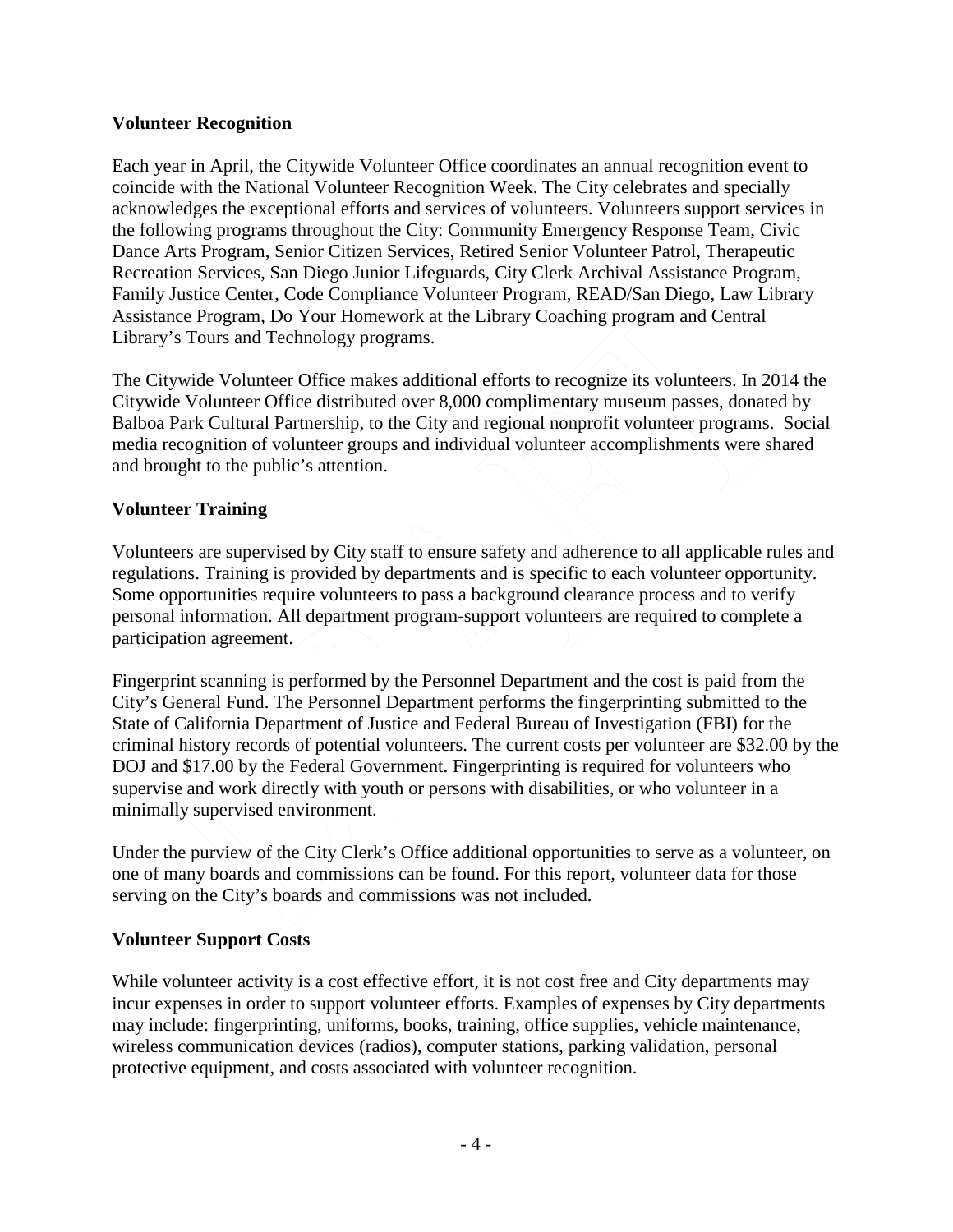# **DEPARTMENT DETAIL**

## **Community Services**

## **Library Department** *Annual Number of Volunteers:* **3,253** *Annual Amount of Hours Volunteered:* **137,277**

The majority of Library Department volunteers serve as computer lab assistants, story-time readers, and arts and craft instructors. Volunteers support shelving and mending books and provide help with library gifts and support for the Summer Reading Program.

The San Diego Adult Literacy Program has volunteer literacy tutors teaching basic reading skills to English speaking adults on a "one-on-one" basis. In addition, volunteers support the literacy program as family literacy assistants, they provide office and lab assistance and assist at special events.

Volunteers support other literacy programs designed to benefit patrons with physical and mental disabilities, seniors and families and youth from lower income communities. The department is also supported by three boards and/or commissions: Friends of READ, the Library Commission, and the Library Foundation Board.

## **Park & Recreation Department** *Annual Number of Volunteers:* **26,291** *Annual Amount of Hours Volunteered:* **187,333**

The Park and Recreation Department has the largest number of volunteers citywide and has 1.00 FTE position dedicated exclusively as a "Volunteer Coordinator." The Department's 22,275 volunteers represent eighty percent (80%) of total volunteers citywide and account for 178,087 hours of service.

Some volunteer opportunities within the Park and Recreation Department include special event assistance at community recreational events, open space and developed regional parks, habitat restoration, litter abatement, trail maintenance opportunities, senior and therapeutic recreation assistance, golf marshalling, visitor center docents at regional parks, office interns, athletic, dance, and craft programs, and court referrals for individuals involved in minor infractions.

The Department's volunteer activity produces numerous partnerships with the City including, environmental preservation groups, friends of parks or canyons foundations, recreation councils, faith-based organizations, dance and youth sports organizations.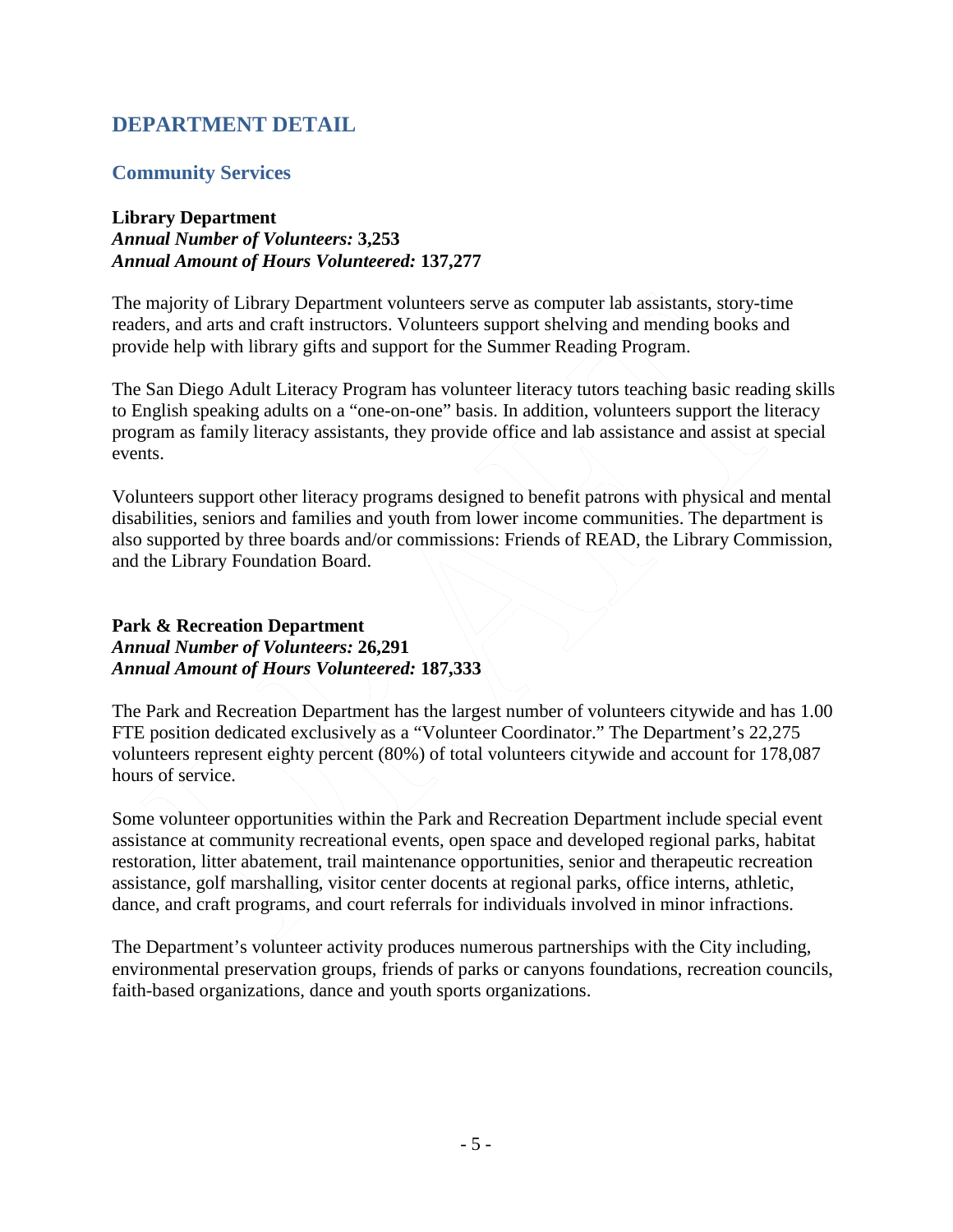## **Public Safety**

## **Family Justice Center** *Annual Number of Volunteers:* **100** *Annual Amount of Hours Volunteered:* **9,000**

Family Justice Center volunteers assist with community based projects and special events. Their help increases the attention and care provided to clients and their families.

## **Fire-Rescue Department** *Annual Number of Volunteers:* **627** *Annual Amount of Hours Volunteered:* **18,277**

In 2003, the City implemented a community-based program developed and led by the Fire-Rescue Department called Community Emergency Response Teams San Diego (CERT San Diego<sup>[2](#page-6-0)</sup>). CERT San Diego volunteers take on leadership roles within their communities to support the Incident Command System which trains citizens to get through the first 72 hours while emergency services are overwhelmed. To serve on a team volunteers complete a six week academy and are trained by uniformed department personnel. Training is provided by the American Red Cross and FEMA. Countywide CERT drills supplement this training and minimize city expenses.

Fire Cadets 16-21 years old, are volunteers who receive training in fire service. These young adults engage with Fire-Rescue Department employees though hands on, didactic, ride-alongs and at community outreach events.

The San Diego Junior Lifeguard Foundation volunteers support the Junior Lifeguard Program by hosting fundraising events. These events help buy equipment and fund outreach efforts to underprivileged youth throughout San Diego. These efforts and equipment help to enhance participation in this in the youth vocational program.

## **Office of Homeland Security** *Annual Number of Volunteers:* **1** *Annual Amount of Hours Volunteered:* **63**

This volunteer assisted staff with emergency response plans and helped new volunteers become familiar with the region and its training and exercise activities. This volunteer helped bring together key community leaders from the region to encourage preparedness and to create sustainable network.

<span id="page-6-0"></span> $2$  Additional information on CERT San Diego can be located on the City's web site: <http://www.sandiego.gov/fire/services/cert/>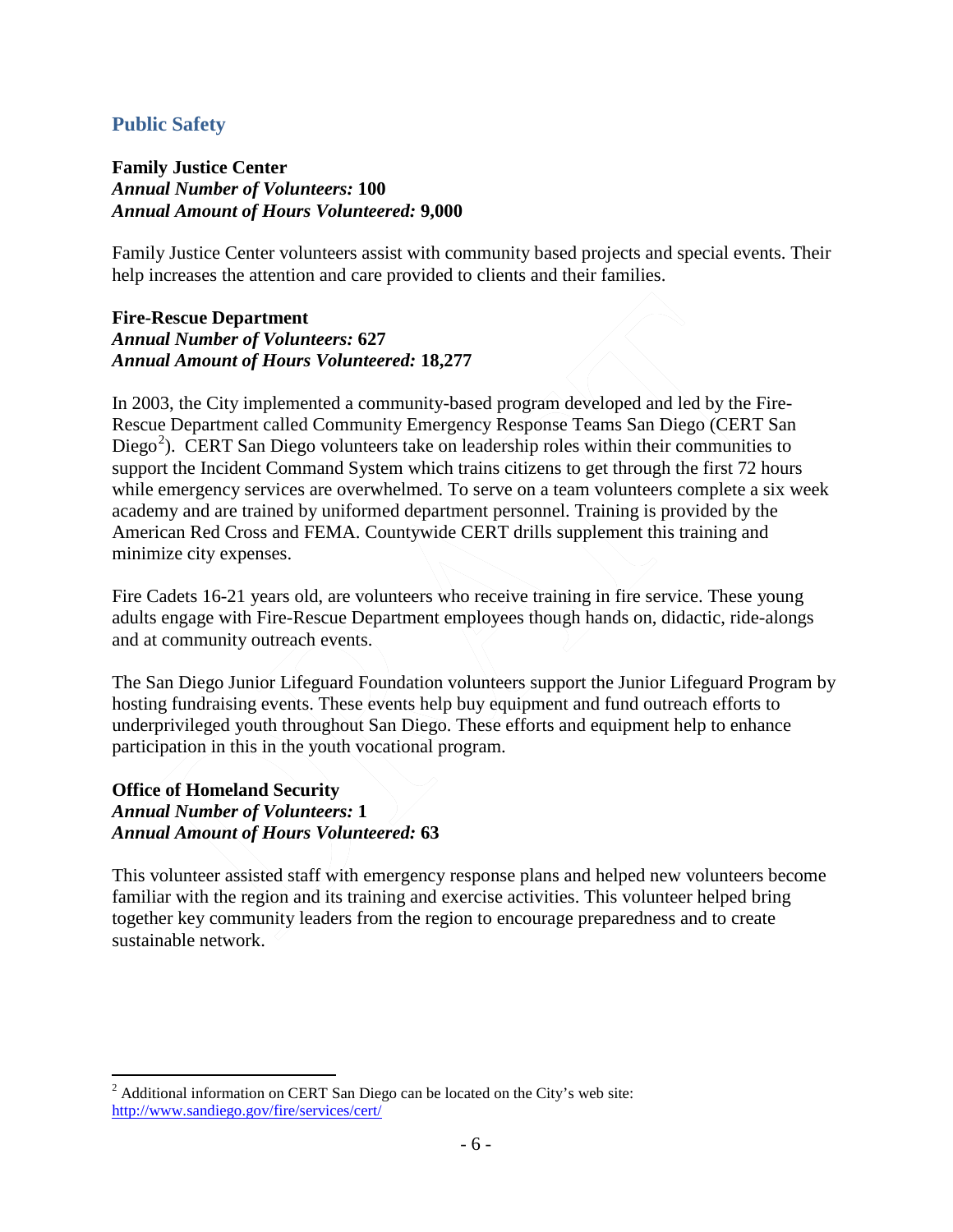## **Police Department** *Annual Number of Volunteers:* **668** *Annual Amount of Hours Volunteered:* **173,451**

The Police Department administers the Retired Senior Volunteer Patrol (RSVP), which includes citizens 50 years and older. These volunteers perform license plate reading to recover vehicles; conduct "You Are Not Alone" (YANA) checks, support schools to develop child safety fingerprint programs, provide "McGruff Crime Dog Crime Prevention" programs, and assist patrol officers by directing traffic.

The Volunteers In Policing (VIPs) is a community resource available to answer police-related questions and to help coordinate the Ride Along Program. Some VIPs have specialized skills and work in specific fields, such as coordinating the department's Speakers Bureau and Crime Prevention through Environmental Design (CPTED).

Crisis Interventionists are on call 24 hours a day and respond to traumatic incidents to help officers by comforting distraught family members and putting them in touch with resources they will need once the immediate crisis has passed. By interacting with the family, Crisis Interventionists allow officers to clear scenes and respond to other calls for service.

Police Reserves are POST trained, volunteer police officers who work patrol alongside paid, sworn officers. Reserves officers maintain the same training levels as paid sworn officers and have the same powers of arrest as a police officer.

Police Cadets volunteers, 16-21 years old, assist officers with a variety of activities. Cadets attend numerous city events in their official capacity as cadets. They also participate in ridealongs with sworn officers and are afforded the opportunity to learn about law enforcement careers. Cadets interested in law enforcement careers may use their experiences as Cadets should they decide to become sworn officers.

## **Non-Mayoral**

## **Office of the City Attorney** *Annual Number of Volunteers:* **114** *Annual Amount of Hours Volunteered:* **31,685**

Volunteers in the City Attorney's Office consist of law library assistants, volunteer attorneys, legal interns supporting civil litigation, investigative interns in partnership with SDSU's Criminal Justice Program and interns supporting paralegal and administrative activities. The majority of the department's volunteers are in the Criminal Division, where student interns seek volunteer opportunities for school credit.

Legal interns are supervised by Deputy City Attorneys and assist in drafting pleadings and research. Investigative interns assist with obtaining cases, supporting minor transcriptions, and observing trials, motions, and interviews. The USD Paralegal Intern Program provides interns to learn basic paralegal duties under the supervision of Paralegals in the department.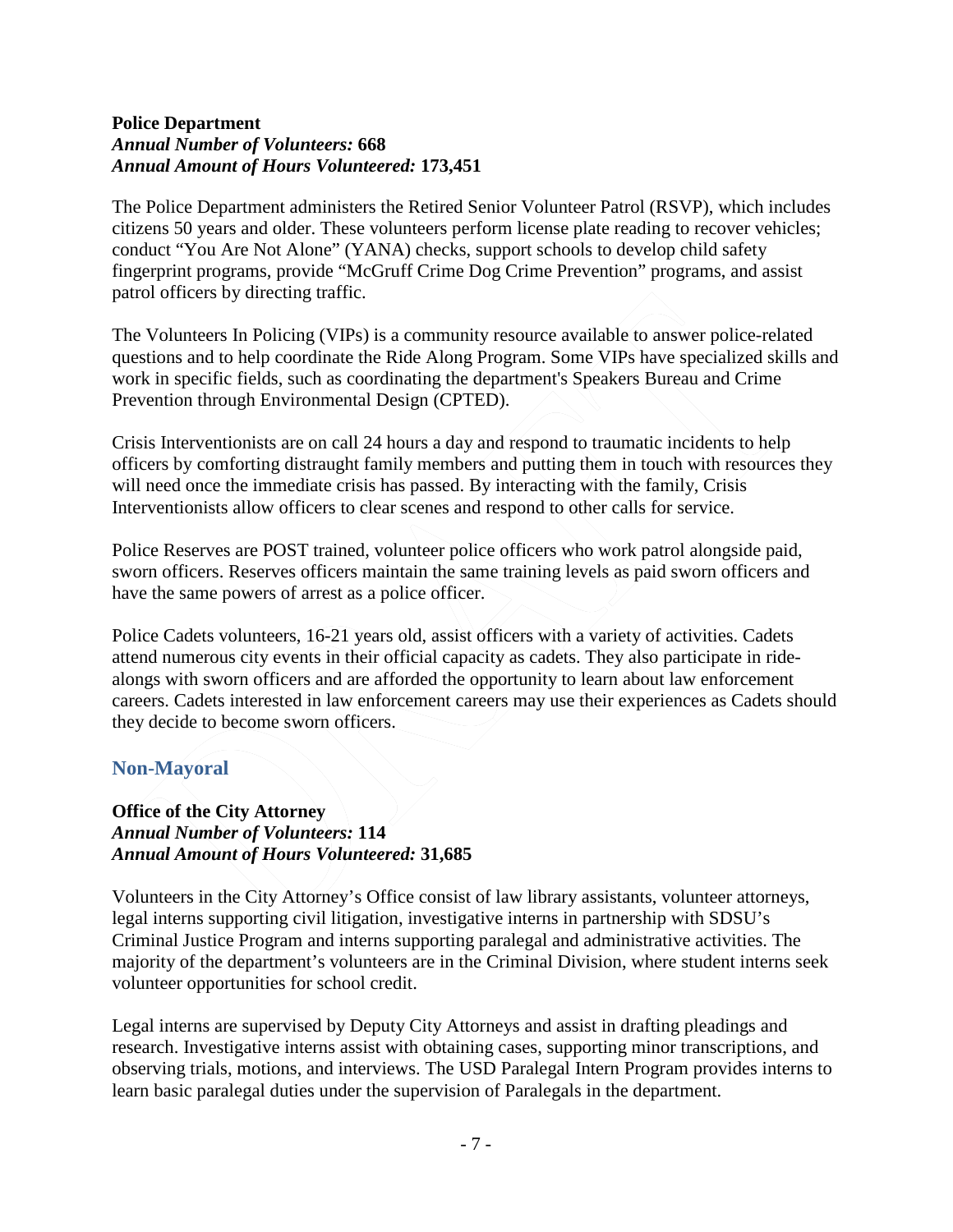The City Attorney's office acquires student interns through various schools and programs including, USD, SDSU, San Diego High School, Crawford High School and TRACE, an adult program for mentally and physically challenged adults.

## **Office of the City Clerk** *Annual Number of Volunteers:* **33** *Annual Amount of Hours Volunteered***: 7,758**

The City Clerk manages volunteers who support a variety of volunteer activity centering on service in the records center and public access. Volunteers assist in the office with surveying collections to help categorize series.

## **Infrastructure Departments**

## **Development Services Department** *Annual Number of Volunteers:* **16** *Annual Amount of Hours Volunteered:* **2,471**

Citizen volunteers assist code enforcement section staff in identifying zoning violations or concerns within their communities that are readily noticeable from the public right of way. They also support a goal to reducing visual blight, which allows community members the opportunity to be involved in the beautification and revitalization of their neighborhoods.

## **Public Utilities Department** *Annual Number of Volunteers:* **469** *Annual Amount of Hours Volunteered:* **23,396**

Volunteers in the Public Utilities Department support litter abatement, environmental protection, and fishing program activities at the Lake reservoirs. City's reservoir volunteers assist customers with lake and fishing questions. Partnerships with I Love a Clean San Diego, Eagle Scout troops and student volunteers contribute to the beautification of Otay Reservoir shoreline, and lake reservoirs.

## **Public Works Department** *Annual Number of Volunteers:* **15** *Annual Amount of Hours Volunteered:* **2,189**

Public Works volunteers assist engineers and the Print Shop with administrative and project specific tasks which help support project goals.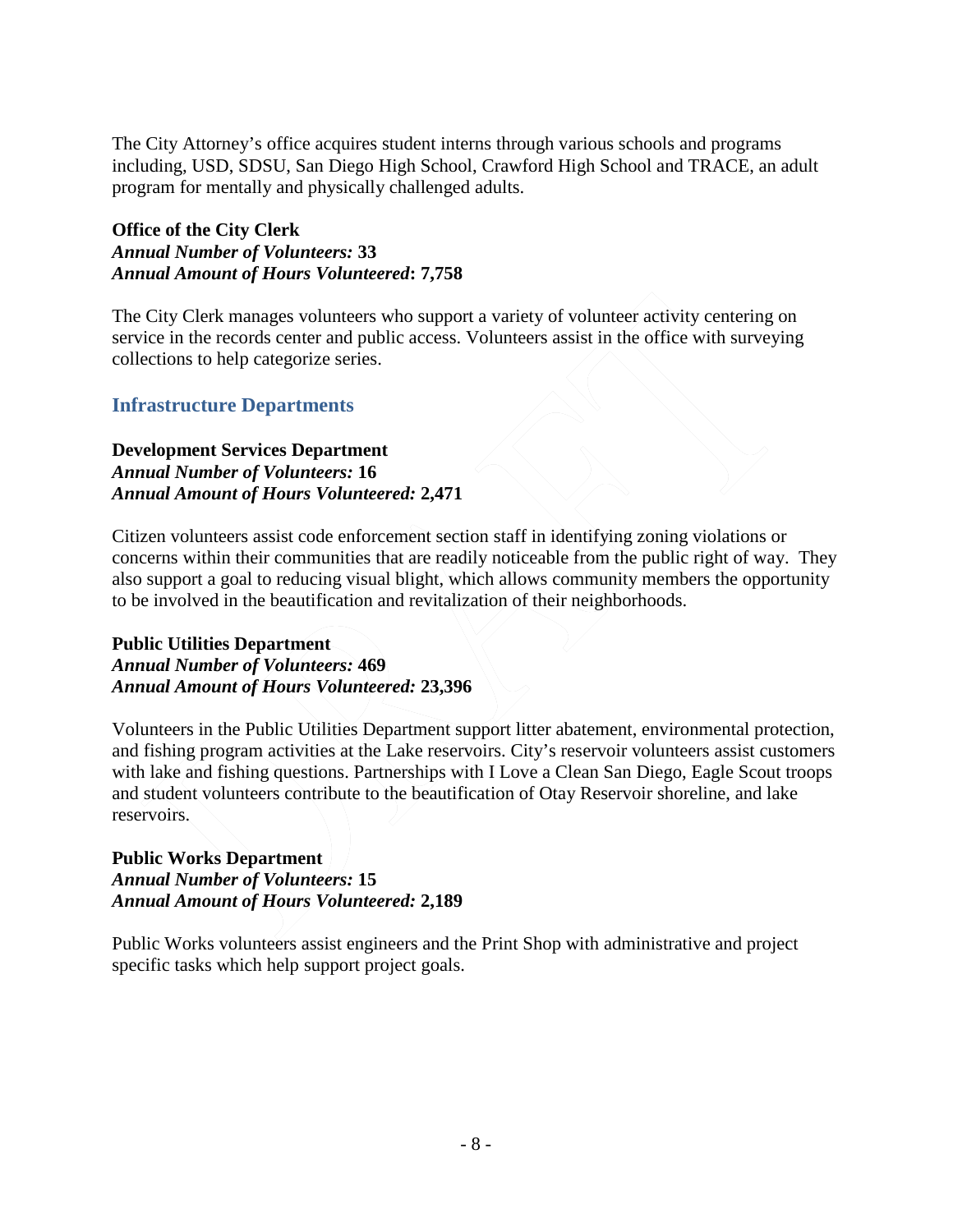## **Internal Support Services**

## **Human Resources Department** *Annual Number of Volunteers:* **2** *Annual Amount of Hours Volunteered:* **386**

Volunteers support The Citywide Volunteer Office and Youth Development Program. They assist with special projects and events such as the Annual Volunteer Recognition Event, Bring Our Daughters and Sons to Work Day. They assist with social media and outreach efforts.

| <b>Departments</b>           | <b>Annual Volunteers</b> | <b>Annual Volunteer Hours Served</b> |
|------------------------------|--------------------------|--------------------------------------|
| Office of the City Attorney  | 39                       | 6,998                                |
| Office of the City Clerk     | 31                       | 5,832                                |
| <b>Development Services</b>  | 16                       | 2,471                                |
| <b>Family Justice Center</b> | 50                       | 4,000                                |
| Fire-Rescue                  | 537                      | 8,921                                |
| Office of Homeland Security  |                          | 63                                   |
| <b>Human Resources</b>       |                          | 194                                  |
| Library                      | 3,253                    | 134,951                              |
| Park and Recreation          | 26,236                   | 179,070                              |
| <b>Police Department</b>     | 593                      | 163,451                              |
| <b>Public Utilities</b>      | 448                      | 1,556                                |
| Public Works                 | 13                       | 1,925                                |
| <b>Grand Total</b>           | 31,218                   | 509,432                              |

## **Table 1: 2014 Department Volunteer Activity**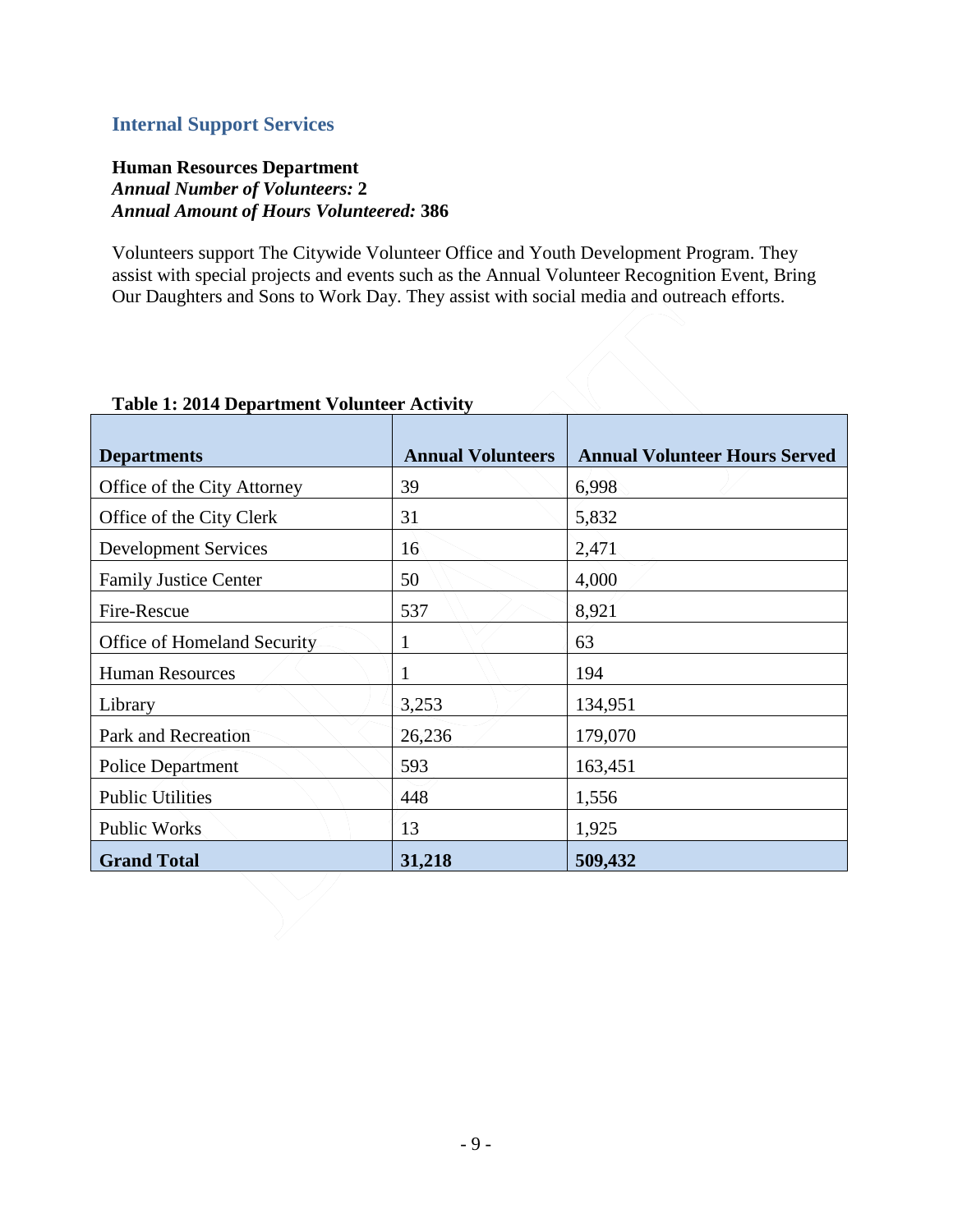# **Table 2: Department Volunteer Opportunities**

| <b>Department</b>                  | <b>Volunteers</b>                                           | <b>Annual</b><br><b>Number of</b><br><b>Volunteers</b> | <b>Annual Number</b><br>of Volunteer<br><b>Hours</b> |
|------------------------------------|-------------------------------------------------------------|--------------------------------------------------------|------------------------------------------------------|
| <b>Office of the City Attorney</b> | Law Library Assistant                                       | 2                                                      | 522                                                  |
|                                    | Volunteer Attorney/ Post Bar Clerk                          | 11                                                     | 4,048                                                |
|                                    | <b>Office Volunteer</b>                                     | 26                                                     | 2,428                                                |
| <b>Total</b>                       |                                                             | 39                                                     | 6,998                                                |
| <b>Office of the City Clerk</b>    | <b>Archival Assistance</b>                                  | 31                                                     | 5,832                                                |
| <b>Total</b>                       |                                                             | 31                                                     | 5,832                                                |
| <b>Development Services</b>        | Code Enforcement Volunteer                                  | 16                                                     | 2,471                                                |
| <b>Total</b>                       |                                                             | 16                                                     | 2,471                                                |
| <b>Family Justice Center</b>       | Family Justice Center Volunteer                             | 50                                                     | 4,000                                                |
| <b>Total</b>                       |                                                             | 50                                                     | 4,000                                                |
| <b>Fire-Rescue</b>                 | <b>Community Emergency Response Team</b>                    | 497                                                    | 7,721                                                |
|                                    | San Diego Junior Lifeguard Foundation Volunteers            | 40                                                     | 1,200                                                |
| <b>Total</b>                       |                                                             | 537                                                    | 8,921                                                |
| <b>Office of Homeland Security</b> | <b>Emergency Preparedness Support Volunteer</b>             | 1                                                      | 63                                                   |
| <b>Total</b>                       |                                                             | $\mathbf{1}$                                           | 63                                                   |
| <b>Human Resources</b>             | <b>Special Event Volunteer</b>                              | 1                                                      | 194                                                  |
| <b>Total</b>                       |                                                             | $\mathbf{1}$                                           | 194                                                  |
| Library                            | Central Library Beautifier                                  | 15                                                     | 171                                                  |
|                                    | Central Library Volunteer                                   | 49                                                     | 1,805                                                |
|                                    | <b>Branch Library Volunteer</b>                             | 2,595                                                  | 103,995                                              |
|                                    | Central Library Art Gallery Greeter                         | 14                                                     | 54                                                   |
|                                    | Central Library Arts and Crafts Program Volunteer           | 29                                                     | 313                                                  |
|                                    | <b>Central Library Better World Books</b>                   |                                                        | 56                                                   |
|                                    | <b>Central Library Book Mender</b>                          | 9                                                      | 237                                                  |
|                                    | Central Library Film Series Volunteer                       |                                                        | 30                                                   |
|                                    | Central Library Items Request Volunteer                     | 42                                                     | 1,120                                                |
|                                    | Central Library Maker Coach                                 | 15                                                     | 2,080                                                |
|                                    | Central Library Marx San Diego Heritage Center<br>Volunteer | 24                                                     | 552                                                  |
|                                    | Central Library Newspaper Desk Volunteer                    | $\overline{2}$                                         | 31                                                   |
|                                    | Central Library Special Event Volunteer                     | 8                                                      | 53                                                   |
|                                    | Central Library Teen Center Volunteer                       | 3                                                      | 171                                                  |
|                                    | Central Library Tour Guide                                  | 25                                                     | 974                                                  |
|                                    | Central Library Volunteer Usher                             | $\overline{2}$                                         | 14                                                   |
|                                    | Central Library Yoga Program Assistant                      | 3                                                      | 9                                                    |
|                                    | Homework Coach                                              | 39                                                     | 270                                                  |
|                                    | READ San Diego Literacy Tutor                               | 377                                                    | 23,016                                               |
| <b>Total</b>                       |                                                             | 3,253                                                  | 134,951                                              |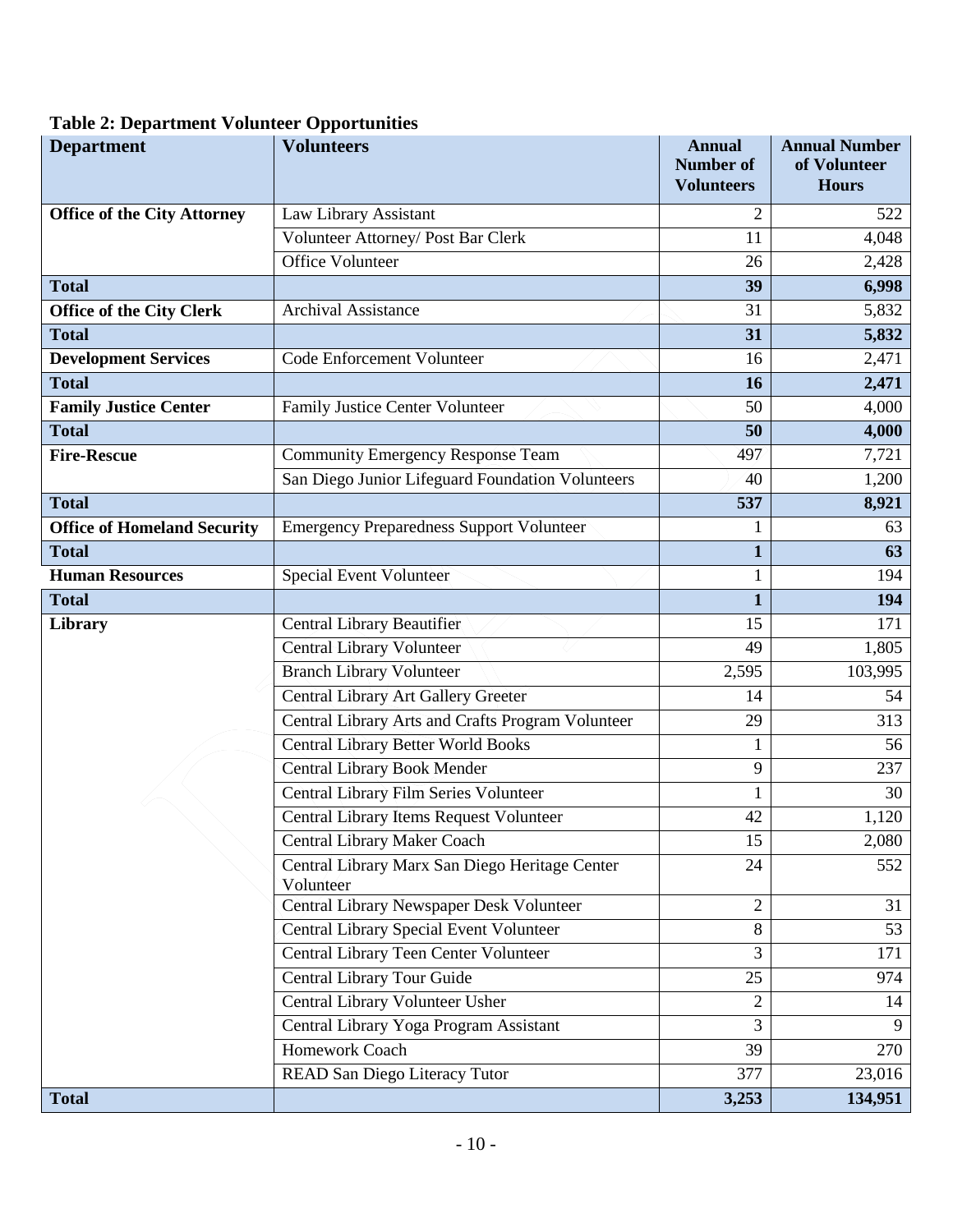| <b>Park and Recreation</b> | <b>Wellness and Fitness Assistance</b>                            | 34     | 3,599   |
|----------------------------|-------------------------------------------------------------------|--------|---------|
|                            | <b>Quarterly Park Inspections</b>                                 | 7      | 224     |
|                            | <b>Golf Marshalls and Divoteers</b>                               | 107    | 9,082   |
|                            | Senior Services and Therapeutic Recreation Services<br>Assistance | 2,821  | 33,945  |
|                            | <b>Special Event Assistance</b>                                   | 2,100  | 8,146   |
|                            | <b>Court Referrals</b>                                            | 549    | 9,092   |
|                            | <b>Environmental Enhancement Volunteer</b>                        | 14,701 | 63,451  |
|                            | <b>Environmental Education Volunteer</b>                          | 145    | 3,100   |
|                            | <b>Office Assistance</b>                                          | 109    | 1,983   |
|                            | <b>Recreational Program Assistance</b>                            | 447    | 9,500   |
|                            | Dance Program Volunteer                                           | 2,153  | 13,714  |
|                            | <b>Athletic Programs Assistance</b>                               | 678    | 18,477  |
|                            | <b>Recreation Council Board Member</b>                            | 1,985  | 3,157   |
|                            | Large Group Environmental Enhancement Project<br>Assistance       | 400    | 1,600   |
| <b>Total</b>               |                                                                   | 26,236 | 179,070 |
| <b>Police</b>              | Retired Senior Volunteer Patrol (RSVP)                            | 356    | 123,082 |
|                            | Volunteers In Policing (VIP)                                      | 127    | 19,000  |
|                            | Crisis Intervention                                               | 84     | 13,900  |
|                            | <b>Police Reserves</b>                                            | 26     | 7,469   |
| <b>Total</b>               |                                                                   | 593    | 163,451 |
| <b>Public Utilities</b>    | <b>Environmental Enhancement Volunteers</b>                       | 408    | 1,058   |
|                            | <b>Fishing Program Assistance</b>                                 | 1      | 300     |
|                            | <b>Litter Abatement</b>                                           | 39     | 198     |
| <b>Total</b>               |                                                                   | 448    | 1,556   |
| <b>Public Works</b>        | Project Assistance                                                | 13     | 1,925   |
| <b>Total</b>               |                                                                   | 13     | 1,925   |
| <b>Grand Total</b>         |                                                                   | 31,218 | 509,432 |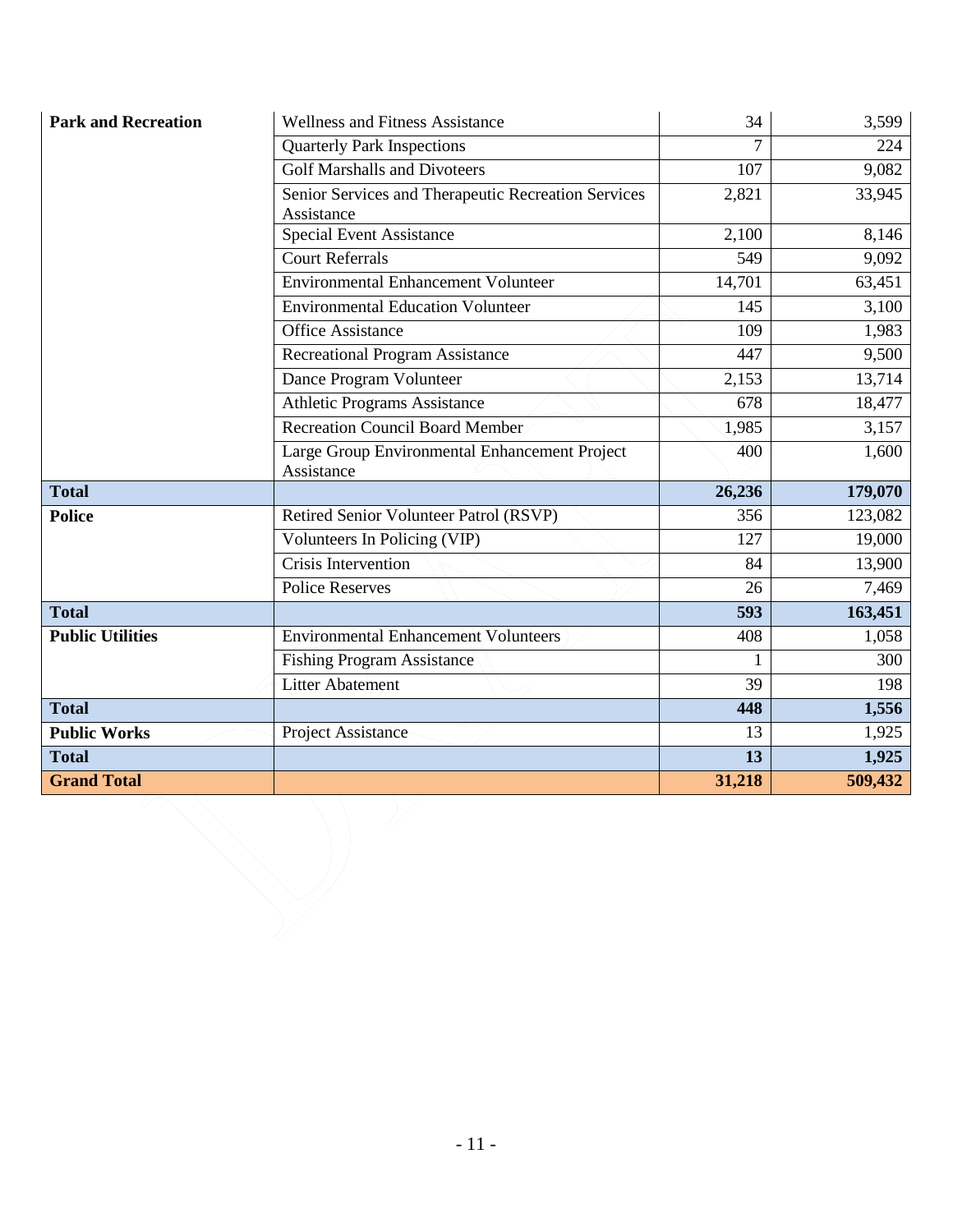# **Youth Development Program**

Throughout the City, program support is also achieved by students and young adults seeking to bridge their academic studies to real work experiences and to earn school credit. The Youth Development Program was implemented in the Human Resources Department in March, 2014 to provide greater opportunities for local youths and young adults within the public service sector. It has broadened the reach of the existing Internship Program, and now includes Mentoring and Job Shadowing opportunities within City Departments.

Many City departments currently support youth development through long-standing programs such as the Fire-Rescue Department's Jr. Lifeguard Program; Police Department's Cadet Program and Park and Recreation Department's W.A.V.E. /S.A.V.E. Program. Each of these programs recruits and operates with awareness for education and inclusiveness. Last year, City departments funded 114 paid internship positions, which accounted for approximately 75,763 hours of assistance within City departments. Within the Transportation & Storm Water Division paid interns assisted special projects, GIS mapping, field investigations and research. Interns also made it possible to expand teen programs at the Central Library by teaching youth computer classes in the Idea Lab.

Citywide, unpaid interns accounted for 199 positions in addition to 171 mentoring and job shadowing opportunities.

Unpaid interns support The City's Commission on Gang Prevention and Intervention with gathering statistical data, research, community engagement and special projects. They also helped archive records, assisted with historical material, and provided aide categorizing series within the City Clerk's office.

In 2014 the San Diego Public Library provided 55 youths and young adults in search of workreadiness skills, opportunities to gain knowledge and skills. These youth supported the maintenance of educational materials and assisted with Library programs such as the Summer Reading program.

With the assistance of seven City departments, 14 San Diego High School students were given a first-hand experience to a variety of careers in public service during the 2014 Job Shadow Day. Students from the School of Business and Leadership spent four hours with directors and employees discovering the day-to-day workings in Purchasing & Contracts, City Treasurer, Lifeguard Services, Human Resources, Planning, Printing Services, and Park and Recreation.

Last year, the Youth Development Program launched its webpage, joined the Citywide Volunteer Program's Twitter account, and hosted on-going work-readiness workshops to ready youths for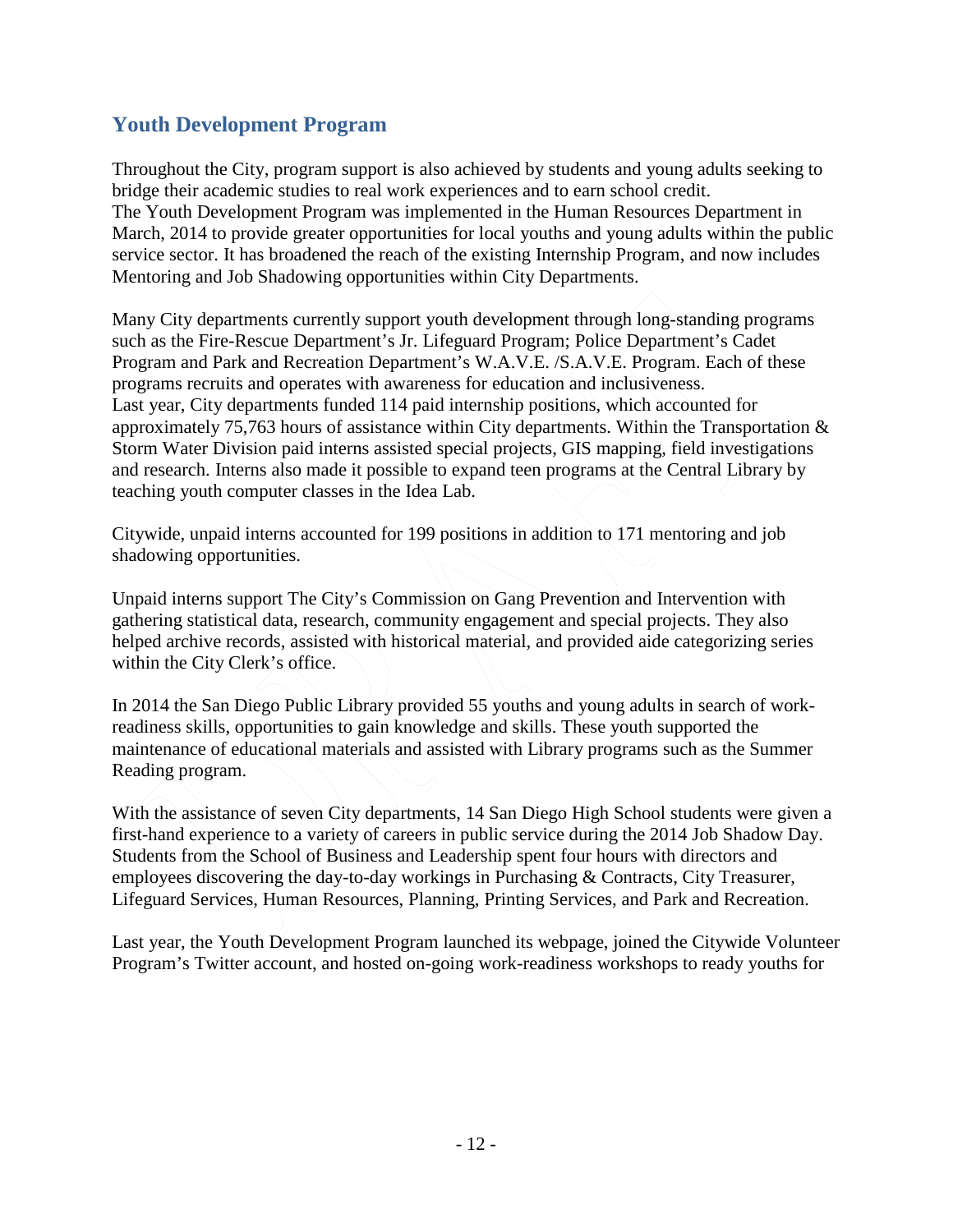entry to the world of work. The workshops include: resume writing, interview skills/dress for success, and panel discussions. Fourteen workshops were held throughout the City in 2014.

The Youth Development Program has developed and maintains partnerships with academic institutions, schools, non-profit organizations, and community groups that focus on youth development. Outreach is achieved via career fairs, work-readiness workshops, and presentations at local schools, universities and community organizations.

| <b>Departments</b>                                  | <b>Annual</b><br><b>Participants</b> | <b>Annual Hours Served by</b><br><b>Participants</b> |
|-----------------------------------------------------|--------------------------------------|------------------------------------------------------|
| <b>Citizens Review Board on Police</b><br>Practices | $\mathbf{1}$                         | 192                                                  |
| Office of the City Attorney                         | 75                                   | 24,687                                               |
| Office of the City Clerk                            | $\mathbf{2}$                         | 1,926                                                |
| Office of the City Comptroller                      | $\mathbf{1}$                         | 200                                                  |
| Commission of Gang Prevention and<br>Intervention   | 3                                    | 576                                                  |
| <b>Environmental Services</b>                       | 9                                    | 8,340                                                |
| <b>Family Justice Center</b>                        | 50                                   | 5,000                                                |
| Fire-Rescue                                         | 90                                   | 9,356                                                |
| Human Relations Commission                          | 1                                    | 200                                                  |
| <b>Human Resources</b>                              | $\overline{4}$                       | 1,351                                                |
| Library                                             | 55                                   | 2,326                                                |
| Park and Recreation                                 | 55                                   | 8,263                                                |
| Police                                              | 75                                   | 10,000                                               |
| <b>Public Utilities</b>                             | 21                                   | 21,840                                               |
| <b>Public Works</b>                                 | $\overline{2}$                       | 264                                                  |
| Transportation & Storm Water                        | 40                                   | 35,070                                               |
| <b>Grand Total</b>                                  | 484                                  | 129,591                                              |

**Table 3: 2014 Department Youth Development Activity**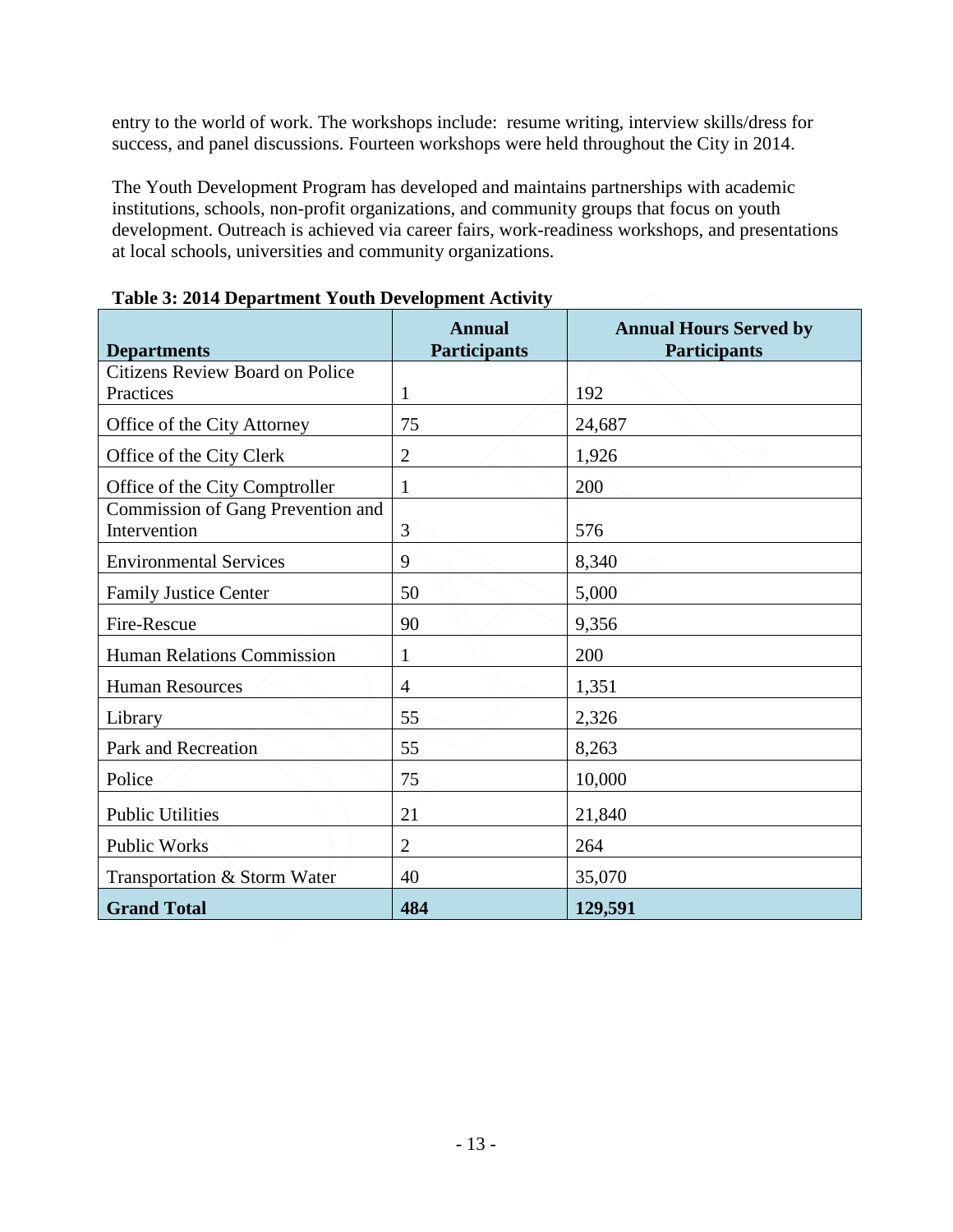| <b>Department</b>                       | <b>Paid Internship Opportunities</b> | Annual<br>Number of<br><b>Interns</b> | Annual<br><b>Number of</b><br><b>Intern Hours</b> |
|-----------------------------------------|--------------------------------------|---------------------------------------|---------------------------------------------------|
| <b>Office of the City Attorney</b>      | Paid Internship                      |                                       | 1,040                                             |
| <b>Office of the City Comptroller</b>   | Paid Internship                      |                                       | 200                                               |
| <b>Environmental Services</b>           | Paid Internship                      | 9                                     | 8,340                                             |
| <b>Fire-Rescue</b>                      | Paid Internship                      | 30                                    | 6,596                                             |
| <b>Human Resources</b>                  | Paid Internship                      | 3                                     | 1,159                                             |
| <b>Library</b>                          | Paid Internship                      | 9                                     | 668                                               |
| <b>Park and Recreation</b>              | Paid Internship                      | 2                                     | 1,100                                             |
| <b>Public Utilities</b>                 | Paid Internship                      | 21                                    | 21,840                                            |
| <b>Transportation &amp; Storm Water</b> | Paid Internship                      | 38                                    | 34,820                                            |
| <b>Total</b>                            |                                      | <b>114</b>                            | 75,763                                            |

# **Table 4: 2014 Department Youth Development Opportunities**

| <b>Department</b>                                          | <b>Unpaid Internship Opportunities</b> | <b>Annual</b>    | <b>Annual</b>       |
|------------------------------------------------------------|----------------------------------------|------------------|---------------------|
|                                                            |                                        | <b>Number of</b> | <b>Number of</b>    |
|                                                            |                                        | <b>Interns</b>   | <b>Intern Hours</b> |
| <b>Citizens Review Board on</b><br><b>Police Practices</b> | Unpaid Internship                      |                  | 192                 |
| <b>Office of the City Attorney</b>                         | Unpaid Internship                      | 74               | 23,647              |
| <b>Office of the City Clerk</b>                            | Unpaid Internship                      | $\overline{2}$   | 1,926               |
| <b>Commission on Gang</b>                                  | Unpaid Internship                      | 3                | 576                 |
| <b>Prevention and Intervention</b>                         |                                        |                  |                     |
| <b>Family Justice Center</b>                               | Unpaid Internship                      | 50               | 5,000               |
| <b>Human Relations Commission</b>                          | Unpaid Internship                      |                  | 200                 |
| <b>Human Resources</b>                                     | Unpaid Internship                      |                  | 192                 |
| Library                                                    | Unpaid Internship                      | 13               | 908                 |
| <b>Park and Recreation</b>                                 | Unpaid Internship                      | 52               | 7,083               |
| <b>Transportation &amp; Storm Water</b>                    | Unpaid Internship                      | $\overline{2}$   | 250                 |
| <b>Total</b>                                               |                                        | 199              | 39,974              |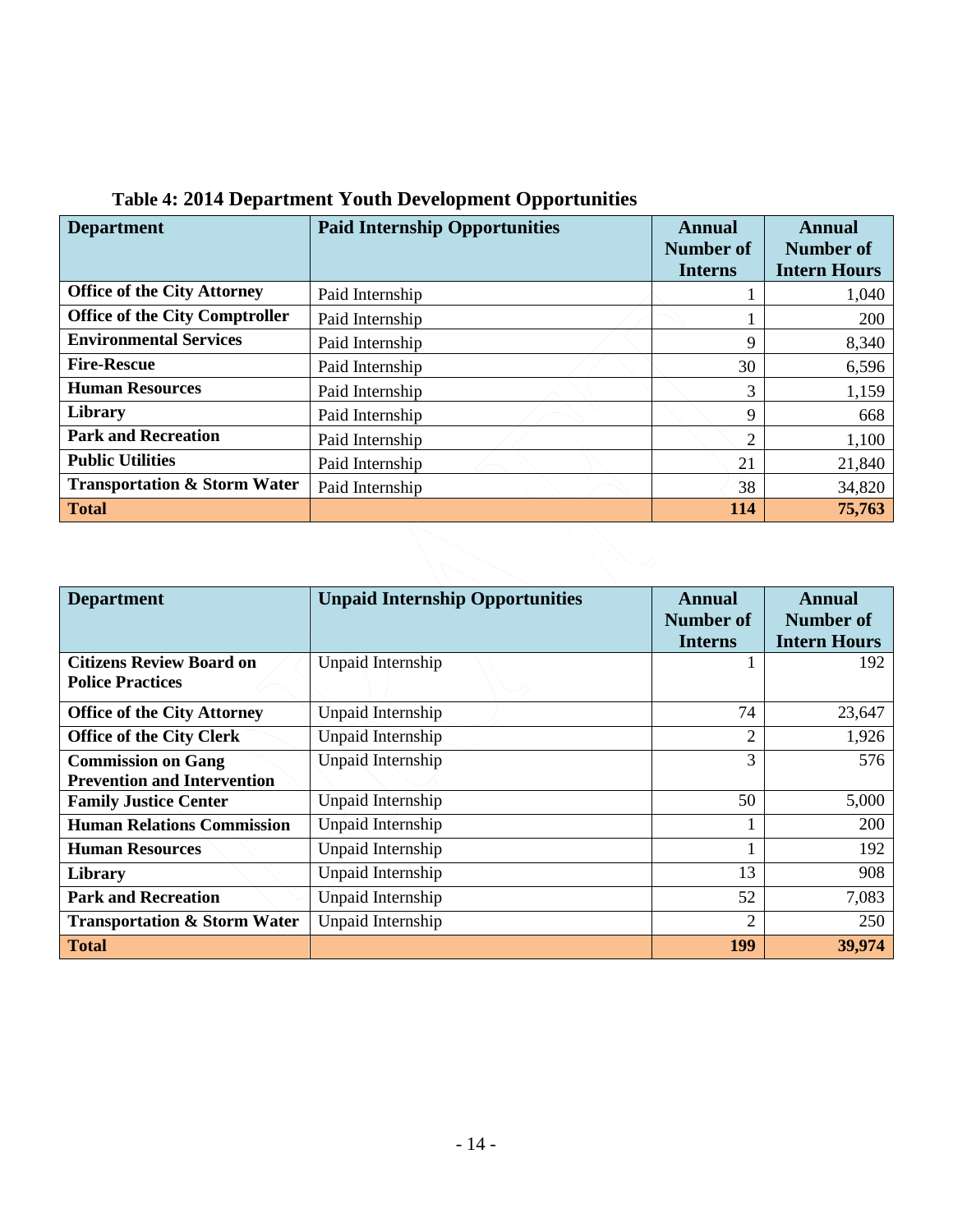| <b>Department</b>          | <b>Youth Development Opportunities</b> | <b>Annual</b><br>Number of<br><b>Participants</b> | <b>Annual</b><br>Number of<br>Participant<br><b>Hours</b> |
|----------------------------|----------------------------------------|---------------------------------------------------|-----------------------------------------------------------|
| <b>Fire-Rescue</b>         | Junior Lifeguard Academy               | 60                                                | 2,760                                                     |
| Library                    | <b>Beckwourth Branch Library</b>       | 33                                                | 750                                                       |
| <b>Park and Recreation</b> | <b>Office Assistance</b>               |                                                   | 80                                                        |
| <b>Police</b>              | Cadet Program                          | 75                                                | 10,000                                                    |
| <b>Public Works</b>        | Print Shop                             | 2                                                 | 264                                                       |
| <b>Total</b>               |                                        | 171                                               | 13,854                                                    |

# **CONCLUSION**

Volunteer programs that engage residents positively impact neighborhoods and public areas while complimenting the efforts and service levels maintained by City Employees. Volunteering, by students seeking academic credit, or youth in need of work readiness skills, has proven to be an effective tool to improve relationships and connections between community members and the City's workforce. This relationship creates an environment of cooperation and understanding. This report highlights the extensive volunteer support citywide and continues to underscore the importance of volunteer service in our City. The City of San Diego greatly appreciates all of the time and effort each volunteer contributes.

In the City of San Diego, volunteering is enhancing the culture of our neighborhoods, communities, open spaces and our workplace.

Signature on File  $\setminus$   $\setminus$   $\setminus$   $\setminus$  Signature on File

Kristina Fraijo Ronald H. Villa Citywide Volunteer Coordinator Deputy Chief Operating Officer

Signature on File Signature on File

Judy von Kalinowski Scott Chadwick Human Resources Department Director Chief Operating Officer

**\_\_\_\_\_\_\_\_\_\_\_\_\_\_\_\_\_\_\_\_ \_\_\_\_\_\_\_\_\_\_\_\_\_\_\_\_\_\_\_\_**

**\_\_\_\_\_\_\_\_\_\_\_\_\_\_\_\_\_\_\_\_ \_\_\_\_\_\_\_\_\_\_\_\_\_\_\_\_\_\_\_\_**

Attachment:

1. List of Calendar Year 2014 Department Volunteer and Youth Development Opportunities by Departments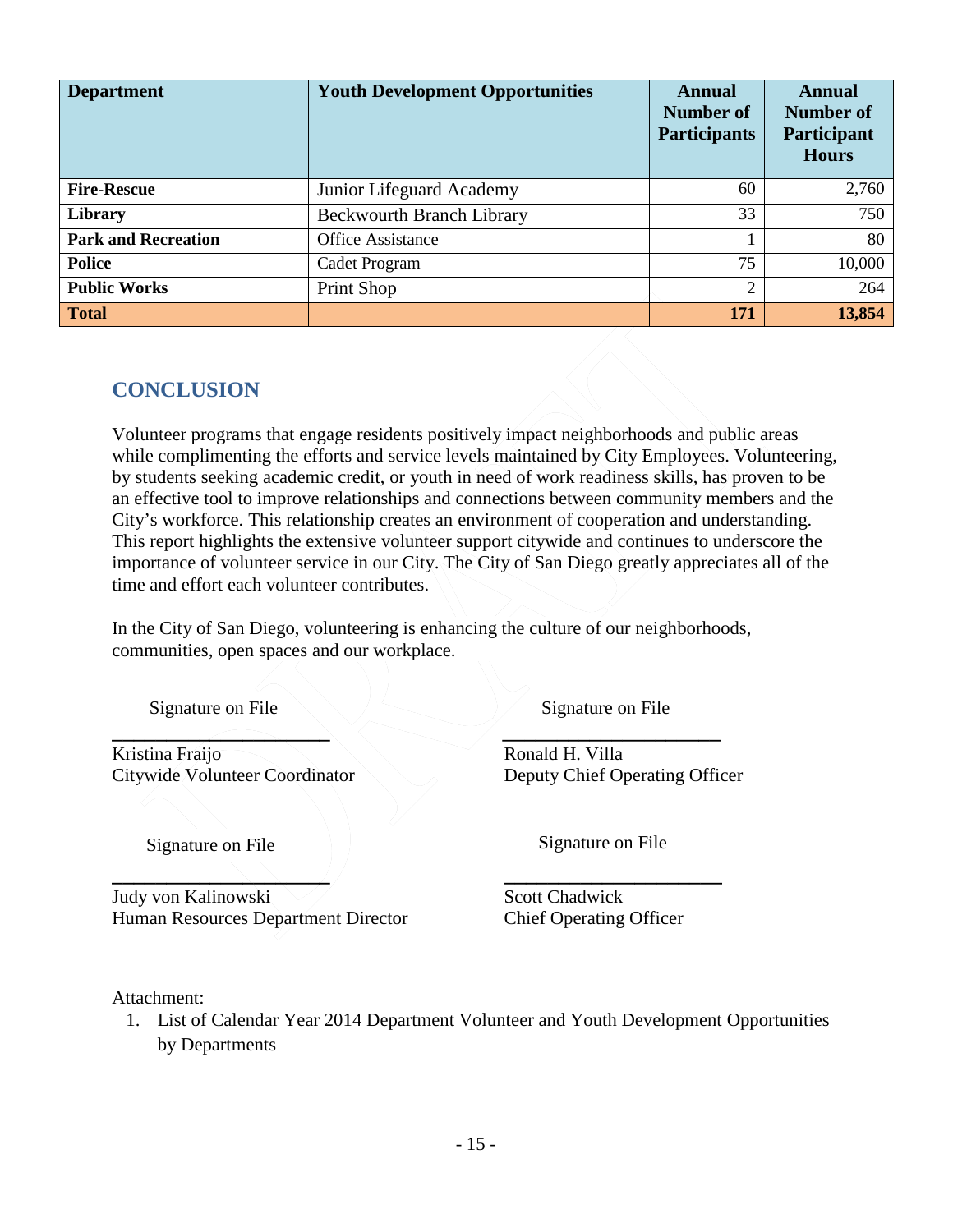| <b>Department</b>                      | <b>Volunteers</b>                                 | <b>Annual</b><br><b>Number of</b> | <b>Annual Number</b><br>of Volunteer |
|----------------------------------------|---------------------------------------------------|-----------------------------------|--------------------------------------|
|                                        |                                                   | <b>Volunteers</b>                 | <b>Hours</b>                         |
|                                        |                                                   |                                   |                                      |
| <b>Office of the City Attorney</b>     | Law Library Assistant                             | $\overline{2}$                    | 522                                  |
|                                        | Volunteer Attorney/ Post Bar Clerk                | 11                                | 4,048                                |
|                                        | <b>Office Volunteer</b>                           | 26                                | 2,428                                |
| <b>Total</b>                           |                                                   | 39                                | 6,998                                |
| <b>Office of the City Clerk</b>        | <b>Archival Assistance</b>                        | 31                                | 5,832                                |
| <b>Total</b>                           |                                                   | 31                                | 5,832                                |
| <b>Development Services Department</b> | Code Enforcement Volunteer                        | 16                                | 2,471                                |
| <b>Total</b>                           |                                                   | 16                                | 2,471                                |
| <b>Family Justice Center</b>           | Family Justice Center Volunteer                   | 50                                | 4,000                                |
| <b>Total</b>                           |                                                   | 50                                | 4,000                                |
| <b>Fire-Rescue</b>                     | <b>Community Emergency Response Team</b>          | 497                               | 7,721                                |
|                                        | San Diego Junior Lifeguard Foundation Volunteers  | 40                                | 1,200                                |
| <b>Total</b>                           |                                                   | 537                               | 8,921                                |
| <b>Office of Homeland Security</b>     | <b>Emergency Preparedness Support Volunteer</b>   |                                   | 63                                   |
| <b>Total</b>                           |                                                   |                                   | 63                                   |
| <b>Human Resources</b>                 | Special Event Volunteer                           |                                   | 194                                  |
| <b>Total</b>                           |                                                   |                                   | 194                                  |
| Library                                | Central Library Beautifier                        | 15                                | 171                                  |
|                                        | Central Library Volunteer                         | 49                                | 1,805                                |
|                                        | <b>Branch Library Volunteer</b>                   | 2,595                             | 103,995                              |
|                                        | Central Library Art Gallery Greeter               | 14                                | 54                                   |
|                                        | Central Library Arts and Crafts Program Volunteer | 29                                | 313                                  |
|                                        | <b>Central Library Better World Books</b>         | 1                                 | 56                                   |
|                                        | Central Library Book Mender                       | 9                                 | 237                                  |
|                                        | Central Library Film Series Volunteer             |                                   | 30                                   |
|                                        | Central Library Items Request Volunteer           | 42                                | 1,120                                |
|                                        | <b>Central Library Maker Coach</b>                | 15                                | 2,080                                |
|                                        | Central Library Marx San Diego Heritage Center    | 24                                | 552                                  |
|                                        | Central Library Newspaper Desk Volunteer          | $\overline{c}$                    | 31                                   |
|                                        | Central Library Special Event Volunteer           | 8                                 | 53                                   |
|                                        | Central Library Teen Center Volunteer             | 3                                 | 171                                  |
|                                        | Central Library Tour Guide                        | 25                                | 974                                  |
|                                        | Central Library Volunteer Usher                   | $\boldsymbol{2}$                  | 14                                   |
|                                        | Central Library Yoga Program Assistant            | 3                                 | 9                                    |
|                                        | Do Your Homework @ the Library Homework           | 39                                | 270                                  |
|                                        | READ San Diego Literacy Tutor                     | 377                               | 23,016                               |
| <b>Total</b>                           |                                                   | 3,253                             | 134,951                              |
| <b>Park and Recreation</b>             | <b>Wellness and Fitness Assistance</b>            | 34                                | 3,599                                |
|                                        | <b>Quarterly Park Inspections</b>                 | $\overline{7}$                    | 224                                  |
|                                        | <b>Golf Marshalls and Divoteers</b>               | 107                               | 9,082                                |
|                                        | Senior Services and Therapeutic Recreation        | 2,821                             | 33,945                               |
|                                        | <b>Special Event Assistance</b>                   | 2,100                             | 8,146                                |
|                                        | <b>Court Referrals</b>                            | 549                               | 9,092                                |
|                                        | <b>Environmental Enhancement Volunteer</b>        | 14,701                            | 63,451                               |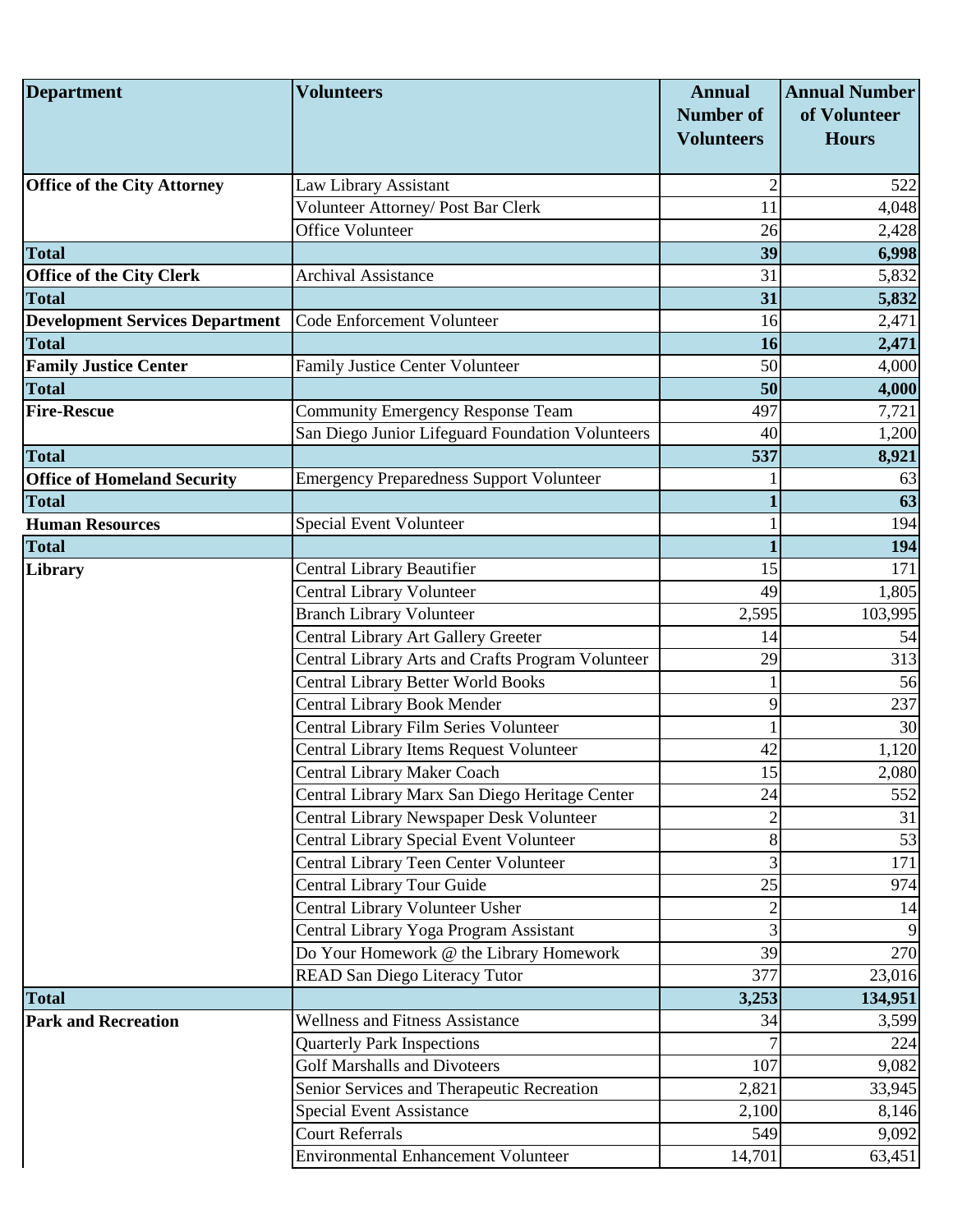|                         | <b>Environmental Education Volunteer</b>      | 145    | 3,100   |
|-------------------------|-----------------------------------------------|--------|---------|
|                         | <b>Office Assistance</b>                      | 109    | 1,983   |
|                         | <b>Recreational Program Assistance</b>        | 447    | 9,500   |
|                         | Dance Program Volunteer                       | 2,153  | 13,714  |
|                         | <b>Athletic Programs Assistance</b>           | 678    | 18,477  |
|                         | <b>Board Member</b>                           | 1,985  | 3,157   |
|                         | Large Group Environmental Enhancement Project | 400    | 1,600   |
| <b>Total</b>            |                                               | 26,236 | 179,070 |
| <b>Police</b>           | Retired Senior Volunteer Patrol (RSVP)        | 356    | 123,082 |
|                         | Volunteers In Policing (VIP)                  | 127    | 19,000  |
|                         | Crisis Intervention                           | 84     | 13,900  |
|                         | <b>Police Reserves</b>                        | 26     | 7,469   |
| <b>Total</b>            |                                               | 593    | 163,451 |
| <b>Public Utilities</b> | <b>Environmental Enhancement Volunteers</b>   | 408    | 1,058   |
|                         | <b>Fishing Program Assistance</b>             |        | 300     |
|                         | <b>Litter Abatement</b>                       | 39     | 198     |
| <b>Total</b>            |                                               | 448    | 1,556   |
| <b>Public Works</b>     | Project Assistance                            | 13     | 1,925   |
| <b>Total</b>            |                                               | 13     | 1,925   |
| <b>Grand Total</b>      |                                               | 31,218 | 509,432 |

| <b>Department</b>                       | <b>Unpaid Internship Opportunities</b> | <b>Annual</b><br><b>Number of</b><br><b>Interns</b> | <b>Annual Number</b><br>of Intern Hours |
|-----------------------------------------|----------------------------------------|-----------------------------------------------------|-----------------------------------------|
| <b>Citizens Review Board on Police</b>  | Unpaid Internship                      |                                                     | 192                                     |
| <b>Practices</b>                        |                                        |                                                     |                                         |
| <b>Office of the City Attorney</b>      | Unpaid Internship                      | 14                                                  | 3,476                                   |
| <b>Office of the City Clerk</b>         | Unpaid Internship                      |                                                     | 1,926                                   |
| <b>Commission on Gang Prevention</b>    | Unpaid Internship                      |                                                     | 576                                     |
| <b>Family Justice Center</b>            | Unpaid Internship                      | 50                                                  | 5,000                                   |
| <b>Human Relations Commission</b>       | Unpaid Internship                      |                                                     | 200                                     |
| <b>Human Resources</b>                  | Unpaid Internship                      |                                                     | 192                                     |
| Library                                 | Unpaid Internship                      | 13                                                  | 908                                     |
| <b>Park and Recreation</b>              | Unpaid Internship                      | 52                                                  | 7,083                                   |
| <b>Transportation &amp; Storm Water</b> | Unpaid Internship                      |                                                     | 250                                     |
| <b>Total</b>                            |                                        | 139                                                 | 19,803                                  |

| <b>Department</b>                     | <b>Paid Internship Opportunities</b> | <b>Annual</b><br><b>Number of</b><br><b>Interns</b> | <b>Annual Number</b><br>of Intern Hours |
|---------------------------------------|--------------------------------------|-----------------------------------------------------|-----------------------------------------|
| <b>Office of the City Attorney</b>    | Paid Internship                      | 61                                                  | 21,211                                  |
| <b>Office of the City Comptroller</b> | Paid Internship                      |                                                     | 200                                     |
| <b>Environmental Services</b>         | Paid Internship                      |                                                     | 8,340                                   |
| <b>Fire-Rescue</b>                    | Paid Internship                      | 30                                                  | 6,596                                   |
| <b>Human Resources</b>                | Paid Internship                      |                                                     | 1,159                                   |
| Library                               | Paid Internship                      |                                                     | 668                                     |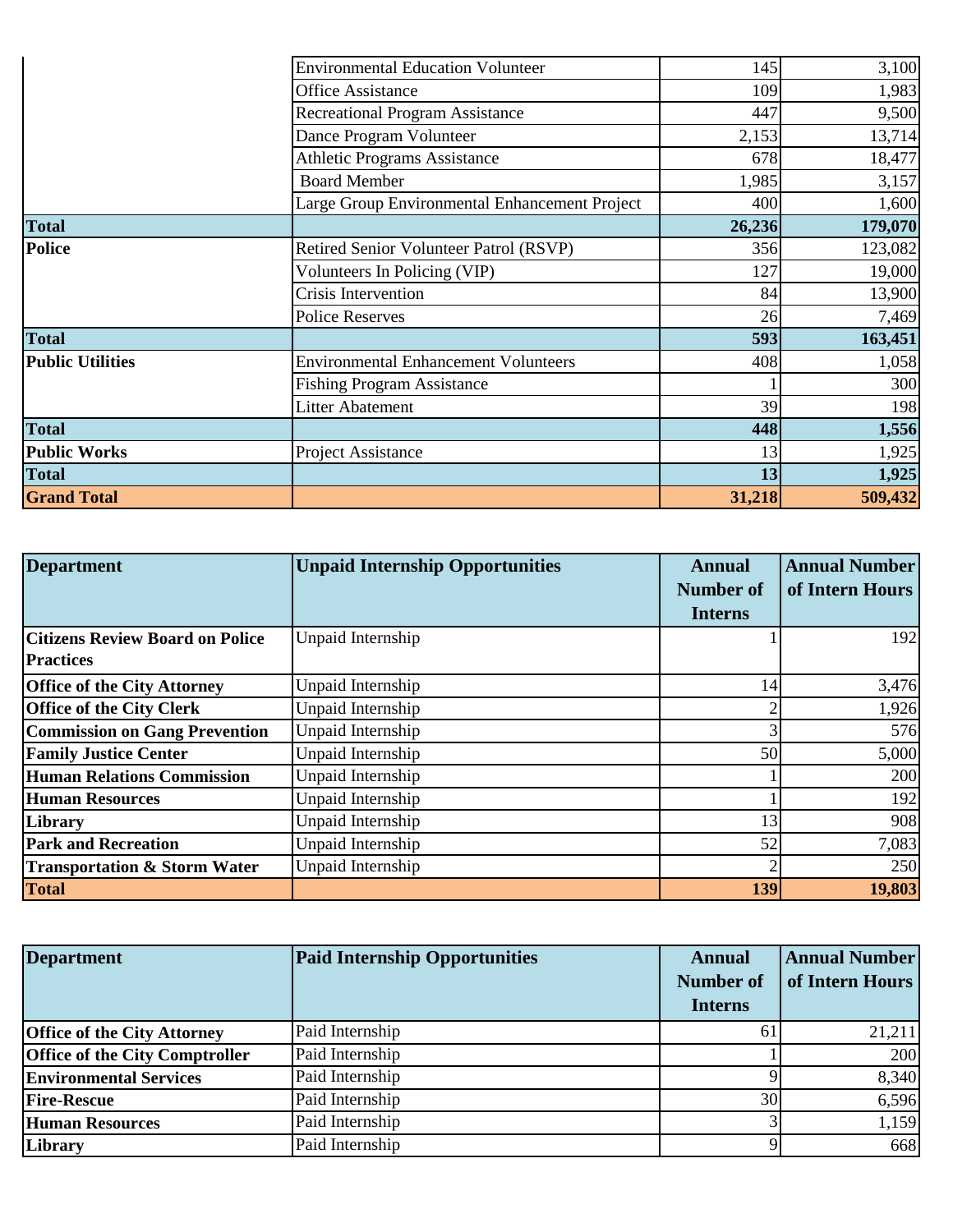| <b>Park and Recreation</b>              | Paid Internship |            | ,100   |
|-----------------------------------------|-----------------|------------|--------|
| <b>Public Utilities</b>                 | Paid Internship | $\angle 1$ | 21,840 |
| <b>Transportation &amp; Storm Water</b> | Paid Internship | 38         | 34,820 |
| <b>Total</b>                            |                 | 174        | 95,934 |

| <b>Department</b>          | <b>Youth Development Opportunities</b><br><b>Annual</b><br><b>Number of</b><br><b>Participants</b> |     | <b>Annual Number</b><br>of Participant<br><b>Hours</b> |
|----------------------------|----------------------------------------------------------------------------------------------------|-----|--------------------------------------------------------|
| <b>Fire-Rescue</b>         | Junior Lifeguard Academy                                                                           | 60  | 2,760                                                  |
| Library                    | <b>Beckwourth Branch Library</b>                                                                   | 33  | 750                                                    |
| <b>Park and Recreation</b> | Office Assistance                                                                                  |     | 80                                                     |
| <b>Police</b>              | Cadet Program                                                                                      | 75  | 10,000                                                 |
| <b>Public Works</b>        | Print Shop                                                                                         |     | 264                                                    |
| <b>Total</b>               |                                                                                                    | 171 | 13,854                                                 |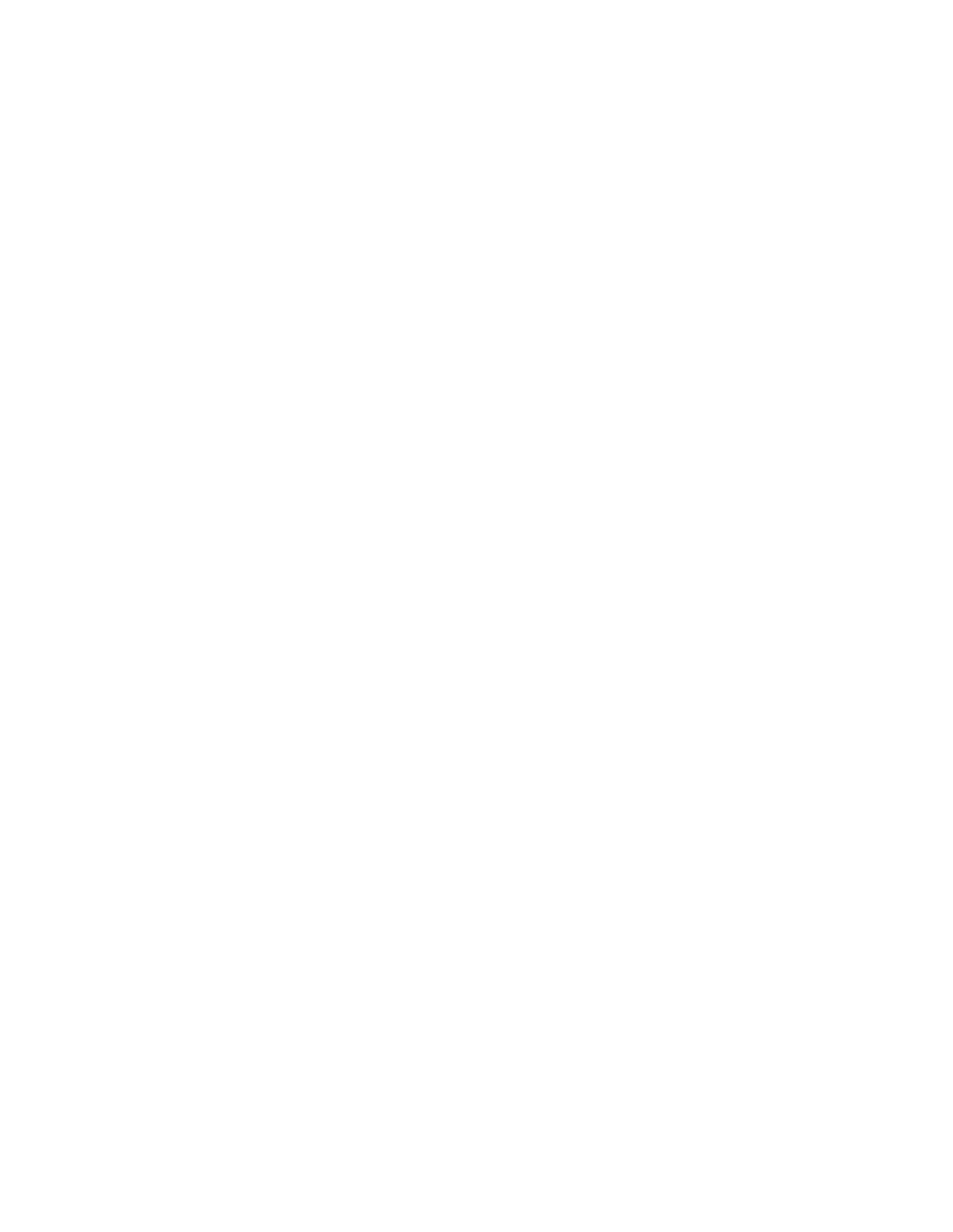|           | Board<br>Practices<br>. on<br>1t1zens<br>Police<br>Review |                                                           |
|-----------|-----------------------------------------------------------|-----------------------------------------------------------|
| Director: | Danell<br>Scarborough                                     | .\ontact:_<br>\SSIØN <del>e</del> d<br>Sandoval<br>Denise |

|               | <b>Opportunity</b> |                                          |                                                                                      | # of                | <b>Participants</b> |
|---------------|--------------------|------------------------------------------|--------------------------------------------------------------------------------------|---------------------|---------------------|
|               | <b>Title</b>       | <b>Opportunity Description</b>           | <b>Impact / Benefit</b>                                                              | <b>Participants</b> | <b>Hours</b>        |
| Opportunity 1 | Unpaid             | Interns assist with special assignments, | Enhanced coordination and presentation                                               |                     | 192                 |
|               | Internship         |                                          | information gathering, research requests, at monthly meetings and training sessions. |                     |                     |
|               |                    | and attending meetings.                  |                                                                                      |                     |                     |
|               |                    |                                          |                                                                                      |                     |                     |
|               |                    |                                          |                                                                                      |                     |                     |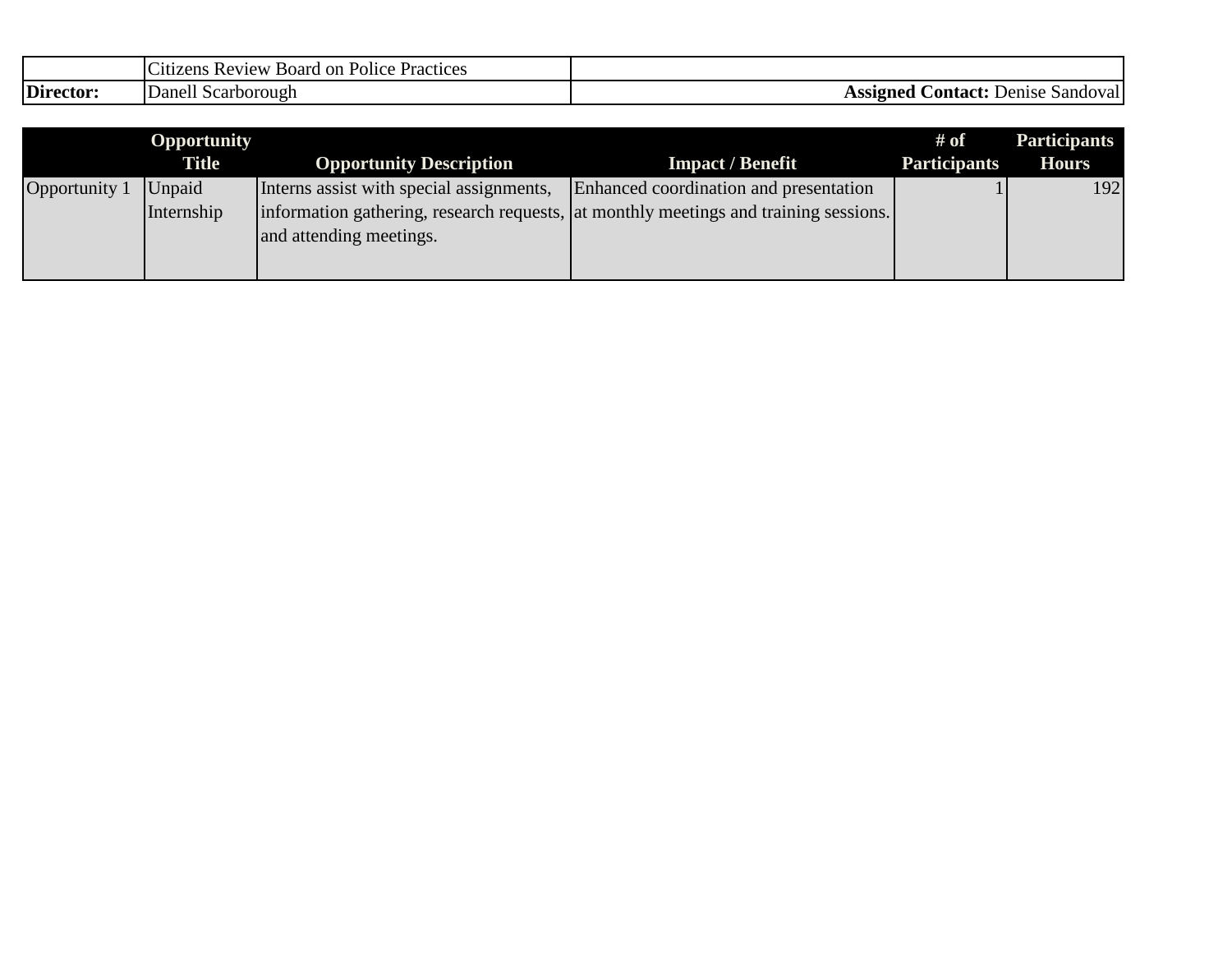|           | Office of the<br>Attorney<br>$\mathcal{L}1\mathcal{U}$ |                                        |
|-----------|--------------------------------------------------------|----------------------------------------|
| Director: | `Goldsmith<br><b>IJan</b>                              | Contact:<br>Assigned<br>Gina<br>Coburn |

|               | <b>Opportunity</b>                          |                                                                                                                                                                                                                                                                                                                                                                                                                                                       |                                                                                                                                                                                                                                                                            | # of                | <b>Participants</b> |
|---------------|---------------------------------------------|-------------------------------------------------------------------------------------------------------------------------------------------------------------------------------------------------------------------------------------------------------------------------------------------------------------------------------------------------------------------------------------------------------------------------------------------------------|----------------------------------------------------------------------------------------------------------------------------------------------------------------------------------------------------------------------------------------------------------------------------|---------------------|---------------------|
|               | <b>Title</b>                                | <b>Opportunity Description</b>                                                                                                                                                                                                                                                                                                                                                                                                                        | <b>Impact / Benefit</b>                                                                                                                                                                                                                                                    | <b>Participants</b> | <b>Hours</b>        |
| Opportunity 1 | Law Library<br>Assistance                   | Volunteers assist with tasks such as<br>shelving materials, bar-coding, labeling,<br>and data entry.                                                                                                                                                                                                                                                                                                                                                  | Allows the library to continuously<br>improve and grow.                                                                                                                                                                                                                    |                     | 522                 |
| Opportunity 2 | Volunteer<br>Attorney/<br>Post Bar<br>Clerk | <b>Volunteers assist Deputy City Attorneys</b><br>with all aspects of civil litigation and<br>advisory practice. Typical tasks include<br>completing legal research, drafting legal<br>documents, and all aspects of trial<br>preparation. Volunteers attend client<br>meetings, court hearings, administrative<br>hearings, and trials. They also participate<br>in office training sessions, including<br>practice groups on specific legal topics. | The major City benefit from this<br>volunteer opportunity is that participants<br>learn about the structure and operation of<br>the City, and learn about the valuable and<br>challenging work completed by the City<br>Attorney's Office.                                 | 11                  | 4,048               |
| Opportunity 3 | Office<br>Volunteer                         | Volunteers assist staff in Criminal<br>Division with various office activities,<br>including data entry, shredding<br>confidential paperwork, copying, filing,<br>conducting computer searches, greeting<br>the public, and answering inquiries.                                                                                                                                                                                                      | The main purpose of this program is to<br>provide valuable and practical work<br>experience for volunteers. The major City<br>benefit from this volunteer opportunity is<br>that participants assist staff with day to<br>day operations of the City Attorney's<br>Office. | 26                  | 2,428               |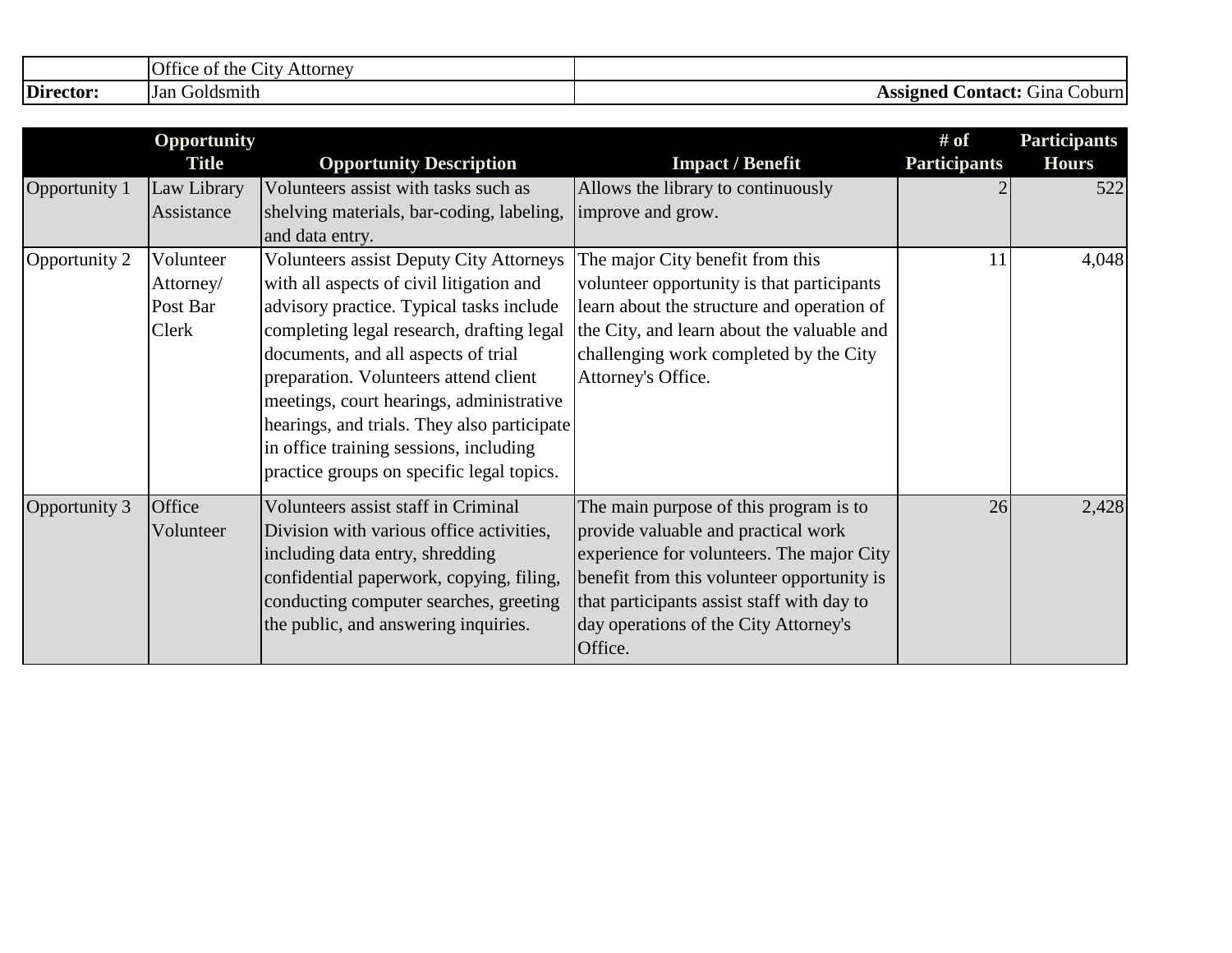| Opportunity 4        | Unpaid<br>Internship | Interns are assigned to work with Deputy<br>City Attorneys in one of the litigation or<br>advisory units in the City Attorney's<br>Office. Typical tasks include<br>completing legal research, drafting legal<br>documents, and all aspects of trial<br>preparation. Interns attend client<br>meetings, court hearings, administrative<br>hearings, and trials. They also participate<br>in office training sessions, including<br>practice groups on specific legal topics. | The main purpose of this program is to<br>provide valuable practical experience for<br>law school students while they obtain<br>academic credit. The major City benefit is<br>that participants learn about the structure<br>and operation of the City, and the valuable<br>and challenging tasks completed by the<br>City Attorney's Office.                                            | 14             | 3,476  |
|----------------------|----------------------|------------------------------------------------------------------------------------------------------------------------------------------------------------------------------------------------------------------------------------------------------------------------------------------------------------------------------------------------------------------------------------------------------------------------------------------------------------------------------|------------------------------------------------------------------------------------------------------------------------------------------------------------------------------------------------------------------------------------------------------------------------------------------------------------------------------------------------------------------------------------------|----------------|--------|
| Opportunity 5        | Paid<br>Internship   | Interns assist investigators on all levels<br>of research in preparation for trial.                                                                                                                                                                                                                                                                                                                                                                                          | Interns assist with a broad variety of basic<br>investigatory functions. Interns<br>accompany investigators to trial for<br>learning purposes.                                                                                                                                                                                                                                           | $\overline{4}$ | 768    |
| Opportunity 6        | Paid<br>Internship   | Interns assist Deputy City Attorneys in<br>Criminal Division. Typical tasks include<br>completing legal research, drafting legal<br>documents, and all aspects of trial<br>preparation. Interns attend court hearings<br>and trials. They also participate in office<br>training sessions, including practice<br>groups on specific legal topics. All<br>service is completed under the direct<br>supervision of a Deputy City Attorney.                                     | The main purpose of this program is to<br>provide valuable practical experience for<br>individuals awaiting California Bar<br>examination results. The major City<br>benefit from this volunteer opportunity is<br>that participants learn about the structure<br>and operation of the City, and about the<br>valuable and challenging tasks completed<br>by the City Attorney's Office. | 42             | 17,320 |
| <b>Opportunity 7</b> | Paid<br>Internship   | Interns assist restitution specialists with<br>restitution for victims of crimes. Interns<br>contact victims, calendar court<br>proceedings, prepare documents for trial, Justice.<br>and update victim and case information<br>for restitution hearings.                                                                                                                                                                                                                    | The main purpose of this program is to<br>provide valuable and practical experience<br>for students pursuing a degree in Criminal                                                                                                                                                                                                                                                        | 11             | 1,783  |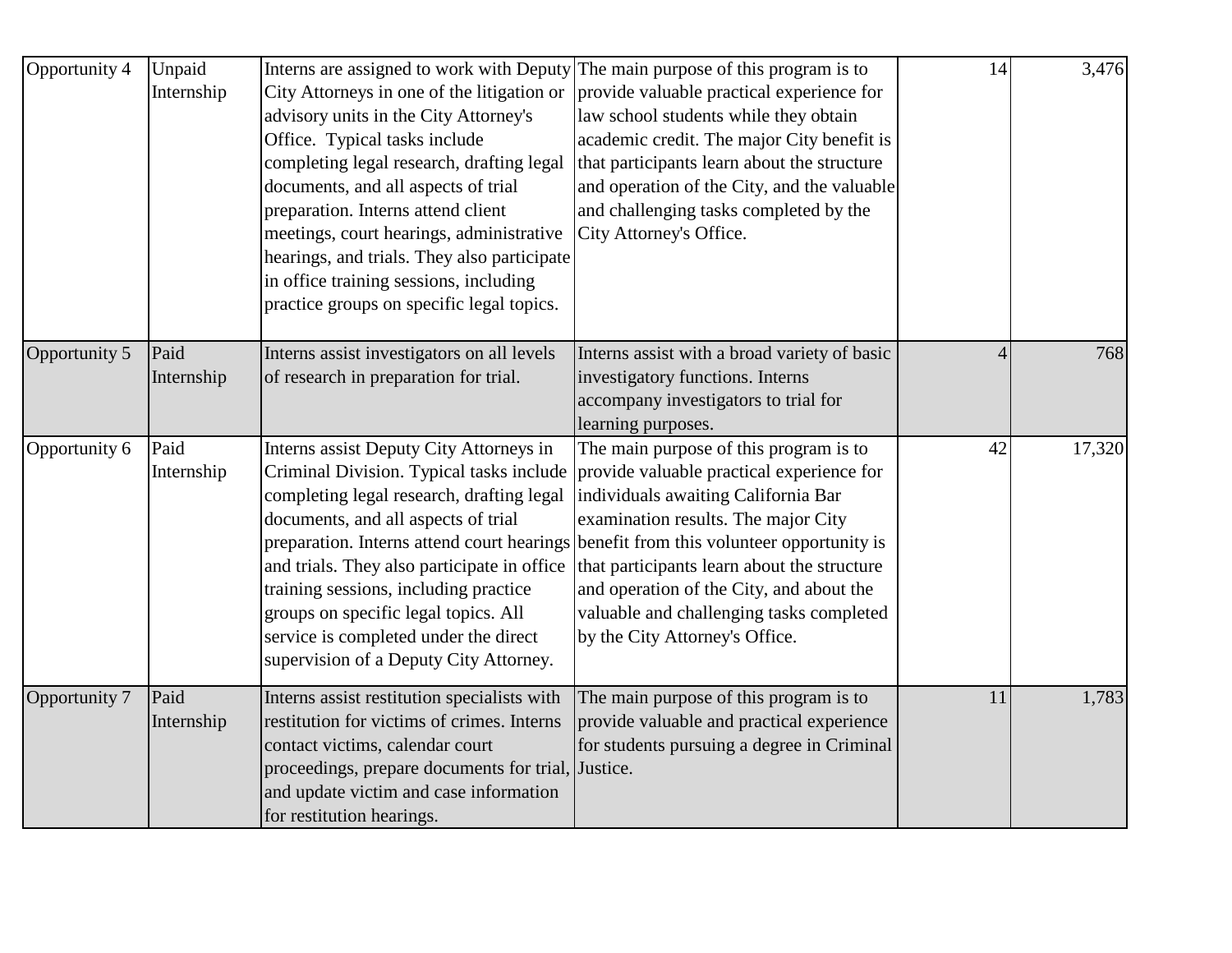| Opportunity 8 | Paid       | Interns assist staff in Criminal Division                                          | Interns assist staff with day to day     | 300   |
|---------------|------------|------------------------------------------------------------------------------------|------------------------------------------|-------|
|               | Internship | with various office duties, including data operations contributing to the positive |                                          |       |
|               |            | entry, copying, filing, conducting                                                 | workflow of the department while gaining |       |
|               |            | computer searches (CMS, JURIS),                                                    | valuable and practical work experience.  |       |
|               |            | answering phones and taking messages,                                              |                                          |       |
|               |            | greeting public and answering inquiries,                                           |                                          |       |
|               |            | and distributing mail.                                                             |                                          |       |
|               |            |                                                                                    |                                          |       |
| Opportunity 9 | Paid       | Interns assist with tasks including legal                                          | Allows the Library to continuously       | 1,040 |
|               | Internship | research, clerical, preparing tables of                                            | improve and grow.                        |       |
|               |            | authority and reports in the Law Library.                                          |                                          |       |
|               |            |                                                                                    |                                          |       |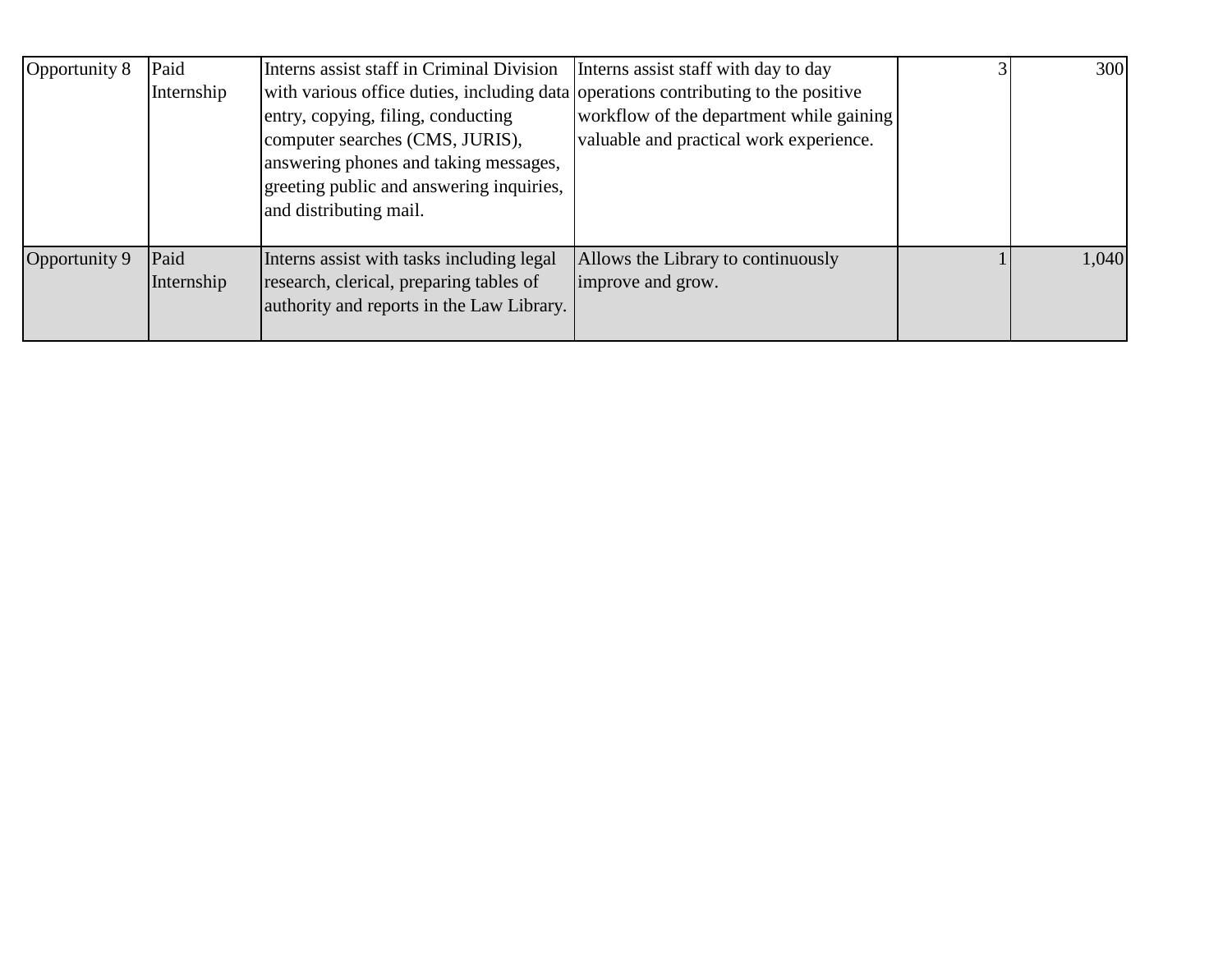|           | $\sim$<br>J.<br>Jitice of the<br>Clerk<br>$\sim$ 1tv $\sim$ |                                                                             |
|-----------|-------------------------------------------------------------|-----------------------------------------------------------------------------|
| Director: | <b>TIME</b><br>Maland<br>lizabeth<br>н                      | $\bullet$ $\bullet$<br>Assigned<br>Contact: Shella $\vdash$<br><b>Beale</b> |

|               | <b>Opportunity</b><br><b>Title</b> | <b>Opportunity Description</b>                                                                                                                                     | <b>Impact / Benefit</b>                                                                                                                                                  | # of<br><b>Participants</b> | <b>Participants</b><br><b>Hours</b> |
|---------------|------------------------------------|--------------------------------------------------------------------------------------------------------------------------------------------------------------------|--------------------------------------------------------------------------------------------------------------------------------------------------------------------------|-----------------------------|-------------------------------------|
| Opportunity 1 | Archival<br>Assistance             | Volunteers assist with historical<br>materials and surveying collections to<br>help categorize series, enter data, pack<br>books, and translate Spanish documents. | Archival Assistance provides the public<br>enhanced access to on-line historically<br>relevant material which have not been<br>circulated and are rare and very fragile. | 31                          | 5,832                               |
| Opportunity 2 | Unpaid<br>Internship               | Interns assist with historical materials<br>categorize series, enter data, pack books, books, photos) that have not been<br>and translate Spanish documents.       | Enhanced access to on-line and<br>and support surveying collections to help historically relevant material (documents,<br>circulated and are rare and very fragile.      |                             | 1,926                               |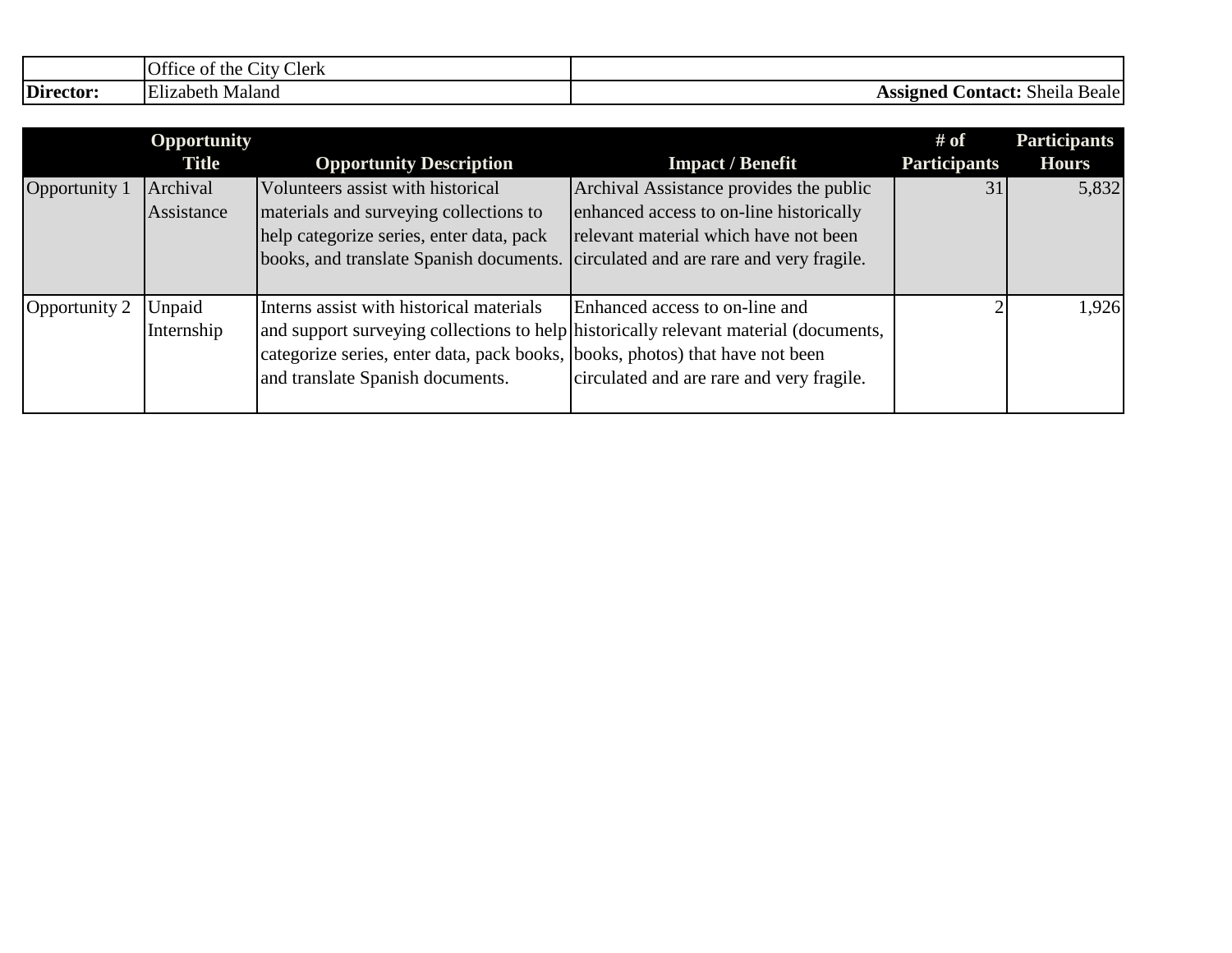|           | Prevention and<br>. ommission 4<br>Intervention<br>Gang<br>on |                                             |
|-----------|---------------------------------------------------------------|---------------------------------------------|
| Director: | .<br>∟aster<br>I K1CKev                                       | .`ontact:<br>Sandoval<br>Denise<br>.cc10na0 |

|               | Opportunity<br>Title | <b>Opportunity Description</b>         | <b>Impact / Benefit</b>                 | # of<br><b>Participants</b> | <b>Participants</b><br><b>Hours</b> |
|---------------|----------------------|----------------------------------------|-----------------------------------------|-----------------------------|-------------------------------------|
| Opportunity 1 | <i>Unpaid</i>        | Interns help with special assignments, | Provides Intern experience at community |                             | 576                                 |
|               | Internship           | information gathering, and research    | events. Provides support and engagement |                             |                                     |
|               |                      | requests.                              | in monthly meetings.                    |                             |                                     |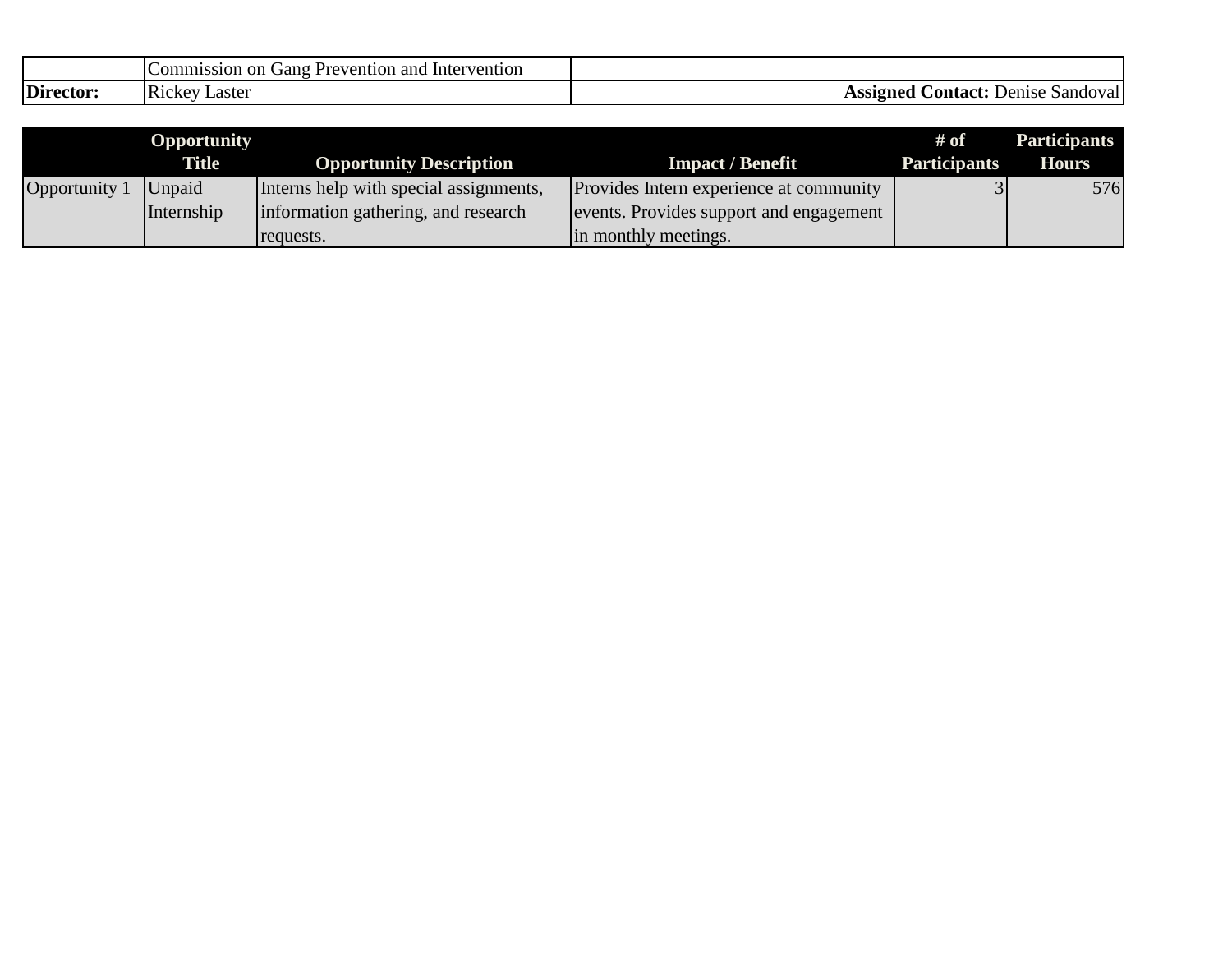|           | Office<br>∼<br>Comptroller<br>$\mathcal{L}1$ tv<br>the<br>' OI |                                                                            |
|-----------|----------------------------------------------------------------|----------------------------------------------------------------------------|
| Director: | . .<br>IKt<br>Charvel<br>plando                                | $\sim$<br><b>Contact:</b><br>Assigned<br>. Smith<br>l`∆rn<br>етрэт<br>1 VI |

|               | Opportunity  |                                           |                                            | # of                | <b>Participants</b> |
|---------------|--------------|-------------------------------------------|--------------------------------------------|---------------------|---------------------|
|               | <b>Title</b> | <b>Opportunity Description</b>            | <b>Impact / Benefit</b>                    | <b>Participants</b> | <b>Hours</b>        |
| Opportunity 1 | Paid         | Interns assist with various tasks related | Provides the accountants a chance to train |                     | 200                 |
|               | Internship   | to debt reconciliations.                  | and review tasks and gives the intern a    |                     |                     |
|               |              |                                           | valuable experience.                       |                     |                     |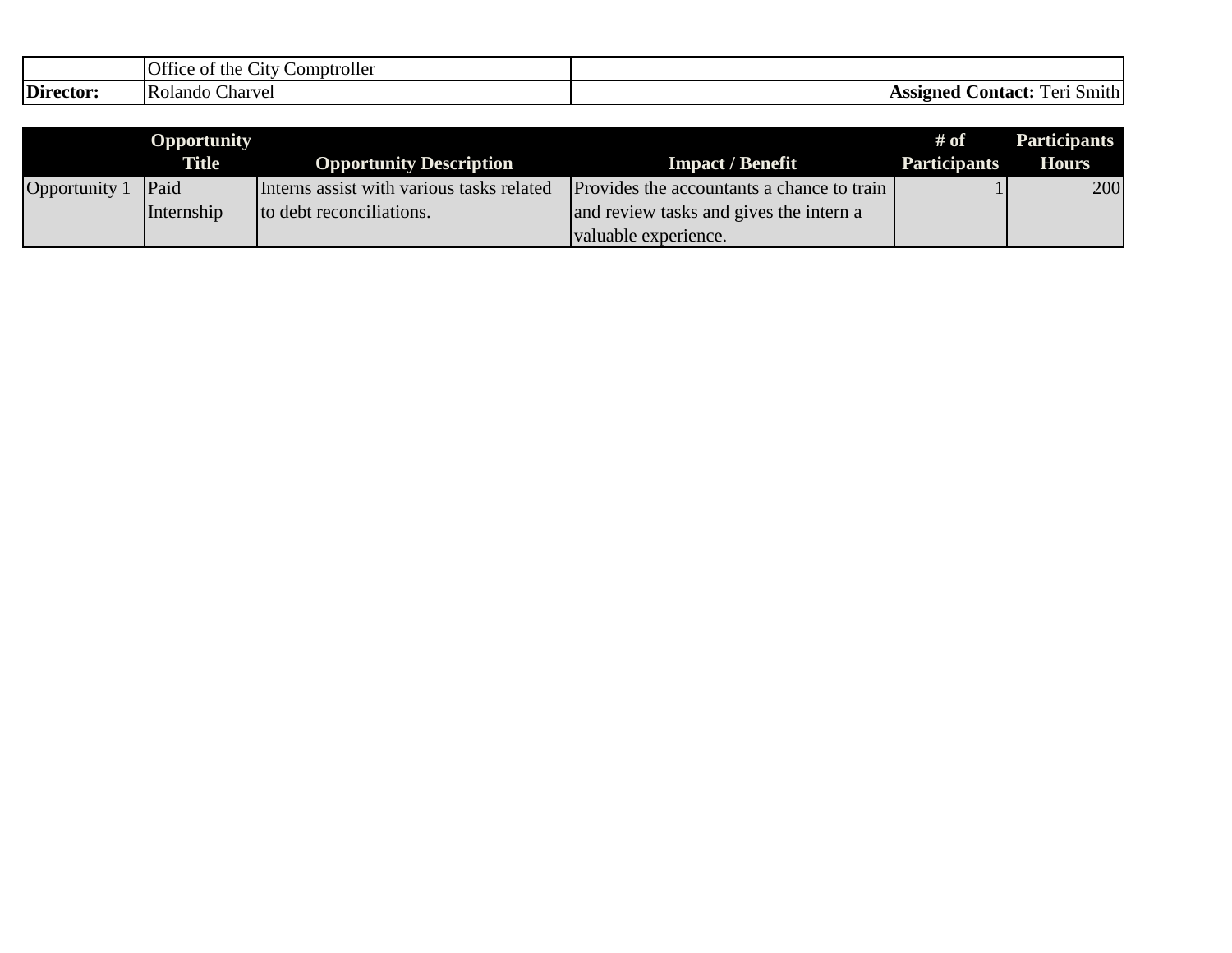|           | -<br>Development<br>. Department<br>Services |                                                             |
|-----------|----------------------------------------------|-------------------------------------------------------------|
| Director: | $\mathbf{r}$<br><b>Bob</b><br>Vacchi         | 77711<br>.`ontact:<br>William<br><b>Assigner</b><br>Dauphin |

|               | <b>Opportunity</b><br><b>Title</b> | <b>Opportunity Description</b>                                                                                                                                                                                                   | <b>Impact / Benefit</b>                          | # of<br><b>Participants</b> | <b>Participants</b><br><b>Hours</b> |
|---------------|------------------------------------|----------------------------------------------------------------------------------------------------------------------------------------------------------------------------------------------------------------------------------|--------------------------------------------------|-----------------------------|-------------------------------------|
| Opportunity 1 | Code<br>Compliance<br>Volunteer    | Volunteers assist the Code Enforcement Improves awareness and community<br>Division (CED) staff in identifying<br>zoning violations or concerns within<br>communities that are readily viewable<br>from the Public Right-of-Way. | engagement relating to neighborhood<br>concerns. | 16                          | 2,471                               |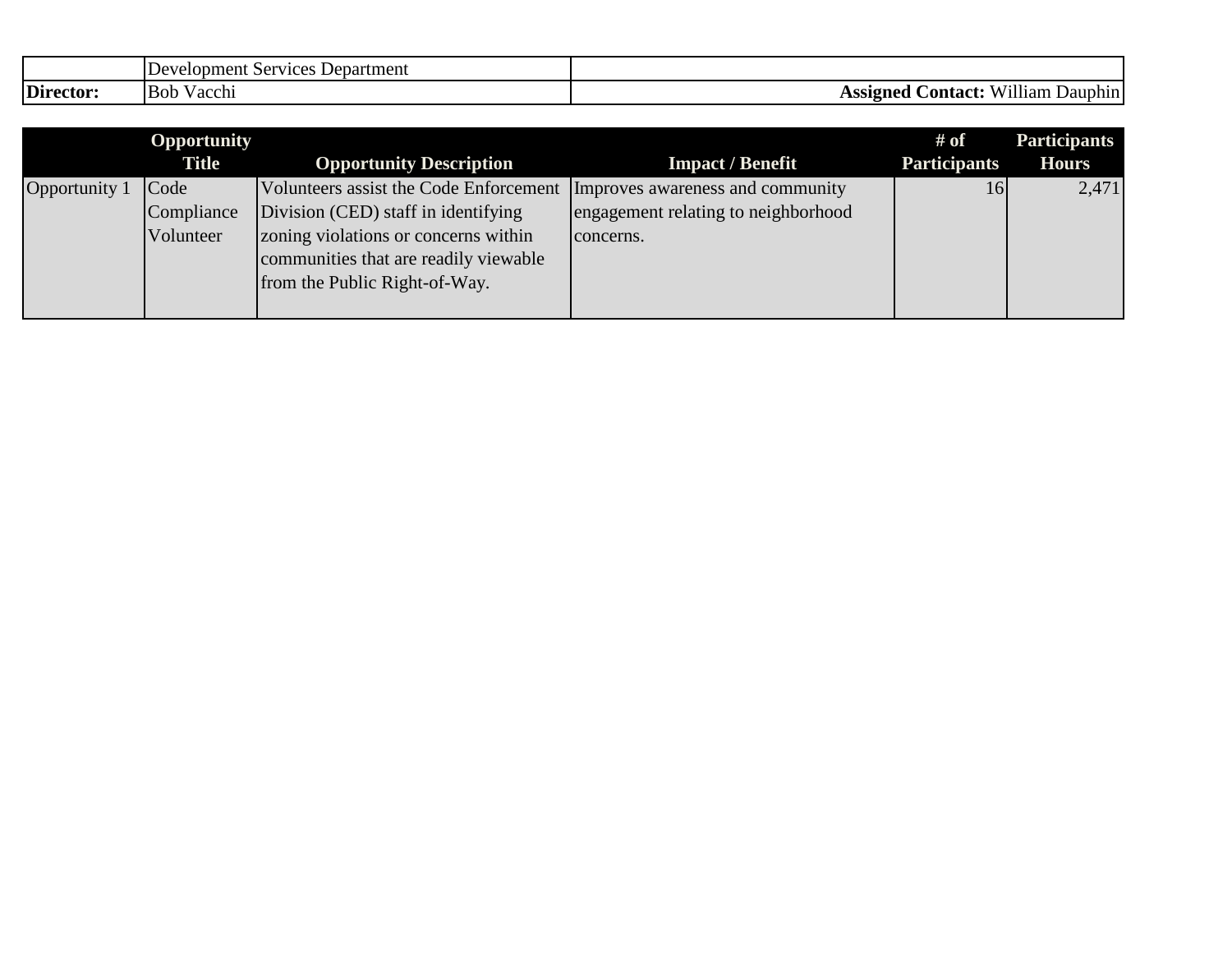|           | $\mathbf$ $\mathbf$<br>Department<br>Environmental<br>Services |                                              |
|-----------|----------------------------------------------------------------|----------------------------------------------|
| Director: | ∼<br>Mario<br>Sierra                                           | .ontact:<br>Greenhalgh<br>Assigned<br>Darrin |

|                      | Opportunity        |                                                                                                                                                                                                                                                                                                                                                                                                                                                      |                                                                                                                                                                                                                             | # of                | <b>Participants</b> |
|----------------------|--------------------|------------------------------------------------------------------------------------------------------------------------------------------------------------------------------------------------------------------------------------------------------------------------------------------------------------------------------------------------------------------------------------------------------------------------------------------------------|-----------------------------------------------------------------------------------------------------------------------------------------------------------------------------------------------------------------------------|---------------------|---------------------|
|                      | <b>Title</b>       | <b>Opportunity Description</b>                                                                                                                                                                                                                                                                                                                                                                                                                       | <b>Impact / Benefit</b>                                                                                                                                                                                                     | <b>Participants</b> | <b>Hours</b>        |
| Opportunity 1        | Paid<br>Internship | Under the direct supervision of the<br>Senior Planner and Senior Biologist, the<br>intern participates in field and office<br>tasks associated with a grant, and assists<br>with reports to the granting agency. This<br>position learns of multiple aspects of<br>solid waste management, landfill<br>operations, and collection.                                                                                                                   | Greater enhancement of service and<br>prevention issues associated with<br>transients and litter, that ultimately would<br>need to be dealt with by the City.                                                               |                     | 2,000               |
| Opportunity 2        | Paid<br>Internship | healthy homes residential assessments,<br>provides data entry and filing services,<br>processes inspection data, and compiles<br>health and safety reports. Assists in<br>preparation of progress reports for<br>funding agencies, helps low-income<br>households enroll in grant programs, and<br>conducts customer satisfaction surveys.                                                                                                           | The intern participates in lead-safety and The intern attends various lead-safety and<br>healthy homes training to enhance intern<br>knowledge and skills. Also, interns<br>increase implementation of grant<br>objectives. |                     | 100                 |
| <b>Opportunity 3</b> | Paid<br>Internship | Interns assist with municipal energy<br>efficiency audits, upgrades, lighting, and<br>LEED certification. They assist with<br>Green Business Program research and<br>planning related to energy efficiency best providing valuable experience, training<br>practices and project support. Interns<br>also provide research, basic analysis and<br>project support for other energy,<br>sustainability and department priority<br>projects as needed. | The City benefits from additional<br>assistance to meet grant deliverables and<br>to advance energy efficiency in City<br>operations and the community, while<br>and knowledge to interns.                                  | 6                   | 6,240               |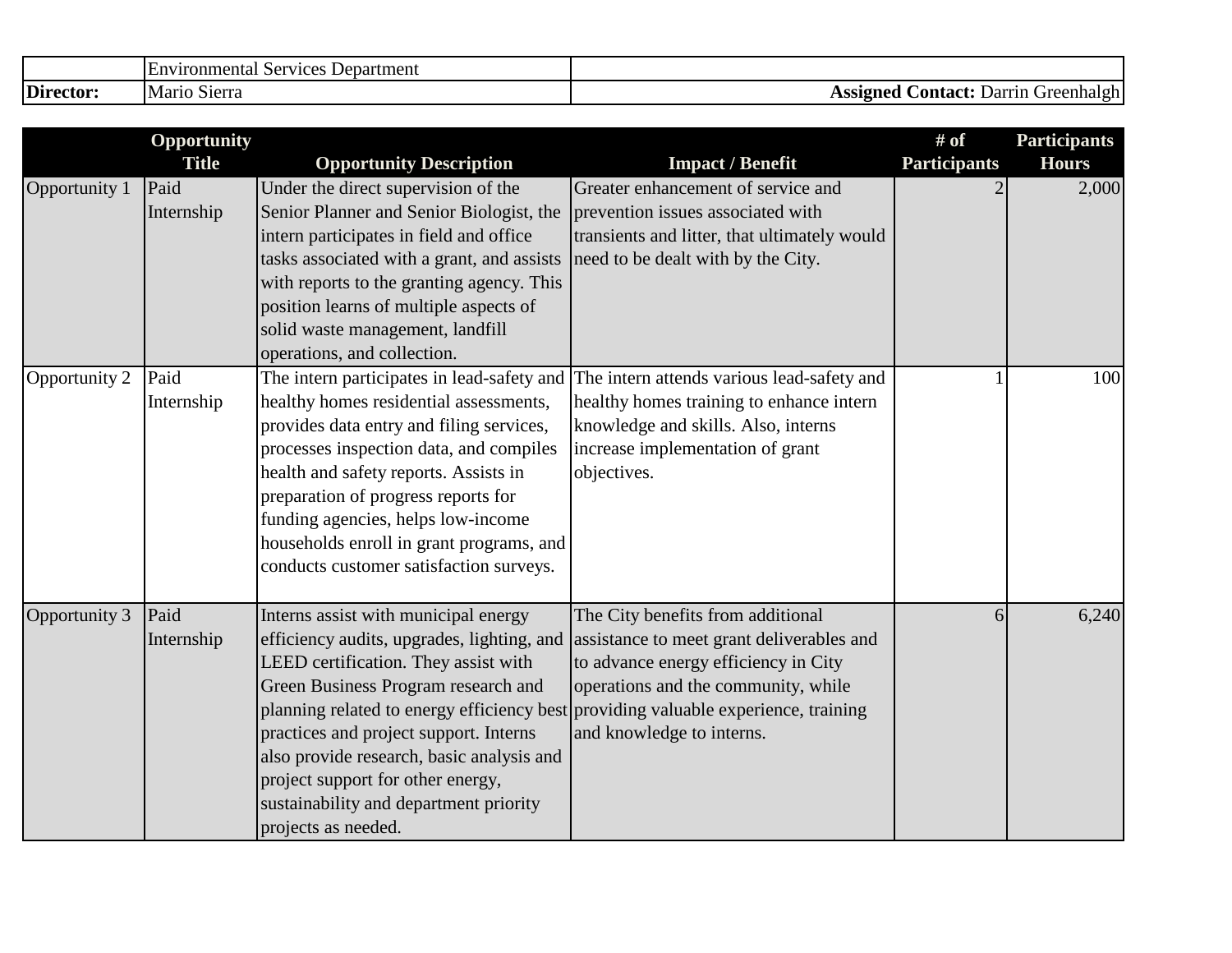|           | Center<br>Family<br>Justice |                                                                |
|-----------|-----------------------------|----------------------------------------------------------------|
| Director: | Charles<br>Lara<br>.        | <b>Contact:</b><br>Monica<br>\ssigned<br>. Bejeranol<br>TPPIX. |

|               | Opportunity<br><b>Title</b> | <b>Opportunity Description</b>                                                         | <b>Impact / Benefit</b>                  | # of<br><b>Participants</b> | <b>Participants</b><br><b>Hours</b> |
|---------------|-----------------------------|----------------------------------------------------------------------------------------|------------------------------------------|-----------------------------|-------------------------------------|
| Opportunity 1 | Family                      | Volunteers assist with Family Justice                                                  | Increases service level specifically     | 50                          | 4,000                               |
|               |                             | Justice Center Center projects and special events. They                                | attention and care to clients and their  |                             |                                     |
|               | Volunteer                   | provide office assistance, conduct                                                     | families at the San Diego Family Justice |                             |                                     |
|               |                             | research, gather statistics, and welcome                                               | Center.                                  |                             |                                     |
|               |                             | clients.                                                                               |                                          |                             |                                     |
| Opportunity 2 | Unpaid                      | Interns assist the client in learning and                                              | Family Justice Center is able to provide | 50                          | 5,000                               |
|               | Internship                  | accessing services from on-site partners                                               | enhanced customer service while interns  |                             |                                     |
|               |                             | that accommodate the individual's needs assist in other areas providing quality        |                                          |                             |                                     |
|               |                             | of the client. They also greet guests, play service to the clients and their families. |                                          |                             |                                     |
|               |                             | with children, support families while                                                  |                                          |                             |                                     |
|               |                             | children are meeting with therapists,                                                  |                                          |                             |                                     |
|               |                             | make copies, answer calls, and organize                                                |                                          |                             |                                     |
|               |                             | rooms.                                                                                 |                                          |                             |                                     |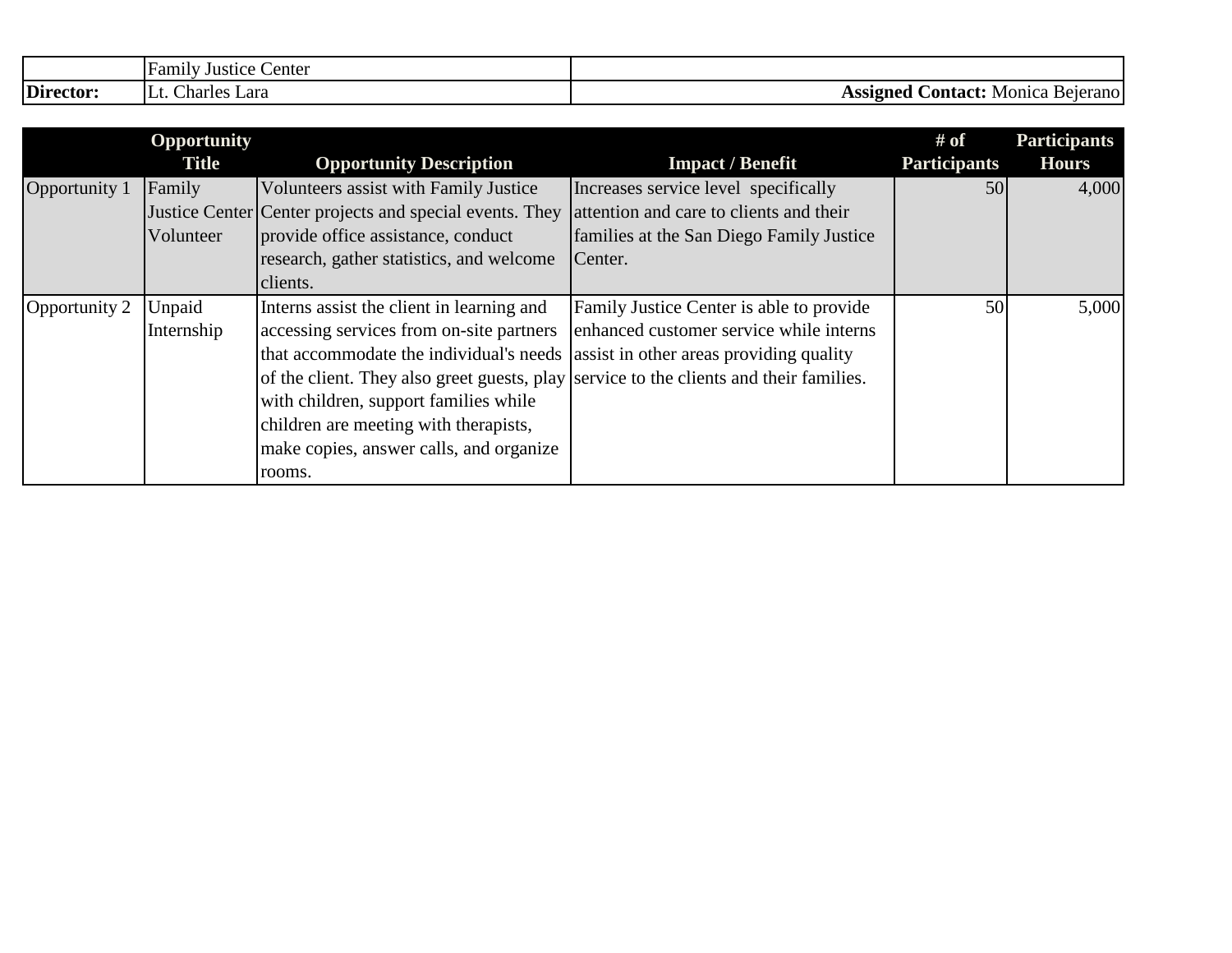|           | $\overline{\phantom{a}}$<br>Hire<br><b>L</b> acoua<br>-Rescue<br>- 11 U |                                                                 |
|-----------|-------------------------------------------------------------------------|-----------------------------------------------------------------|
| Director: | Chief<br>Mainar<br>Javier<br>J a                                        | .ss1øned<br>tontact:<br>eputy<br>Ester-1<br>evin<br>Chief<br>n. |

|               | Opportunity  |                                                                      |                                             | # of                | <b>Participants</b> |
|---------------|--------------|----------------------------------------------------------------------|---------------------------------------------|---------------------|---------------------|
|               | <b>Title</b> | <b>Opportunity Description</b>                                       | <b>Impact / Benefit</b>                     | <b>Participants</b> | <b>Hours</b>        |
| Opportunity 1 | Community    | Citizens are trained in disaster                                     | Training prepares community to survive      | 497                 | 7,721               |
|               | Emergency    | preparedness and to respond during                                   | and recover from major disasters.           |                     |                     |
|               | Response     | major disasters when professional                                    |                                             |                     |                     |
|               | Team         | resources are overwhelmed.                                           |                                             |                     |                     |
| Opportunity 2 | San Diego    | Volunteers help support various events                               | Volunteer support and fundraising is        | 40                  | 1,200               |
|               | Junior       | conducted for the program's youth. They                              | instrumental for the aquatic outreach       |                     |                     |
|               | Lifeguard    | assist with Junior Lifeguard events and                              | partnership between the foundation and      |                     |                     |
|               | Foundation   | some Volunteers may become a                                         | the city.                                   |                     |                     |
|               | Volunteers   | foundation board member. They help                                   |                                             |                     |                     |
|               |              | raise funds for aquatic outreach.                                    |                                             |                     |                     |
| Opportunity 3 | Paid         | Junior Lifeguard Interns gain a wide                                 | Promotes ocean and beach safety,            | 30                  | 6,596               |
|               | Internship   | variety of skills and knowledge                                      | lifesaving techniques and procedures, first |                     |                     |
|               |              | including how to enjoy the beach safely,                             | aid and CPR, and development of             |                     |                     |
|               |              | ocean and wave education, area                                       | swimming skills.                            |                     |                     |
|               |              | familiarity, first aid and CPR, water                                |                                             |                     |                     |
|               |              | rescue techniques, the importance of                                 |                                             |                     |                     |
|               |              | keeping physically fit, and other topics                             |                                             |                     |                     |
|               |              | related to lifeguarding.                                             |                                             |                     |                     |
| Opportunity 4 | Mentoring -  | Cadets receive continuous law                                        | Provides the City with assistance on large  | 60                  | 2,760               |
|               | Junior       | enforcement training, develop individual scale incidents and events. |                                             |                     |                     |
|               | Lifeguard    | potential, and meet others their age with                            |                                             |                     |                     |
|               | Academy      | similar interests.                                                   |                                             |                     |                     |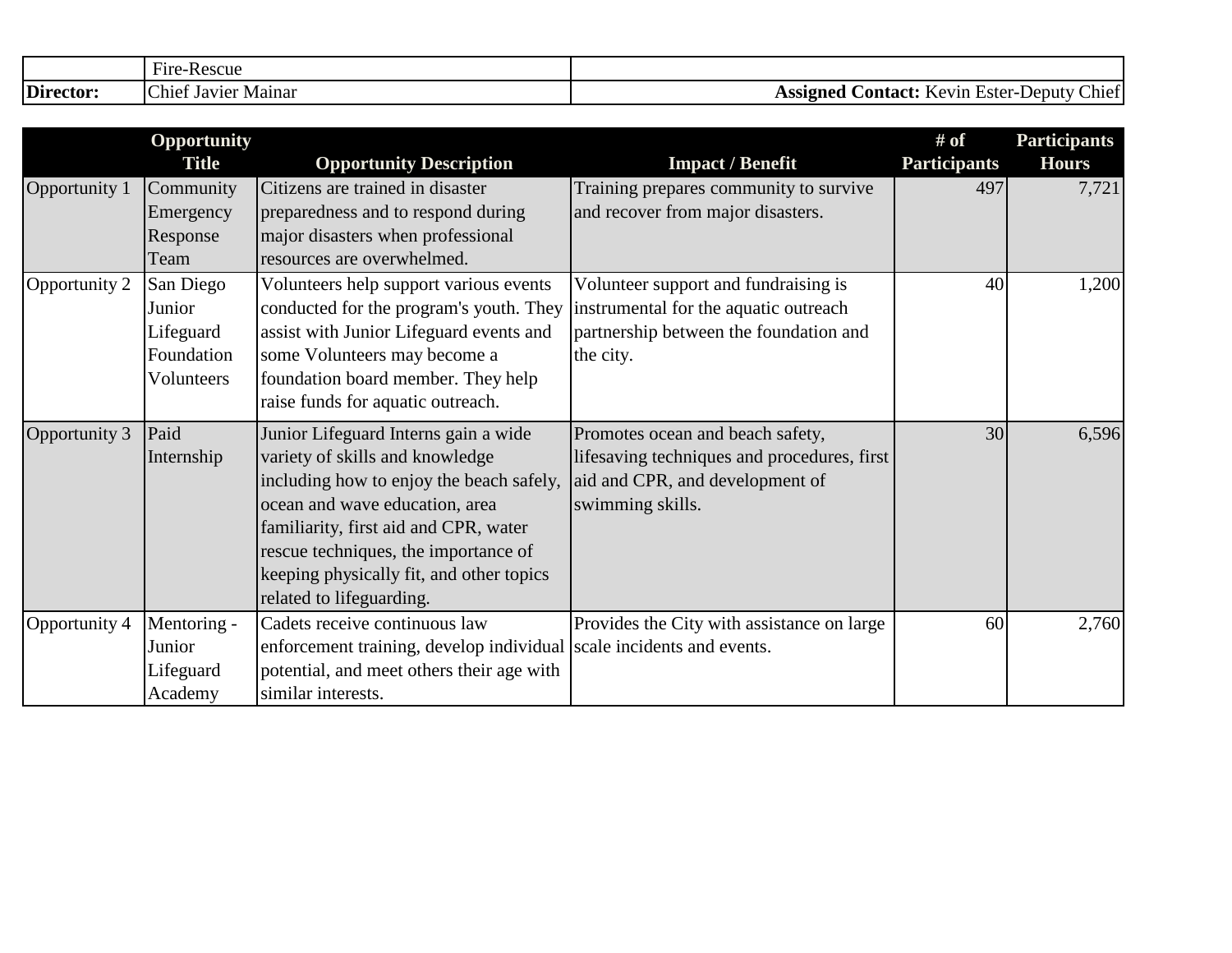|           | $\sim$ $\sim$ $\sim$<br>Homeland<br>. Security<br>Jttice.<br>∶ot |                                          |
|-----------|------------------------------------------------------------------|------------------------------------------|
| Director: | 1 John<br>alencia                                                | Dontact:<br>Assigned<br>John<br>'alencia |

|               | Opportunity<br><b>Title</b>       | <b>Opportunity Description</b>                                                                                                                                                                             | <b>Impact / Benefit</b>                                                                                                                                                                                   | # of<br><b>Participants</b> | <b>Participants</b><br><b>Hours</b> |
|---------------|-----------------------------------|------------------------------------------------------------------------------------------------------------------------------------------------------------------------------------------------------------|-----------------------------------------------------------------------------------------------------------------------------------------------------------------------------------------------------------|-----------------------------|-------------------------------------|
| Opportunity 1 | Emergency<br>Support<br>Volunteer | Volunteer assists with cross checking<br>Preparedness plans in accordance with existing<br>material. Provides expertise to observe<br>and critique existing emergency<br>procedures. Reviews guidelines in | Assists preparedness staff in developing<br>emergency response plans while<br>familiarizing volunteers with training and<br>exercise activities within the Office of<br>Homeland Security and the region. |                             | 63                                  |
|               |                                   | preparation for emergency planning<br>applications.                                                                                                                                                        |                                                                                                                                                                                                           |                             |                                     |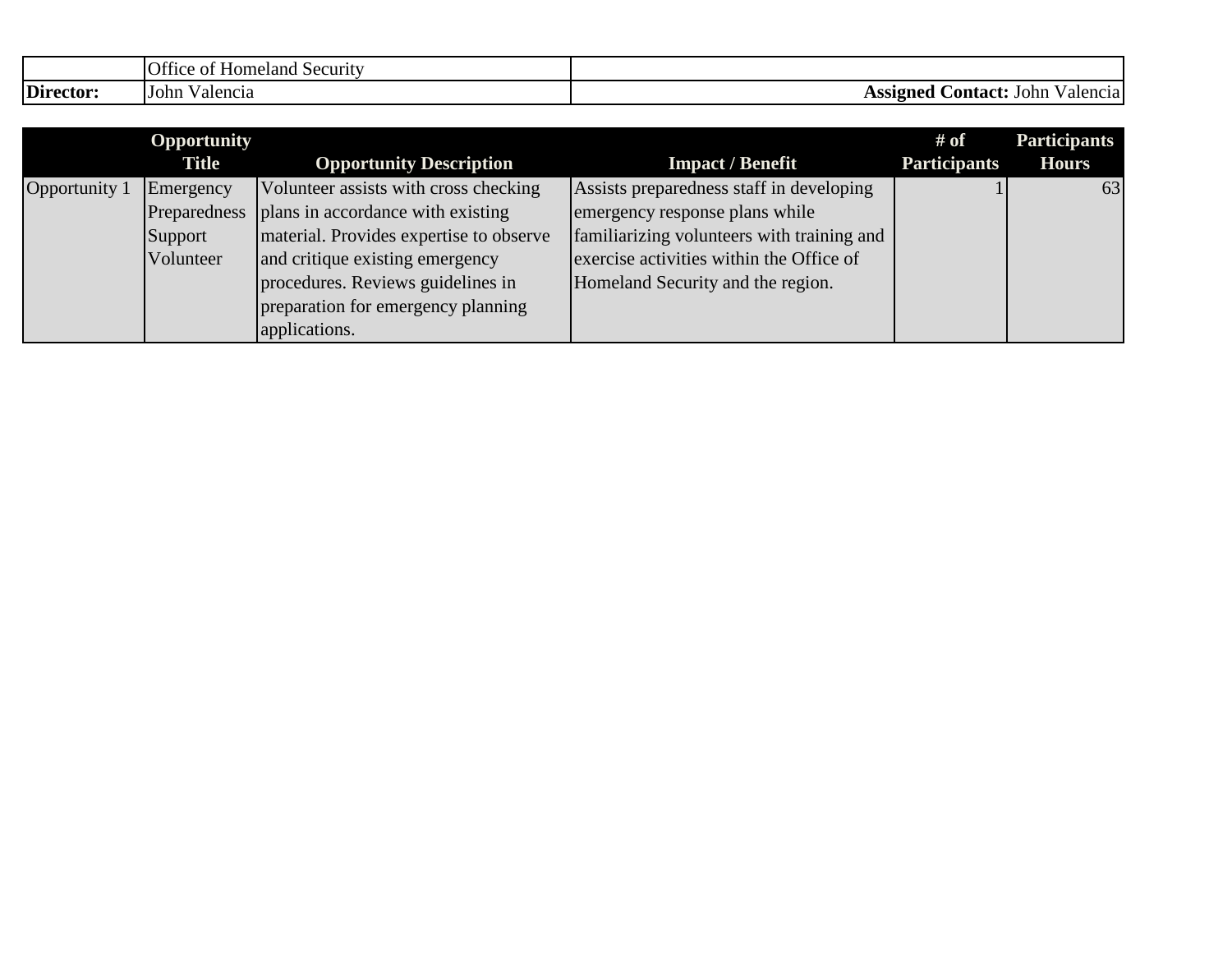|           | Relations<br>ommission/<br>Human |                                            |
|-----------|----------------------------------|--------------------------------------------|
| Director: | Danel.<br><b>Scarborough</b>     | Assigned<br>.ontact:<br>Denise<br>sandoval |

|               | <b>Opportunity</b> |                                     |                                            | # of                | <b>Participants</b> |
|---------------|--------------------|-------------------------------------|--------------------------------------------|---------------------|---------------------|
|               | <b>Title</b>       | <b>Opportunity Description</b>      | <b>Impact / Benefit</b>                    | <b>Participants</b> | <b>Hours</b>        |
| Opportunity 1 | Unpaid             | Interns assist Human Relations      | Participates in monthly meetings, training |                     | 200                 |
|               | Internship         | Commission with special projects,   | session preparations, creation of          |                     |                     |
|               |                    | information gathering, and research | documents, collection of data, and mass    |                     |                     |
|               |                    | requests.                           | mailings.                                  |                     |                     |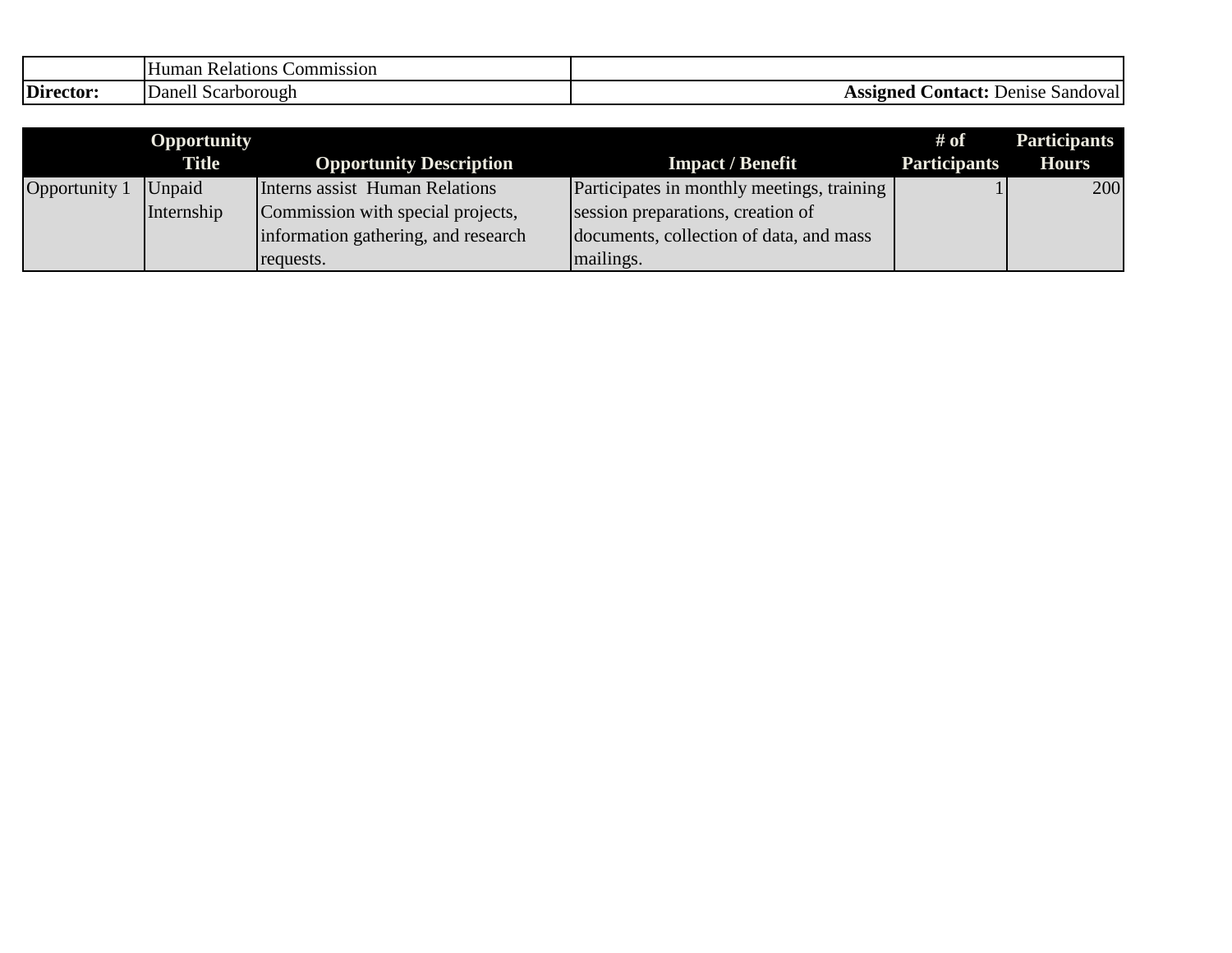|           | Human<br>Resources                  |                                                           |
|-----------|-------------------------------------|-----------------------------------------------------------|
| Director: | $- -$<br>Kalinowski<br>v on<br>Hudy | $- -$<br>.ss1øned<br>:ontact:<br>Kristina<br><b>Frano</b> |

|               | Opportunity<br><b>Title</b> | <b>Opportunity Description</b>                                                                                                                                                                                                                                                                                               | <b>Impact / Benefit</b>                                                                                                                                                         | # of<br><b>Participants</b> | <b>Participants</b><br><b>Hours</b> |
|---------------|-----------------------------|------------------------------------------------------------------------------------------------------------------------------------------------------------------------------------------------------------------------------------------------------------------------------------------------------------------------------|---------------------------------------------------------------------------------------------------------------------------------------------------------------------------------|-----------------------------|-------------------------------------|
| Opportunity 1 | Volunteer                   | Special Event   Volunteers assist the Human Resources<br>Department with planning and<br>implementation of Volunteer<br><b>Recognition Event.</b>                                                                                                                                                                            | Volunteers enhance special event setup<br>and event outcomes.                                                                                                                   |                             | 194                                 |
| Opportunity 2 | Unpaid<br>Internship        | Interns support short-term projects by<br>providing data analysis, research, filing,<br>and document archiving.                                                                                                                                                                                                              | Supports volunteers placement to<br>citywide programs. Enhances project<br>coordination and outreach of the Youth<br>Development Program and the Citywide<br>Volunteer Program. |                             | 192                                 |
| Opportunity 3 | Paid<br>Internship          | Interns support the Volunteer Office and The intern helps the Citywide Volunteer<br>Youth Development Program with<br>outreach efforts, materials, and analysis.<br>They assist with responses to volunteer<br>inquiries and participation in large group media and outreach interaction.<br>volunteer project coordination. | Office with projects relating to volunteer<br>recognition and data entry. This position<br>generates volunteer interest through social                                          |                             | 1,159                               |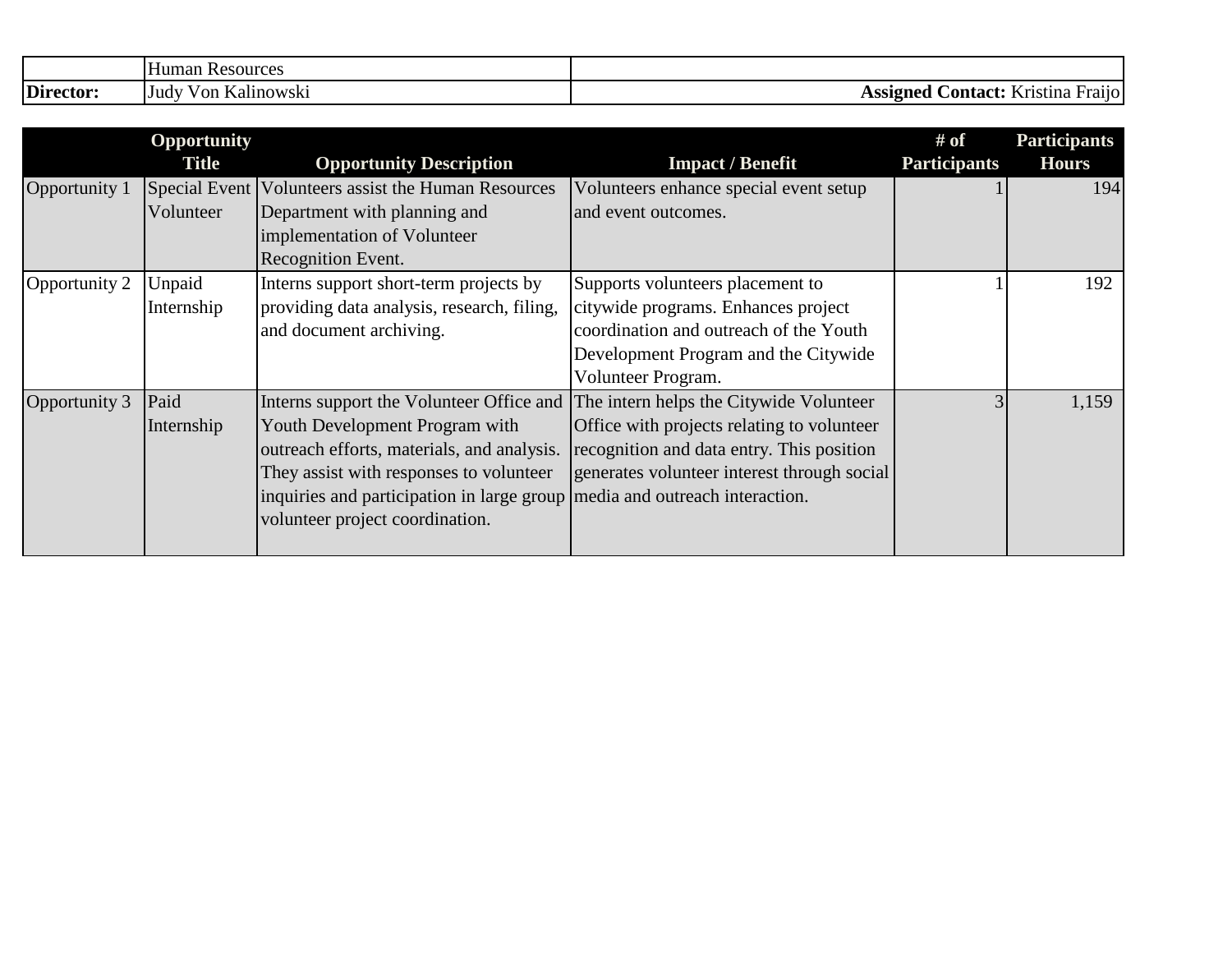|           | _1brarv               |                                                       |
|-----------|-----------------------|-------------------------------------------------------|
| Director: | Jones<br><b>Misty</b> | .`ontact:<br>\ssigned<br>McNabb /<br>Leslie<br>אוטטב. |

|               | Opportunity         |                                           |                                                                                  | # of                | <b>Participants</b> |
|---------------|---------------------|-------------------------------------------|----------------------------------------------------------------------------------|---------------------|---------------------|
|               | <b>Title</b>        | <b>Opportunity Description</b>            | <b>Impact / Benefit</b>                                                          | <b>Participants</b> | <b>Hours</b>        |
| Opportunity 1 | Central             | Volunteers clean books, water plants,     | The library is inviting and tidy for the                                         | 15                  | 171                 |
|               | Library             | and pick up materials throughout the      | public.                                                                          |                     |                     |
|               | Beautifier          | library.                                  |                                                                                  |                     |                     |
| Opportunity 2 | Central             | Volunteer tasks may include dusting       | Enhances the services and programs of the                                        | 49                  | 1,805               |
|               | Library             | book jackets, and straightening and       | library. Supports care of library materials.                                     |                     |                     |
|               | Volunteer           | organizing shelves.                       |                                                                                  |                     |                     |
| Opportunity 3 | <b>Branch</b>       | Various volunteer tasks may include       | Enhances the services and programs of the                                        | 2,595               | 103,995             |
|               | Library             | shelving library materials, storytelling, | library. Supports care of library materials.                                     |                     |                     |
|               | Volunteer           | arts and crafts, and computer assistance. |                                                                                  |                     |                     |
| Opportunity 4 | Central             | Volunteers provide access to and greet    | Increases public access to art in the                                            | 14                  | 54                  |
|               | Library Art         | Central Library art gallery patrons.      | library.                                                                         |                     |                     |
|               | Gallery             |                                           |                                                                                  |                     |                     |
|               | Greeter             |                                           |                                                                                  |                     |                     |
| Opportunity 5 | Central             | Volunteers assist with creating and       | Provides youth focused, fun and creative                                         | 29                  | 313                 |
|               | <b>Library Arts</b> | helping with arts and crafts projects and | programs for customers.                                                          |                     |                     |
|               | and Crafts          | activities for children in the Library.   |                                                                                  |                     |                     |
|               | Program             |                                           |                                                                                  |                     |                     |
|               | Volunteer           |                                           |                                                                                  |                     |                     |
| Opportunity 6 | Central             | Prepare books to be sold to the Better    | Raises funds for library programs through                                        | 1                   | 56                  |
|               |                     | Library Better World Books Program.       | fundraising activities.                                                          |                     |                     |
|               | <b>World Books</b>  |                                           |                                                                                  |                     |                     |
|               |                     |                                           |                                                                                  |                     |                     |
| Opportunity 7 | Central             |                                           | Volunteers assist with repair of damaged Library books remain in good condition. | 9                   | 237                 |
|               | <b>Library Book</b> | library books and materials.              |                                                                                  |                     |                     |
|               | Mender              |                                           |                                                                                  |                     |                     |
| Opportunity 8 | Central             | Volunteers assist with selecting films    | Provide a series of films for library                                            |                     | 30                  |
|               | Library Film        | and help with the set up of rooms for     | patrons to attend.                                                               |                     |                     |
|               | <b>Series</b>       | weekly film showings.                     |                                                                                  |                     |                     |
|               | Volunteer           |                                           |                                                                                  |                     |                     |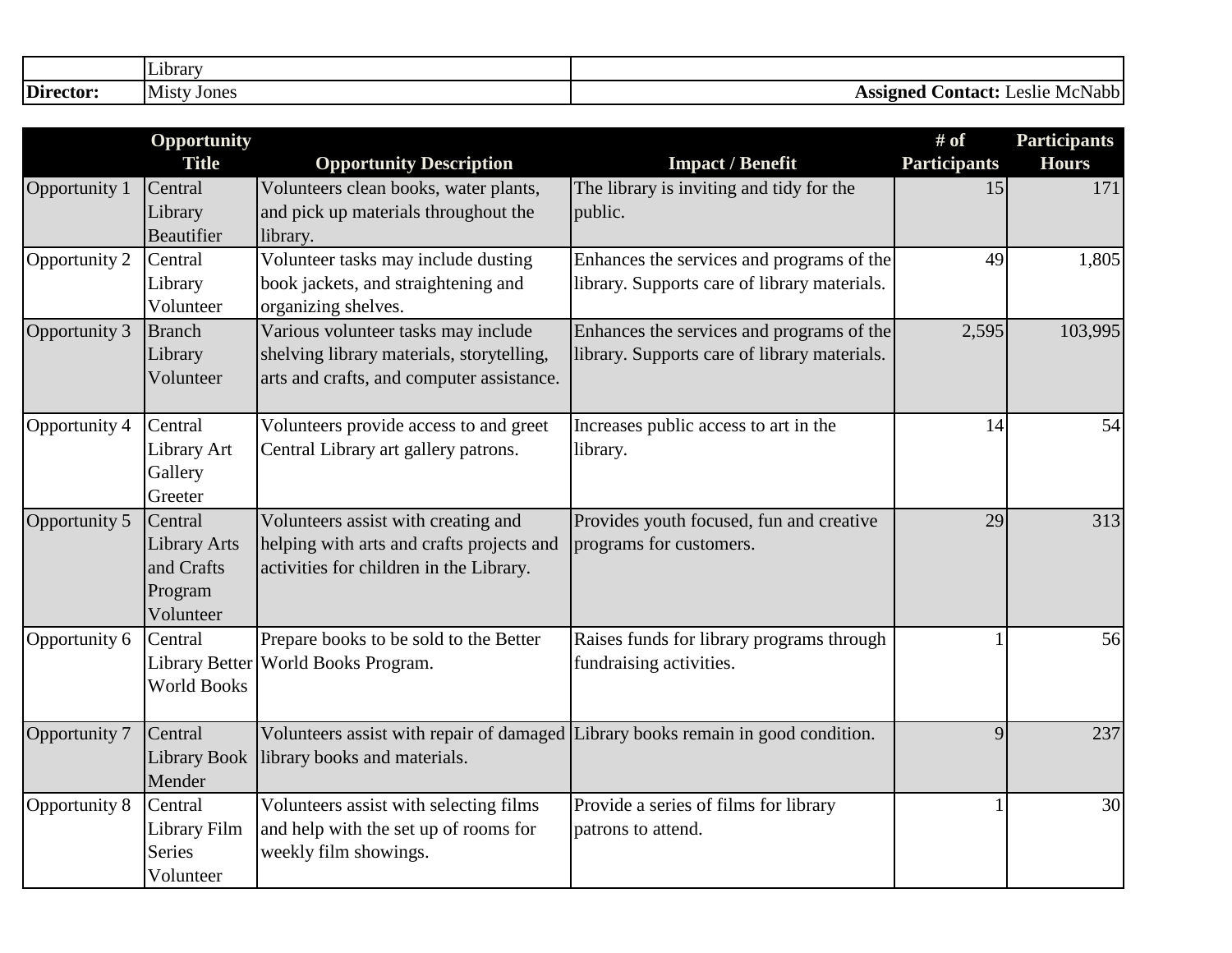| Opportunity 9          | Central<br><b>Library Items</b><br>Request<br>Volunteer      | Volunteers assist librarians with<br>collecting items requested by customers.                                                                              | Customers receive items more quickly.                                                                     | 42             | 1120  |
|------------------------|--------------------------------------------------------------|------------------------------------------------------------------------------------------------------------------------------------------------------------|-----------------------------------------------------------------------------------------------------------|----------------|-------|
| Opportunity 10 Central | Library                                                      | and providing programming in the use of to library patrons and increases use of<br>Maker Coach   Maker Technology.                                         | Volunteers assist with using the 3-D Lab Provides technological system knowledge<br>library technologies. | 15             | 2,080 |
| Opportunity 11 Central | Library Marx<br>San Diego<br>Heritage<br>Center<br>Volunteer | Volunteers assist customers in genealogy Provides patrons access to a unique<br>research.                                                                  | database service.                                                                                         | 24             | 552   |
| Opportunity 12 Central | Library<br>Newspaper<br>Desk<br>Volunteer                    | Volunteers assist with care of periodical Increase access and assistance related to<br>materials.                                                          | library materials.                                                                                        | $\overline{2}$ | 31    |
| Opportunity 13 Central | Library<br>Volunteer                                         | Volunteers assist with special events at<br>the library and support library employees outreach efforts.<br>Special Event at community and outreach events. | Increases library attendance through                                                                      | 8              | 53    |
| Opportunity 14 Central | Library Teen<br>Center<br>Volunteer                          | Teen Center Volunteers assist with<br>programs related to youth and teens.                                                                                 | Makes the library more inviting for teen<br>participation.                                                | $\overline{3}$ | 171   |
| Opportunity 15 Central | Library Tour<br>Guide                                        | Volunteers provide tours of the Central<br>Library.                                                                                                        | Raises patron awareness of Central<br>Library services, physical features, and<br>programs.               | 25             | 974   |
| Opportunity 16 Central | Library<br>Volunteer<br>Usher                                | Volunteers assist special needs patrons<br>with accessing the library.                                                                                     | Improves access to libraries.                                                                             | $\overline{2}$ | 14    |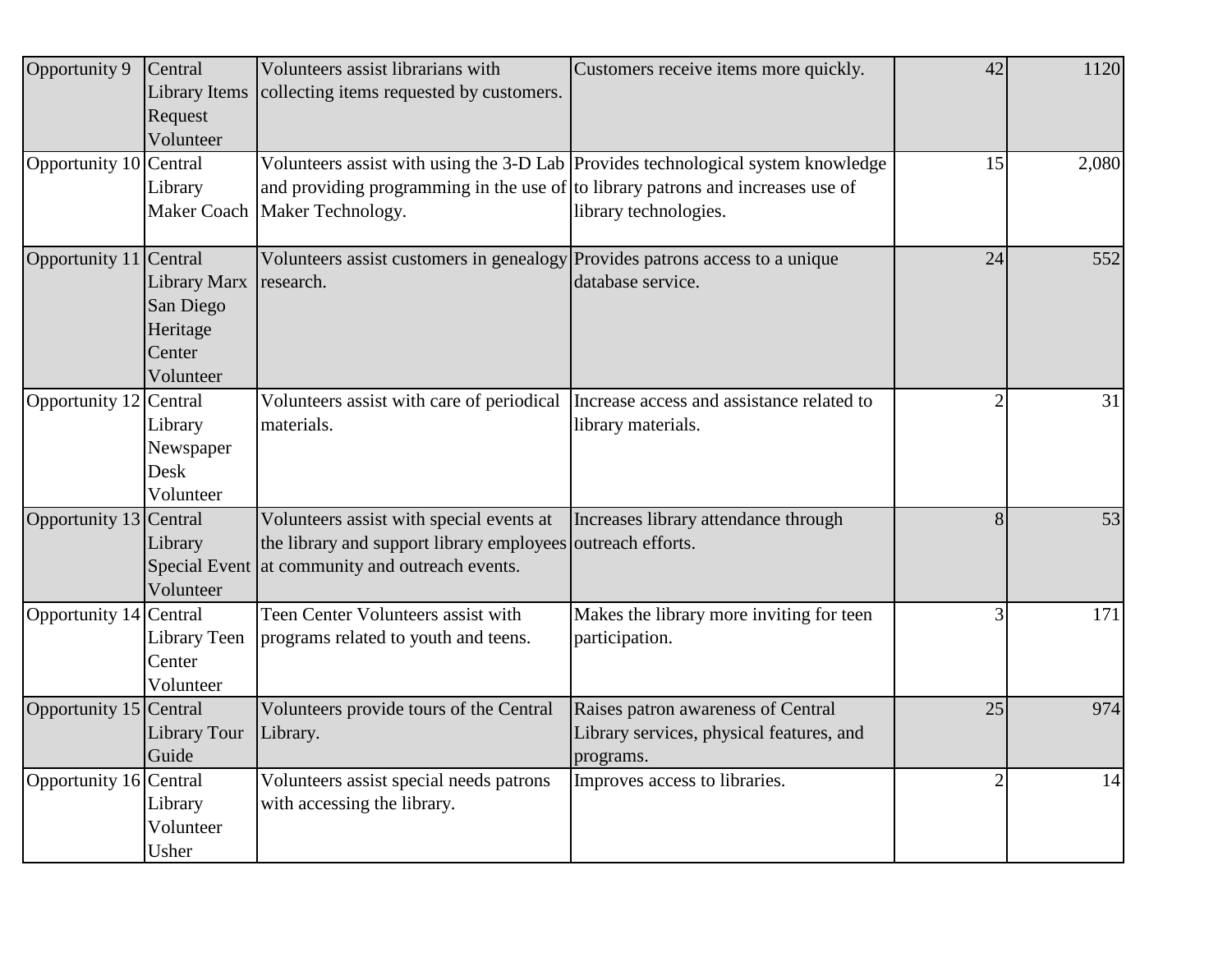| Opportunity 17 Central     |               | Volunteers assist with set up for yoga       | Provide specialized fitness programs to | $\overline{3}$ | 9      |
|----------------------------|---------------|----------------------------------------------|-----------------------------------------|----------------|--------|
|                            | Library Yoga  | classes.                                     | the public.                             |                |        |
|                            | Program       |                                              |                                         |                |        |
|                            | Assistant     |                                              |                                         |                |        |
| Opportunity 18 Do Your     |               | Volunteers coach students in grades K-8      | Improves school performance amongst     | 39             | 270    |
|                            |               | Homework @ at completing homework and school | youth patrons.                          |                |        |
|                            | the Library   | related material.                            |                                         |                |        |
|                            | Homework      |                                              |                                         |                |        |
|                            | Coach         |                                              |                                         |                |        |
|                            |               |                                              |                                         |                |        |
| Opportunity 19 READ San    |               | Volunteers teach adults literacy and         | Increases San Diego adult literacy.     | 377            | 23,016 |
|                            | Diego         | writing skills.                              |                                         |                |        |
|                            | Literacy      |                                              |                                         |                |        |
|                            | Tutor         |                                              |                                         |                |        |
| Opportunity 20 Unpaid      |               | Interns assist library employees with        | Provides welcoming environment for      | 13             | 908    |
|                            | Internship    | organizing, presenting, and                  | teens and patrons in the libraries.     |                |        |
|                            |               | programming at branch and central            |                                         |                |        |
|                            |               | libraries.                                   |                                         |                |        |
| Opportunity 21 Paid        |               | Interns help teach computer classes to       | Provides increased knowledge of         | 9              | 668    |
|                            | Internship    | teens.                                       | computer related skills and software to |                |        |
|                            |               |                                              | teen patrons at the library.            |                |        |
| Opportunity 22 Mentoring - |               | Gain knowledge and skills about the          | Provide welcoming environment for       | 33             | 750    |
|                            | Beckwourth    | library services and programs.               | customers.                              |                |        |
|                            | <b>Branch</b> |                                              |                                         |                |        |
|                            | Library       |                                              |                                         |                |        |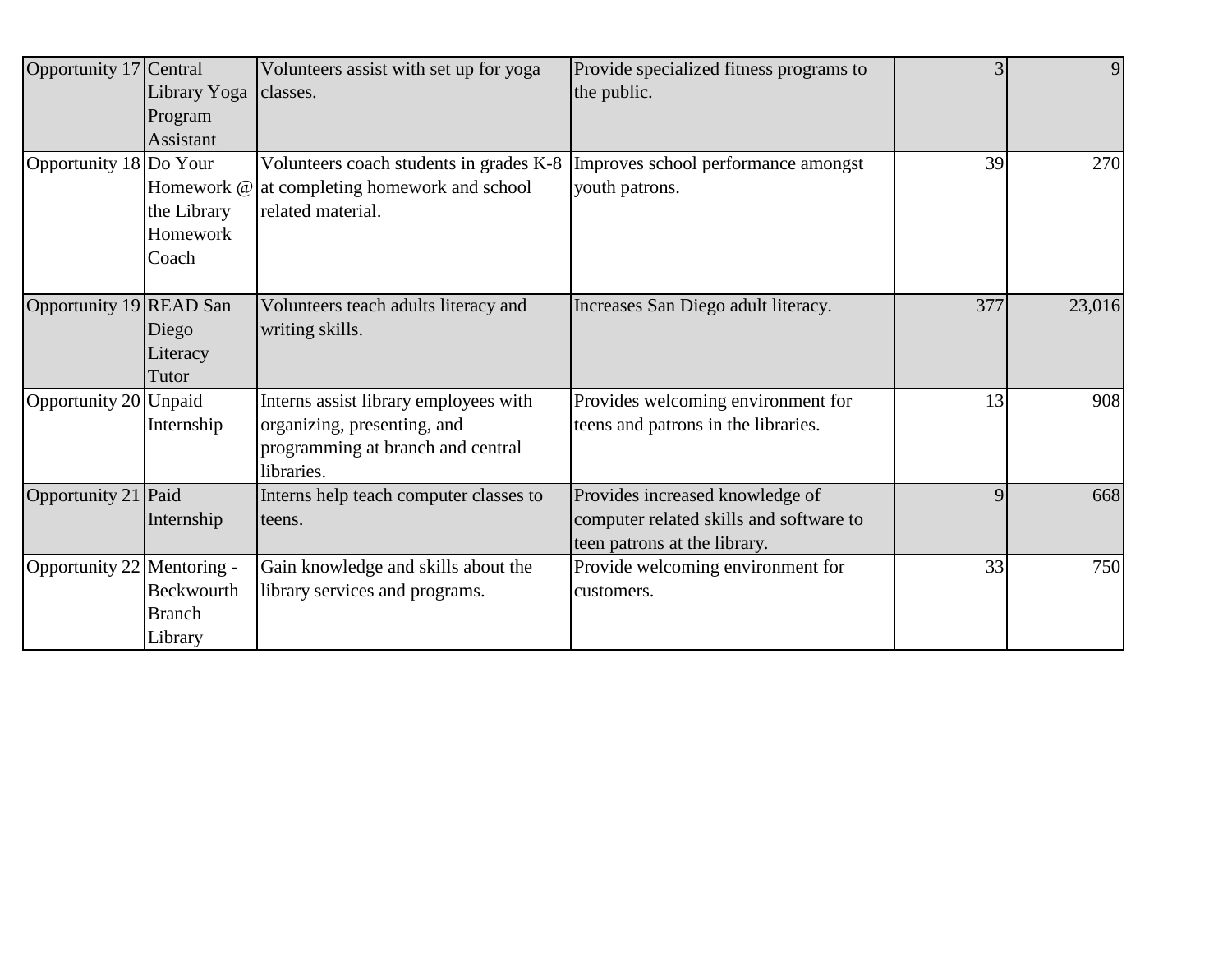|           | T.<br>Park<br>and<br>Recreation                     |                                                   |
|-----------|-----------------------------------------------------|---------------------------------------------------|
| Director: | Assistant<br>Director<br><b>Andy</b><br>$H$ -relds. | . Kathy '<br>Contact: '<br>Assigned ′<br>Castello |

|               | <b>Opportunity</b>  |                                                     |                                             | # of                | <b>Participants</b> |
|---------------|---------------------|-----------------------------------------------------|---------------------------------------------|---------------------|---------------------|
|               | <b>Title</b>        | <b>Opportunity Description</b>                      | <b>Impact / Benefit</b>                     | <b>Participants</b> | <b>Hours</b>        |
| Opportunity 1 | <b>Wellness</b> and | Lead wellness and fitness classes at                | Increases quality, safety, and attention to | 34                  | 3,599               |
|               | Fitness             | recreation centers.                                 | each program participant.                   |                     |                     |
|               | <b>Assistance</b>   |                                                     |                                             |                     |                     |
| Opportunity 2 | Quarterly           | Volunteers observe and report                       | This program meets one of the               |                     | 224                 |
|               | Park                | maintenance conditions at parks                     | department's performance measures as        |                     |                     |
|               | Inspections         | throughout the City from a park user's              | outlined in the strategic plan. It provides |                     |                     |
|               |                     | perspective.                                        | consistent feedback to the department       |                     |                     |
|               |                     |                                                     | from a community users perspective.         |                     |                     |
| Opportunity 3 |                     | Golf Marshals Volunteer golf marshals and divoteers | Increases customer service while            | 107                 | 9,082               |
|               |                     | and Divoteers help provide enjoyable golfing        | enhancing quality of play at golf courses.  |                     |                     |
|               |                     | opportunities for the public on City                |                                             |                     |                     |
|               |                     | courses by maintaining speed of play and            |                                             |                     |                     |
|               |                     | high level course conditions.                       |                                             |                     |                     |
| Opportunity 4 | Senior              | Volunteers assist with leading activities           | Volunteers assist City employees in         | 2,821               | 33,945              |
|               | Services and        | and providing information. Volunteers               | providing service to a growing              |                     |                     |
|               | Therapeutic         | help at dances and engage seniors in the            | senior/disabled population. Volunteers      |                     |                     |
|               | Recreation          | Balboa Park Senior Lounge.                          | enhance daily operations and the quality    |                     |                     |
|               | Services            |                                                     | of programs.                                |                     |                     |
| Opportunity 5 | Special Event       | Volunteers assist with tasks including              | Events run smoother with volunteer          | 2,100               | 8,146               |
|               | Assistance          | distribution of program flyers, greeting            | assistance.                                 |                     |                     |
|               |                     | of patrons, and hospitality.                        |                                             |                     |                     |
| Opportunity 6 | Court               | Volunteers assist park staff with                   | Provides assistance to grounds              | 549                 | 9,092               |
|               | Referrals           | environmental enhancement projects.                 | maintenance staff, provides fulfillment of  |                     |                     |
|               |                     |                                                     | court mandated service, beautifies park     |                     |                     |
|               |                     |                                                     | facilities.                                 |                     |                     |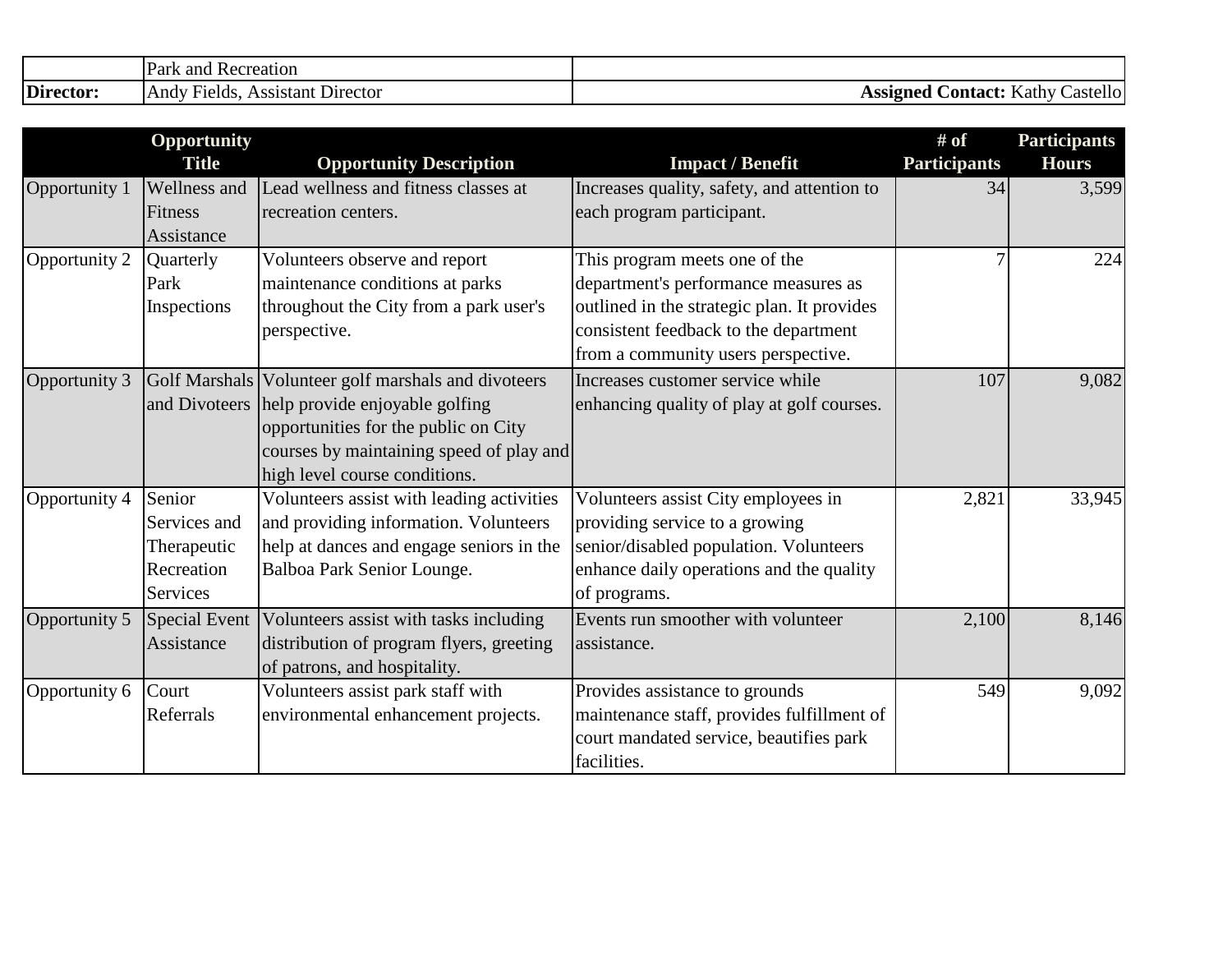| Opportunity 7               |                                          | Environmenta Small group and individual volunteers<br>provide special care to gardens, canyon<br>Enhancement   lands, beaches, community centers,<br>shoreline areas, regional parks and<br>cemeteries by assisting with planting,<br>removal of non-native plants, pruning,<br>brush abatement, shrub bed care, debris<br>and litter removal, and maintaining<br>trials. | Enhances growth of healthy gardens,<br>restores natural habitats and trails,<br>improves appearance of recreational<br>areas, helps comply with Multiple Species<br>Conservation Program requirements. | 14,701 | 63,451 |
|-----------------------------|------------------------------------------|---------------------------------------------------------------------------------------------------------------------------------------------------------------------------------------------------------------------------------------------------------------------------------------------------------------------------------------------------------------------------|--------------------------------------------------------------------------------------------------------------------------------------------------------------------------------------------------------|--------|--------|
| Opportunity 8               | Environmenta<br>1 Education<br>Volunteer | Volunteers help to educate the<br>community through historical,<br>interpretative, educational tours of<br>nature centers, parks, or preserves.<br>Volunteers conduct walks to inform the<br>community about park rules and<br>regulations. Volunteers observe and<br>report trail conditions and pick up trash.                                                          | Enhancement of programs and<br>information to all ages of community<br>members. Volunteers learn about San<br>Diego and environmental history.                                                         | 145    | 3,100  |
| Opportunity 9               | Office<br>Assistance                     | Volunteers assist staff with community<br>inquiries, copying, filing, organizing,<br>and computer data entry.                                                                                                                                                                                                                                                             | Enhances office services while increasing<br>support of program projects.                                                                                                                              | 109    | 1,983  |
| Opportunity 10 Recreational | Program<br>Assistance                    | Volunteers assist with programs such as<br>arts and crafts, day camp, special events.<br>They provide one-to-one attention,<br>when needed, for special populations.                                                                                                                                                                                                      | Higher level of recreation program service<br>to the community.                                                                                                                                        | 447    | 9,500  |
| Opportunity 11              | Dance<br>Program<br>Volunteer            | Volunteers assist with the City's Civic<br>Dance program events, and support<br>programs for dance performances<br>throughout San Diego County.<br>Volunteers provide assistance with<br>costumes, specialty dance training and<br>guest artists.                                                                                                                         | Increase performance participation and<br>assists with high quality dances.                                                                                                                            | 2,153  | 13,714 |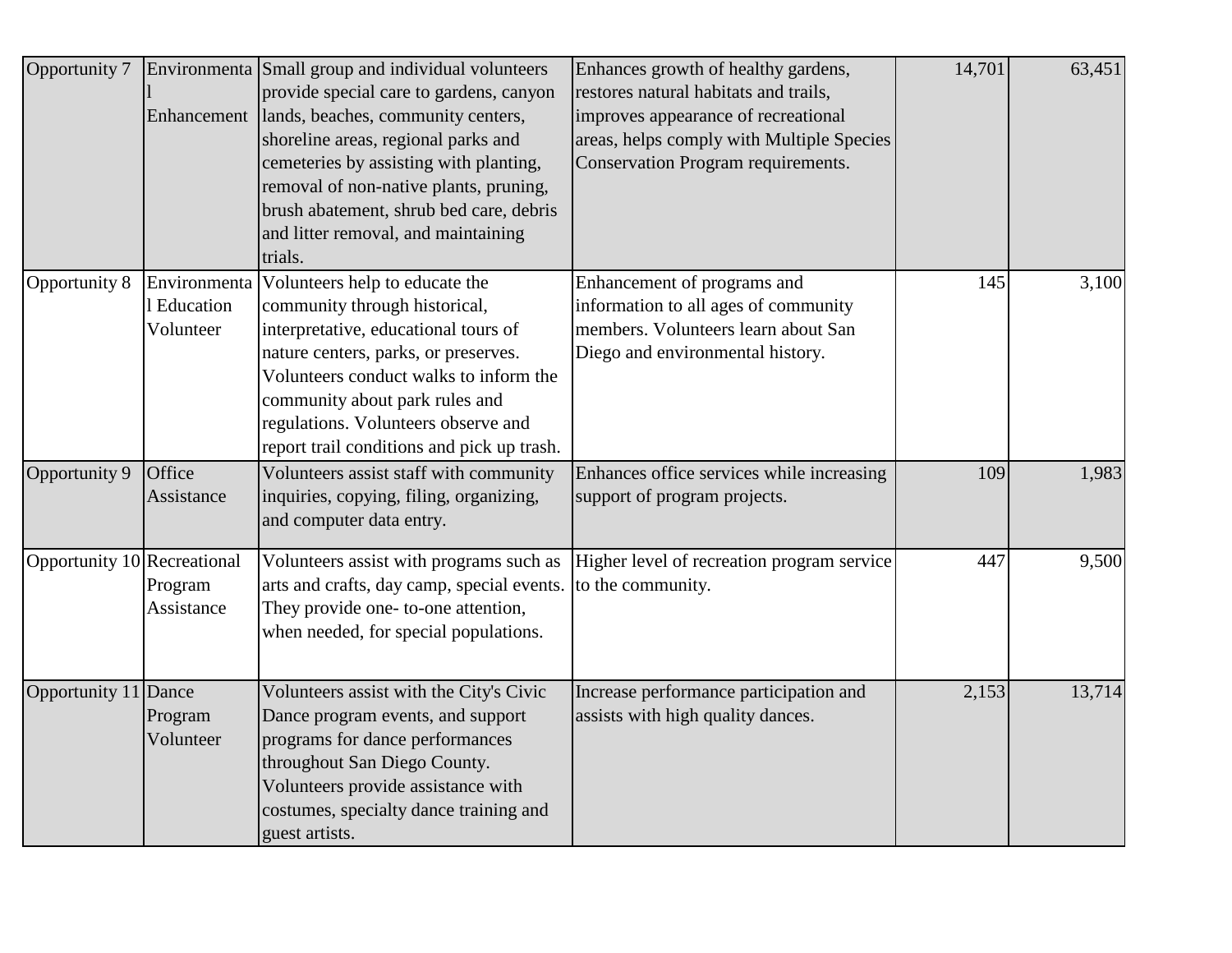| Opportunity 12 Athletic    |             | Volunteers help keep score, officiate,                 | Helps provide high quality athletic events.  | 678   | 18,477 |
|----------------------------|-------------|--------------------------------------------------------|----------------------------------------------|-------|--------|
|                            | Programs    | time, and coach athletic programs and                  | Provides learning opportunity to             |       |        |
|                            | Assistance  | events, including: water polo, swim                    | volunteers.                                  |       |        |
|                            |             | team, baseball, basketball, football, and              |                                              |       |        |
|                            |             | softball.                                              |                                              |       |        |
| Opportunity 13 Recreation  |             | Volunteers assist on recreation councils,              | Increase knowledge, experience and           | 1,985 | 3,157  |
|                            | Council     | they provide advocacy, and make                        | advice to department employees. Council      |       |        |
|                            | Member      | recommendations to department                          | members contribute to program quality        |       |        |
|                            |             | employees. They serve as liaisons to the               | and support in their community.              |       |        |
|                            |             | community, administer contract                         |                                              |       |        |
|                            |             | programs, support fundraising and grant                |                                              |       |        |
|                            |             | support, and serve as a fiscal agent for               |                                              |       |        |
|                            |             | special recreation programs.                           |                                              |       |        |
| Opportunity 14 Large Group |             | Groups of 100 or more volunteers                       | Provides large amount of assistance in a     | 400   | 1,600  |
|                            |             | Environmenta representing corporations, organizations, | short amount of time to complete large       |       |        |
|                            |             | schools, and clubs assist with                         | group environmental tasks.                   |       |        |
|                            | Enhancement | environmental enhancement projects.                    |                                              |       |        |
|                            | Project     |                                                        |                                              |       |        |
|                            | Assistance  |                                                        |                                              |       |        |
| Opportunity 15 Unpaid      |             | Special event interns assist with park                 | Interns gain new skills that are specific to | 52    | 7,083  |
|                            | Internship  | ranger programs, senior and therapeutic                | Parks and Recreation programs.               |       |        |
|                            |             | recreation services.                                   |                                              |       |        |
| Opportunity 16 Paid        |             | Interns assist with data entry, research,              | Interns gain increased knowledge of          |       | 1,100  |
|                            | Internship  | data collection, and map making tasks.                 | department assets and enhanced inventory     |       |        |
|                            |             |                                                        | assessments.                                 |       |        |
| Opportunity 17 Mentoring - |             | Mentor opportunity for high school                     | Student learns office skills and             |       | 80     |
|                            | Office      | youth wanting to gain practical office                 | understanding of Park and Recreation         |       |        |
|                            | Assistance  | skills and knowledge.                                  | Department programs and services.            |       |        |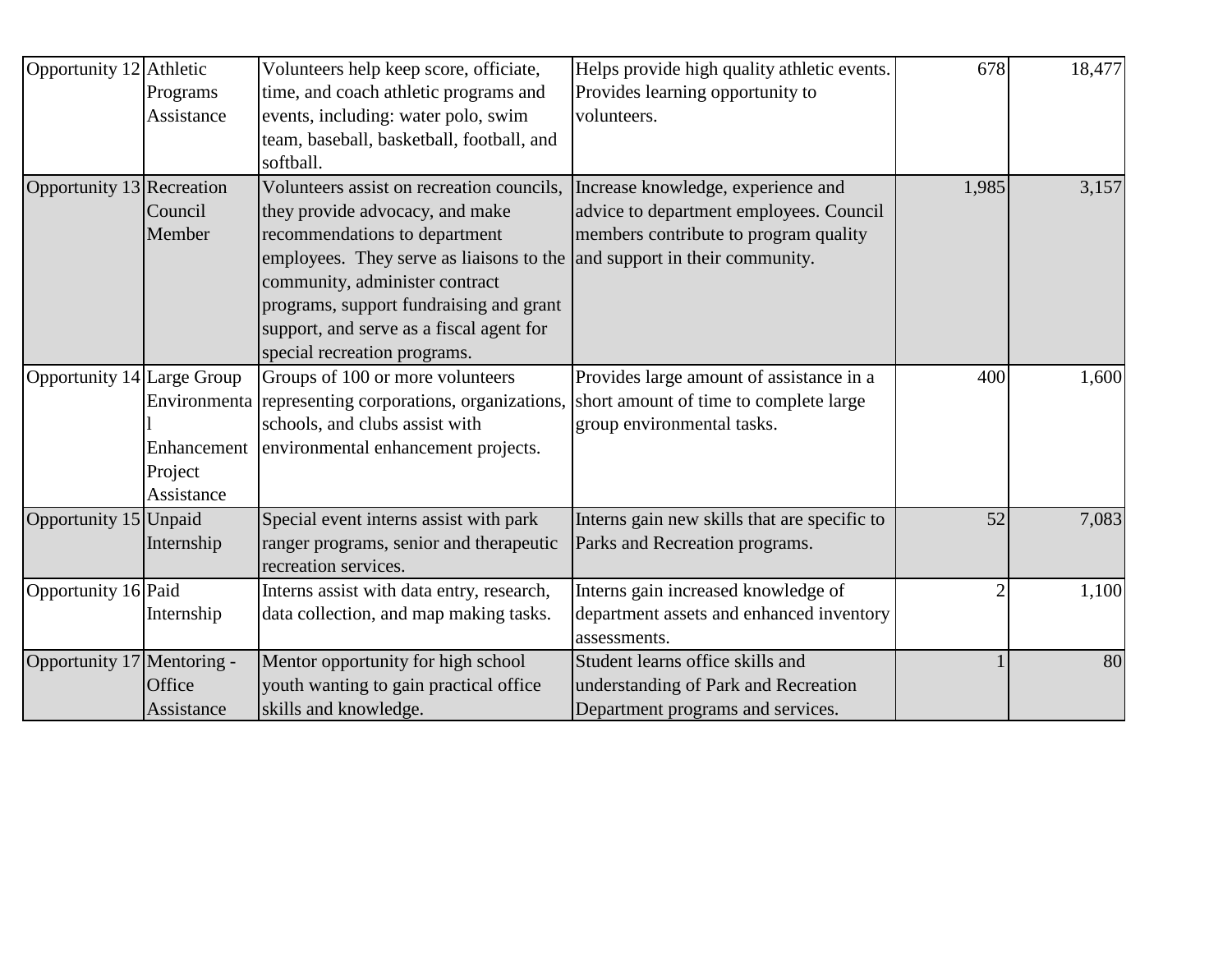| <b>Attachment 3: San Diego I</b> | Police<br><b>Department</b>                 |                                                      |
|----------------------------------|---------------------------------------------|------------------------------------------------------|
| Director:                        | Chief.<br><sup>*</sup> Shelley<br>Zimmerman | Albert<br><b>Contact:</b><br>Assigned<br>Leos<br>LJ. |

|               | Opportunity<br><b>Title</b>                        | <b>Opportunity Description</b>                                                                                                                                                                                                                                                                                                                           | <b>Impact / Benefit</b>                                                                                                                                                                                                                         | # of<br><b>Participants</b> | <b>Participants</b><br><b>Hours</b> |
|---------------|----------------------------------------------------|----------------------------------------------------------------------------------------------------------------------------------------------------------------------------------------------------------------------------------------------------------------------------------------------------------------------------------------------------------|-------------------------------------------------------------------------------------------------------------------------------------------------------------------------------------------------------------------------------------------------|-----------------------------|-------------------------------------|
| Opportunity 1 | Retired<br>Senior<br>Volunteer<br>Patrol<br>(RSVP) | RSVPs are volunteers 50 years old or<br>older who serve as extra "eyes and ears"<br>in the community. They are trained to<br>assist police and to serve the community<br>as an additional resource. RSVPs visit<br>people who live alone and ensure their<br>well-being, and conduct vacation house<br>checks. RSVPs also assist with special<br>events. | RSVPs perform of variety of activities to<br>help patrol officers and the police<br>department. They are a resource to the<br>community and help people who need<br>assistance that does not rise to the level of<br>a police call for service. | 356                         | 123,082                             |
| Opportunity 2 | Volunteers In<br>Policing<br>(VIP)                 | VIPs help with a multitude of activities.<br>They assist investigative and area station<br>detectives. Some have specialized skills<br>and assist in specific activities such as<br>coordinating the department's Speakers<br><b>Bureau and Crime Prevention Through</b><br><b>Environmental Design programs</b><br>(CPTED).                             | VIPs increase the departments outreach<br>through crime prevention community<br>programs.                                                                                                                                                       | 127                         | 19,000                              |
| Opportunity 3 | Crisis<br>Intervention                             | Crisis interventionists respond to<br>traumatic incidents to help officers by<br>helping family members and putting<br>them in touch with resources they will<br>need once the immediate crisis has<br>passed. By interacting with the family,<br>crisis interventionists allow officers to<br>clear scenes and respond to other calls<br>for service.   | Crisis interventionists are an additional<br>resource to the community and increase<br>police officers ability to return to field<br>work more quickly.                                                                                         | 84                          | 13,900                              |
| Opportunity 4 | Police<br>Reserves                                 | Reserve officers assist Police officers<br>with an authorized assignment.                                                                                                                                                                                                                                                                                | Supports the department's employees in a<br>variety of assignments.                                                                                                                                                                             | 26                          | 7,469                               |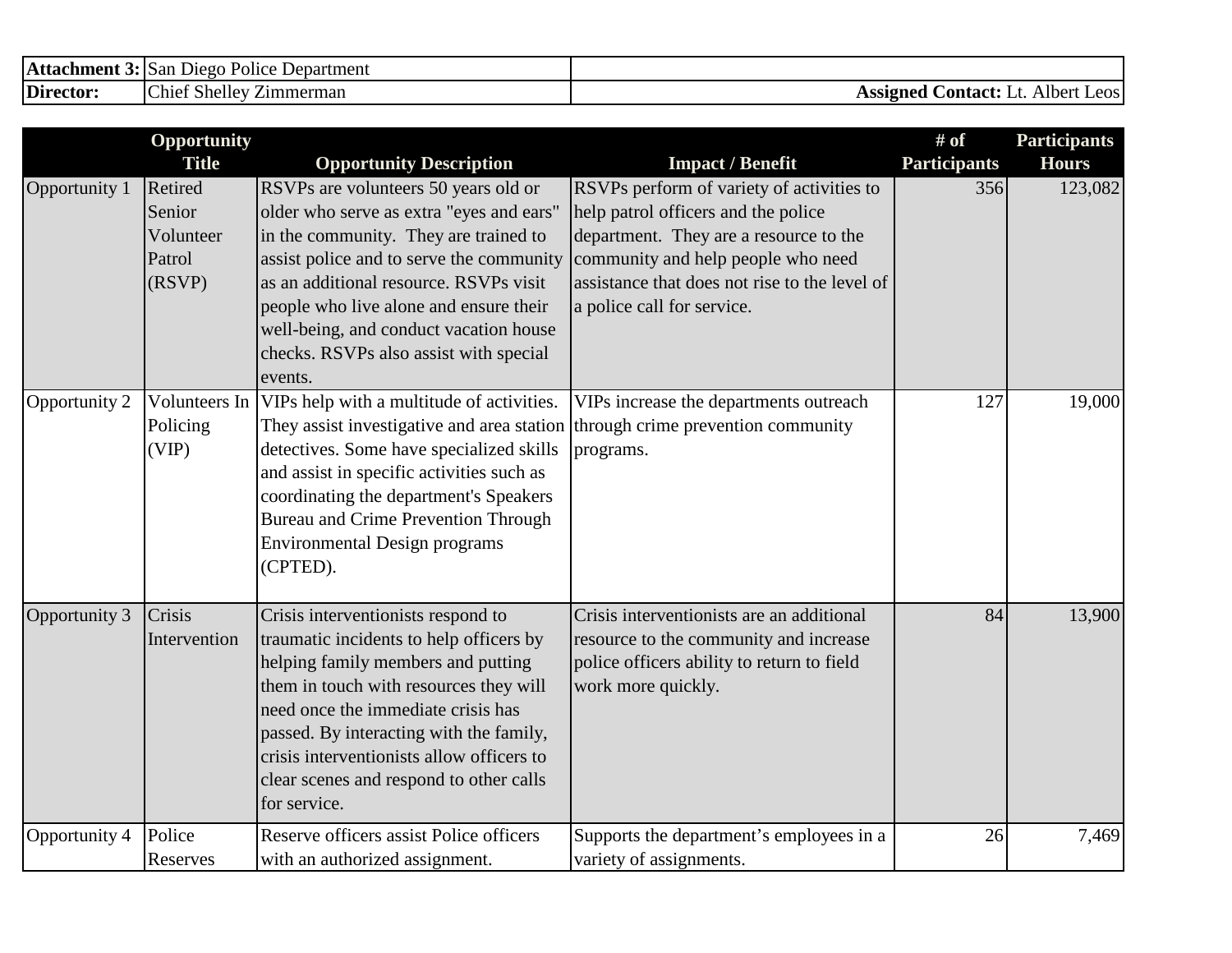| Opportunity 5 Mentoring - |         | Cadet volunteers $(16-21)$ years old) assist Cadets serve as a liaison between the |                                                                                       | 75 | 10,000 |
|---------------------------|---------|------------------------------------------------------------------------------------|---------------------------------------------------------------------------------------|----|--------|
|                           | Cadet   |                                                                                    | officers with a variety of activities. They police department and young people in the |    |        |
|                           | Program | attend special City events, go on ride-                                            | community. Their contributions to the                                                 |    |        |
|                           |         | alongs with sworn officers, and get the                                            | police department help build positive                                                 |    |        |
|                           |         | opportunity to learn about law                                                     | relationships with community youth.                                                   |    |        |
|                           |         | enforcement careers.                                                               |                                                                                       |    |        |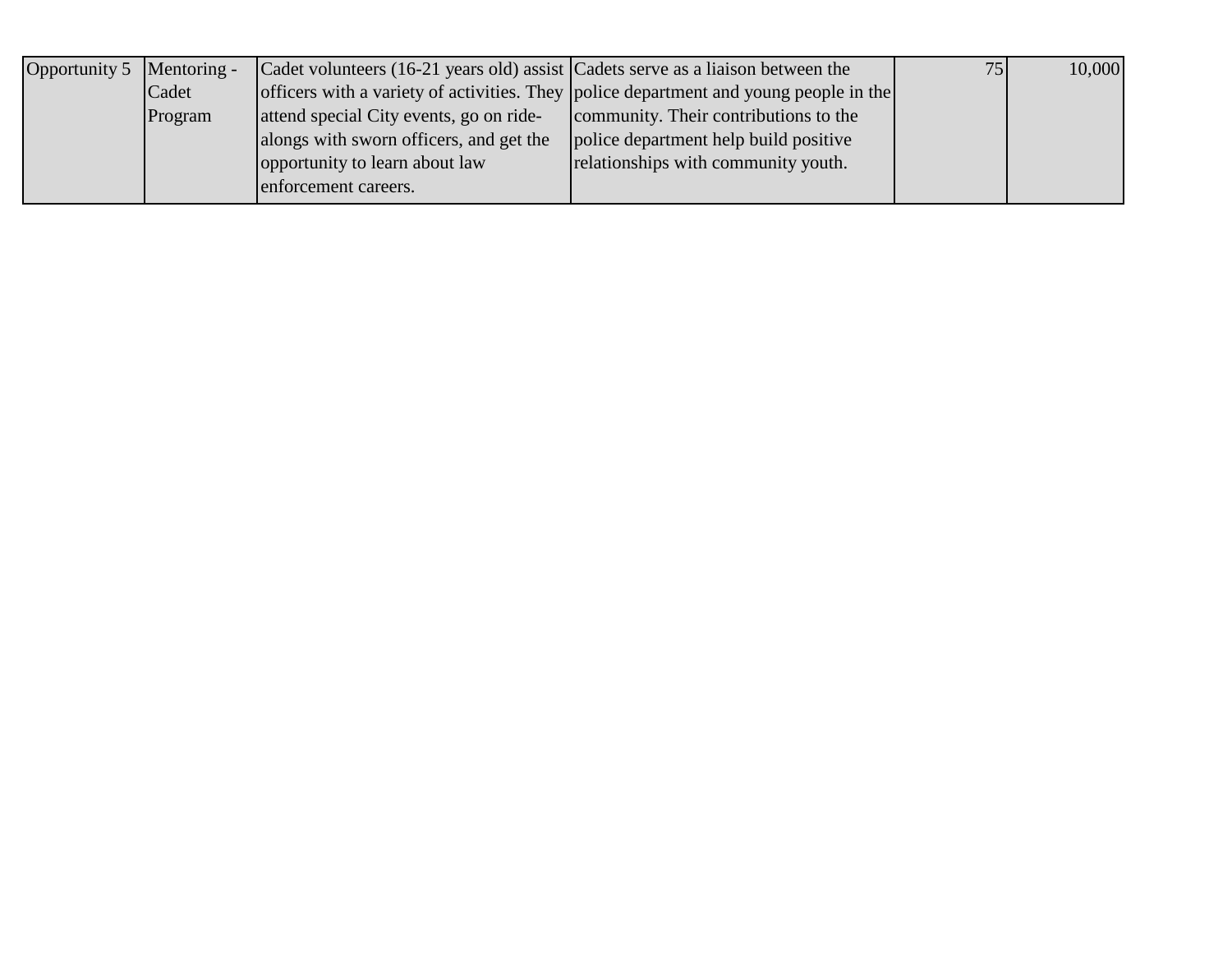|           | $\cdots$<br>. .<br>Public<br>Jtilities |                                                             |
|-----------|----------------------------------------|-------------------------------------------------------------|
| Director: | Razak<br>Halla                         | $\sim$ $\sim$<br>:ontact:<br>00100<br>١Q٢<br>Erik<br>Hanson |

|               | Opportunity  |                                                                                    |                                            | # of                | <b>Participants</b> |
|---------------|--------------|------------------------------------------------------------------------------------|--------------------------------------------|---------------------|---------------------|
|               | <b>Title</b> | <b>Opportunity Description</b>                                                     | <b>Impact / Benefit</b>                    | <b>Participants</b> | <b>Hours</b>        |
| Opportunity 1 |              | Environmenta Assists with litter abatement and                                     | Scout troops, non-profits, and community   | 408                 | 1,058               |
|               |              | environmental enhancement along the                                                | partners are able to assist with           |                     |                     |
|               |              | Enhancement watershed and recreation areas at                                      | environmental enhancement projects that    |                     |                     |
|               | Volunteers   | reservoirs and lakes.                                                              | make a positive impact on San Diego's      |                     |                     |
|               |              |                                                                                    | environment.                               |                     |                     |
| Opportunity 2 | Fishing      | Volunteers assist anglers and explain                                              | Volunteers provide enhanced customer       |                     | 300                 |
|               | Program      | rules and regulations to fishing patrons.                                          | service to lake and fishing patrons.       |                     |                     |
|               | Assistance   |                                                                                    |                                            |                     |                     |
| Opportunity 3 | Litter       | Volunteers assist with litter and clean up Help environmental restoration projects |                                            | 39                  | 198                 |
|               | Abatement    | in recreational areas.                                                             | and litter free areas.                     |                     |                     |
| Opportunity 4 | Paid         | Interns assist with strategic support,                                             | Interns acquire work experience related to | 21                  | 21,840              |
|               | Internship   | employee services & quality assurance                                              | academic degree programs, and provide      |                     |                     |
|               |              | division. They also assist with water                                              | support with research projects.            |                     |                     |
|               |              | systems branch, external affairs,                                                  |                                            |                     |                     |
|               |              | wastewater treatment & disposal                                                    |                                            |                     |                     |
|               |              | division. They help long range planning                                            |                                            |                     |                     |
|               |              | division, engineering program $\&$                                                 |                                            |                     |                     |
|               |              | management divisions.                                                              |                                            |                     |                     |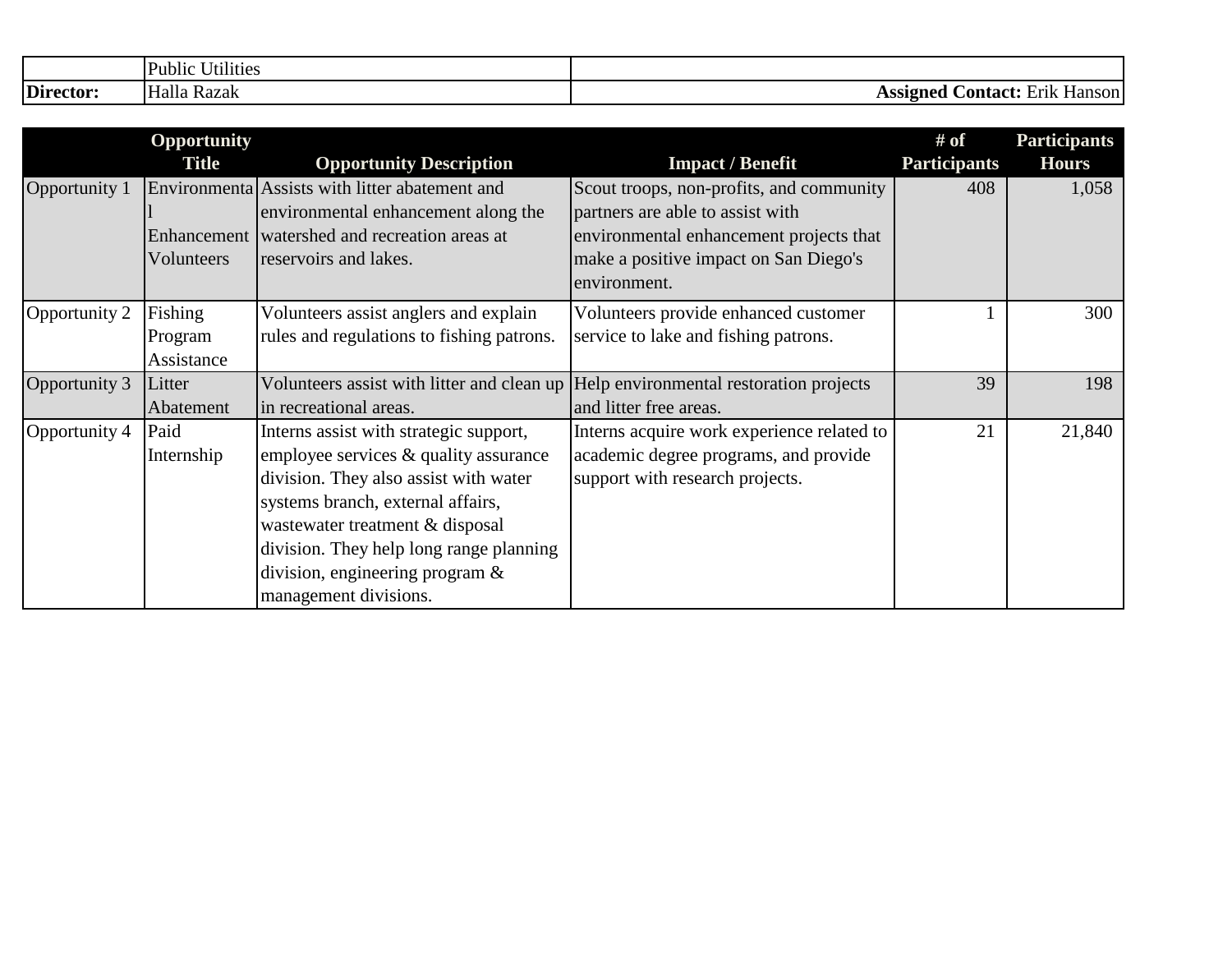|           | $\mathbf{v}$<br>r<br>Public<br><b>W</b> Orks |                                          |
|-----------|----------------------------------------------|------------------------------------------|
| Director: | Nagelvoort<br>James                          | .`ontact:<br>ASSIgnec<br>Beverly<br>Barr |

|               | <b>Opportunity</b><br><b>Title</b> | <b>Opportunity Description</b>          | <b>Impact / Benefit</b>                  | # of<br><b>Participants</b> | <b>Participants</b><br><b>Hours</b> |
|---------------|------------------------------------|-----------------------------------------|------------------------------------------|-----------------------------|-------------------------------------|
| Opportunity 1 | Project                            | Volunteers assist with calculations,    | Volunteers support special projects      | 13                          | 1,925                               |
|               | Assistance                         | meeting preparations, plan reviews,     | related to proposed process              |                             |                                     |
|               |                                    | project filing, and scheduling.         | improvements, non typical assignments,   |                             |                                     |
|               |                                    |                                         | and documentations.                      |                             |                                     |
| Opportunity 2 | Mentoring -                        | Print shop mentees aquired skills in    | The mentee program in the Print Shop     |                             | 264                                 |
|               | <b>Print Shop</b>                  | custormer service, project planning and | provided youth exposure and              |                             |                                     |
|               |                                    | delivery.                               | understanding of the City of San Diego's |                             |                                     |
|               |                                    |                                         | Publishing Services center.              |                             |                                     |